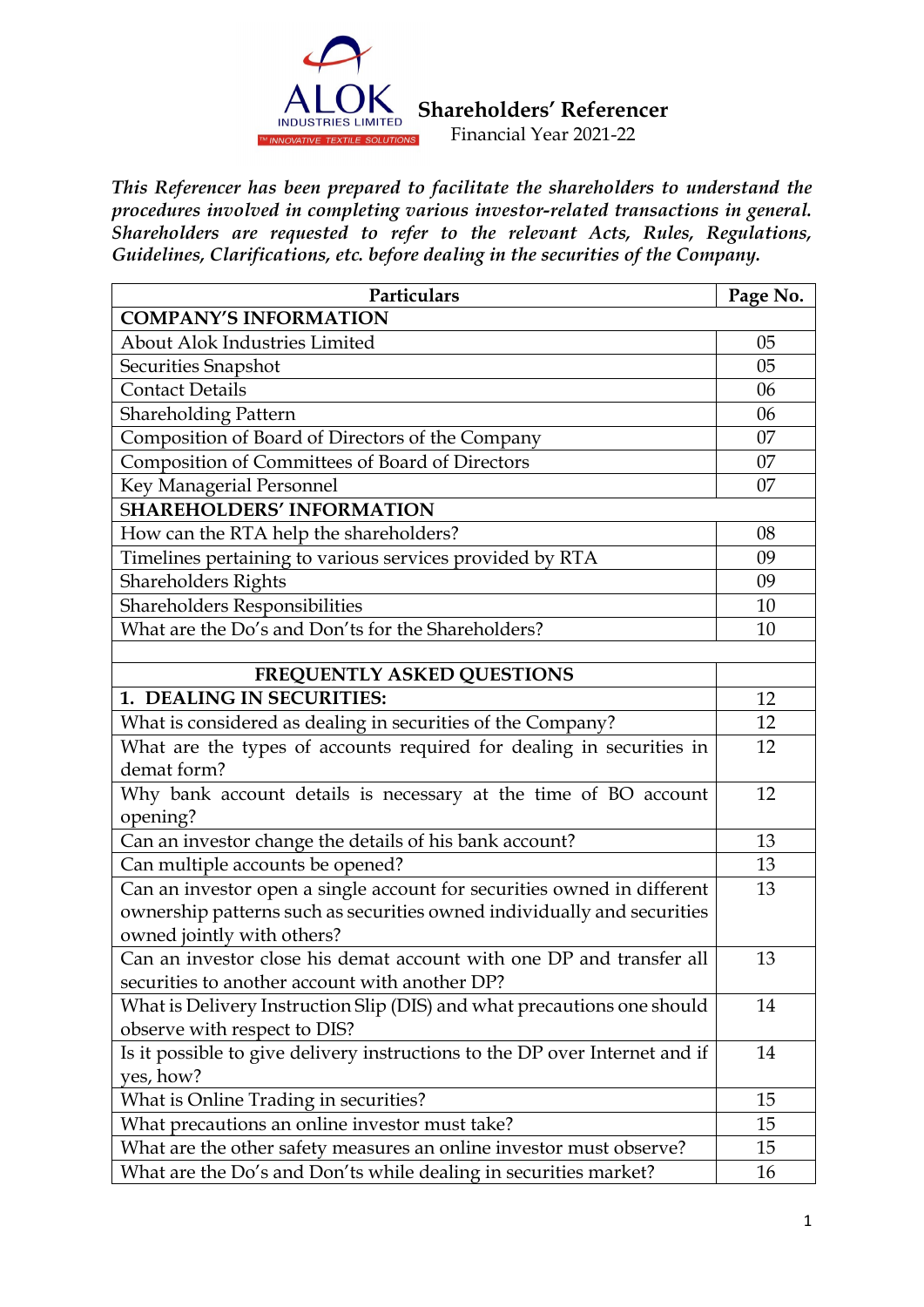

| 2. DEMATERIALIZATION OF SHARES:                                            | 19 |
|----------------------------------------------------------------------------|----|
| What is Dematerialization of shares?                                       | 19 |
| What is an ISIN?                                                           | 19 |
| Why dematerialize shares?                                                  | 19 |
| What are the benefits of Dematerialization?                                | 19 |
| What is the procedure for Dematerialization of Shares?                     | 20 |
| How to get dividend on dematerialized shares? Will such shareholders       | 21 |
| be eligible for receiving Annual Report every year and also to attend      |    |
| <b>General Meetings?</b>                                                   |    |
| Whom should a shareholder inform change in address, bank account           | 22 |
| details etc. in respect of shares held in demat form?                      |    |
| Why the Company cannot take on record bank details in case of              | 22 |
| Dematerialized shares?                                                     |    |
| Is pledge of dematerialized shares possible?                               | 22 |
| Who will receive the corporate benefits on the pledged securities?         | 22 |
| Can odd lot shares be dematerialized?                                      | 22 |
| Do dematerialized shares have distinctive numbers?                         | 23 |
| What is SMS alert facility?                                                | 23 |
| 3. REMATERIALIZATION OF SHARES:                                            | 23 |
| What is rematerialization of shares?                                       | 23 |
| What is the procedure for Rematerialization of shares?                     | 23 |
| <b>4. INFORMATION FOR SHAREHOLDERS HOLDING SHARES IN</b><br>PHYSICAL FORM: | 24 |
| Is submission of Permanent Account Number (PAN), KYC details and           | 24 |
| Nomination mandatory for holder of physical shares?                        |    |
| What will be the effect on shares in frozen folios?                        | 25 |
| How to revert the frozen folios to normal status?                          | 26 |
| Is it compulsory to link PAN and Aadhar for shareholder of physical        | 26 |
| shares?                                                                    |    |
| How to link PAN and Aadhar?                                                | 26 |
| 5. TRANSFER/TRANSMISSION/TRANSPOSITION OF SHARES:                          | 27 |
| How to transfer shares in Physical Form?                                   | 27 |
| How to transfer shares in Electronic Form?                                 | 27 |
| How to get shares registered which are received by way of gift? Does it    | 27 |
| attract stamp duty?                                                        |    |
| What is transmission of dematerialized securities?                         | 28 |
| What is the procedure for getting shares in the name of surviving          | 28 |
| shareholder(s), in case of joint holding, in the event of death of one     |    |
| shareholder?                                                               |    |
| What is the procedure for getting the shares held in single name having    | 28 |
| nomination transmitted in the name of Nominee?                             |    |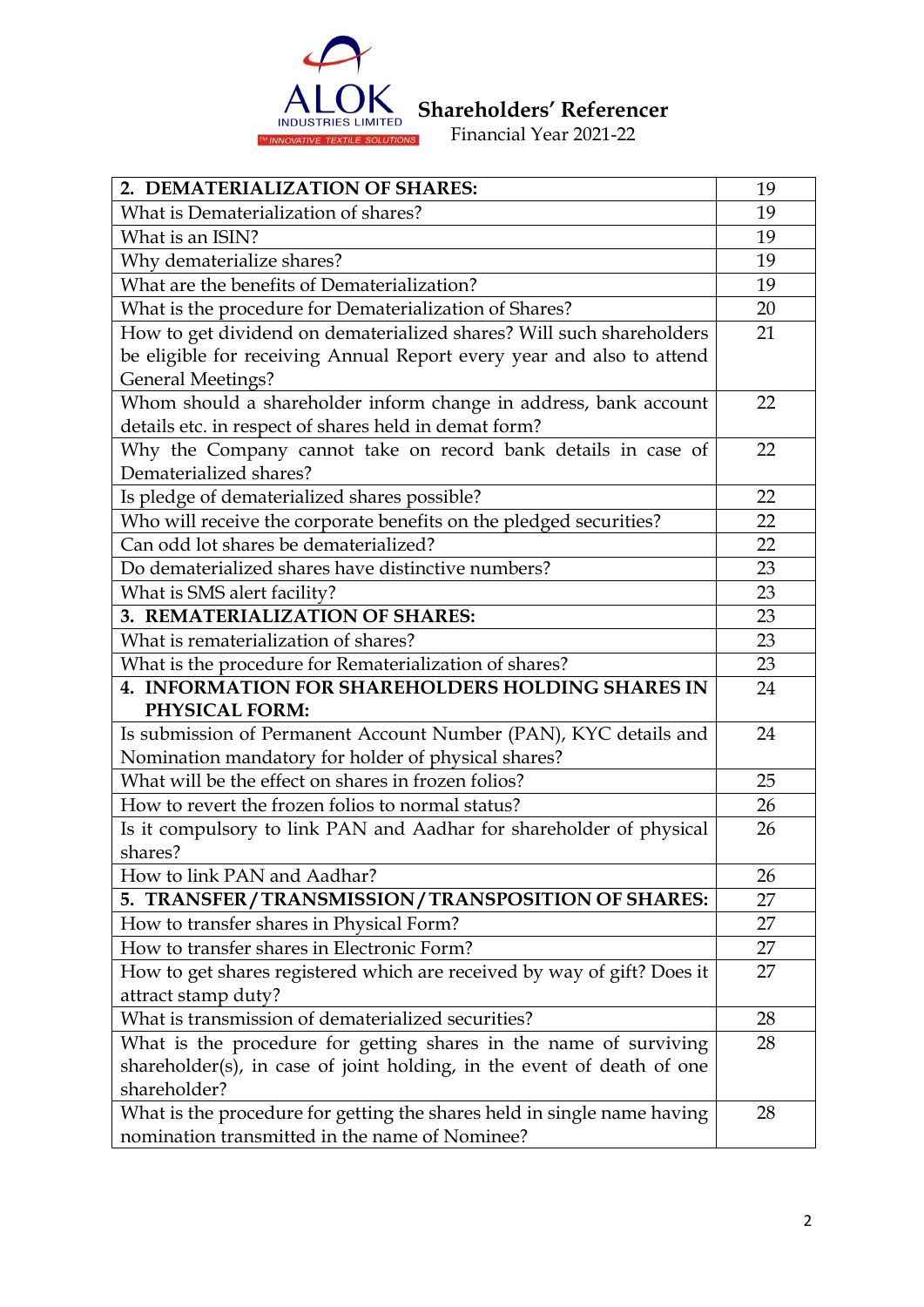

| What is the procedure for getting physical shares in the name of legal                     |    |  |  |
|--------------------------------------------------------------------------------------------|----|--|--|
| heir(s) in the event of death of the sole shareholder without nomination?                  |    |  |  |
| What is the procedure for getting demat shares in the name of legal                        | 30 |  |  |
| heir(s) in the event of death of the sole beneficial owner without                         |    |  |  |
| nomination?                                                                                |    |  |  |
| What is the procedure for transposition i.e. Change in order of names?                     | 30 |  |  |
| 6. NOMINATION FACILITY:                                                                    | 31 |  |  |
| What is nomination facility and to whom is it more useful?                                 | 31 |  |  |
| What are its advantages?                                                                   | 31 |  |  |
| What is the procedure for appointing a Nominee?                                            | 31 |  |  |
| How does the Nomination for shares held in dematerialized form work?                       | 32 |  |  |
| Who can appoint a Nominee and who can be appointed as a Nominee?                           | 32 |  |  |
| Can a nomination once made be revoked / varied? What is the effect of                      | 32 |  |  |
| nomination upon transfer of shares?                                                        |    |  |  |
| Are the joint holders deemed to be Nominees to the shares?                                 | 32 |  |  |
| Does the shareholder have to send the share certificate(s) along with the                  | 33 |  |  |
| nomination form?                                                                           |    |  |  |
| Is nomination form required to be witnessed?                                               | 33 |  |  |
| What rights are conferred on the Nominee and how can he exercise the                       | 33 |  |  |
| same?                                                                                      |    |  |  |
| What is the procedure for transfer of shares in favor of the Nominee?                      | 33 |  |  |
| What is the effect on the nomination in the event of death of one of the                   | 34 |  |  |
| joint holder?                                                                              |    |  |  |
| In case of death of the shareholders, what is the legal position of the                    | 34 |  |  |
| nominee?                                                                                   |    |  |  |
| What is the effect of nomination when a shareholder dies leaving a                         | 34 |  |  |
| minor nominee?                                                                             |    |  |  |
| What happens if the Nominee dies before the Shareholder?                                   | 34 |  |  |
| 7. DIVIDEND:                                                                               | 35 |  |  |
| What are the modes by which the dividend is paid?                                          | 35 |  |  |
| How does one get dividend on shares held in electronic form?                               | 35 |  |  |
| What should a shareholder do in case of non-receipt of dividend?                           | 35 |  |  |
| Why shares should be transferred before the book closure/ record date                      | 35 |  |  |
| fixed for dividend payment?                                                                |    |  |  |
| 8. TRANSFER OF UNPAID / UNCLAIMED DIVIDEND / SHARES                                        | 36 |  |  |
| <b>INVESTOR</b><br><b>EDUCATION</b><br><b>NAME</b><br>OF<br><b>THE</b><br><b>AND</b><br>IN |    |  |  |
| PROTECTION FUND (IEPF) AUTHORITY:                                                          |    |  |  |
| What are the statutory provisions governing unpaid dividend?                               | 36 |  |  |
| What is the status of unclaimed / unpaid dividend for different years?                     | 36 |  |  |
| What are the provisions relating to transfer of shares in the name of IEPF                 | 36 |  |  |
| Authority? Which shares of a company are liable to be transferred in the                   |    |  |  |
| name of IEPF Authority?                                                                    |    |  |  |
| What is the status of transfer of shares in the name of IEPF Authority?                    | 37 |  |  |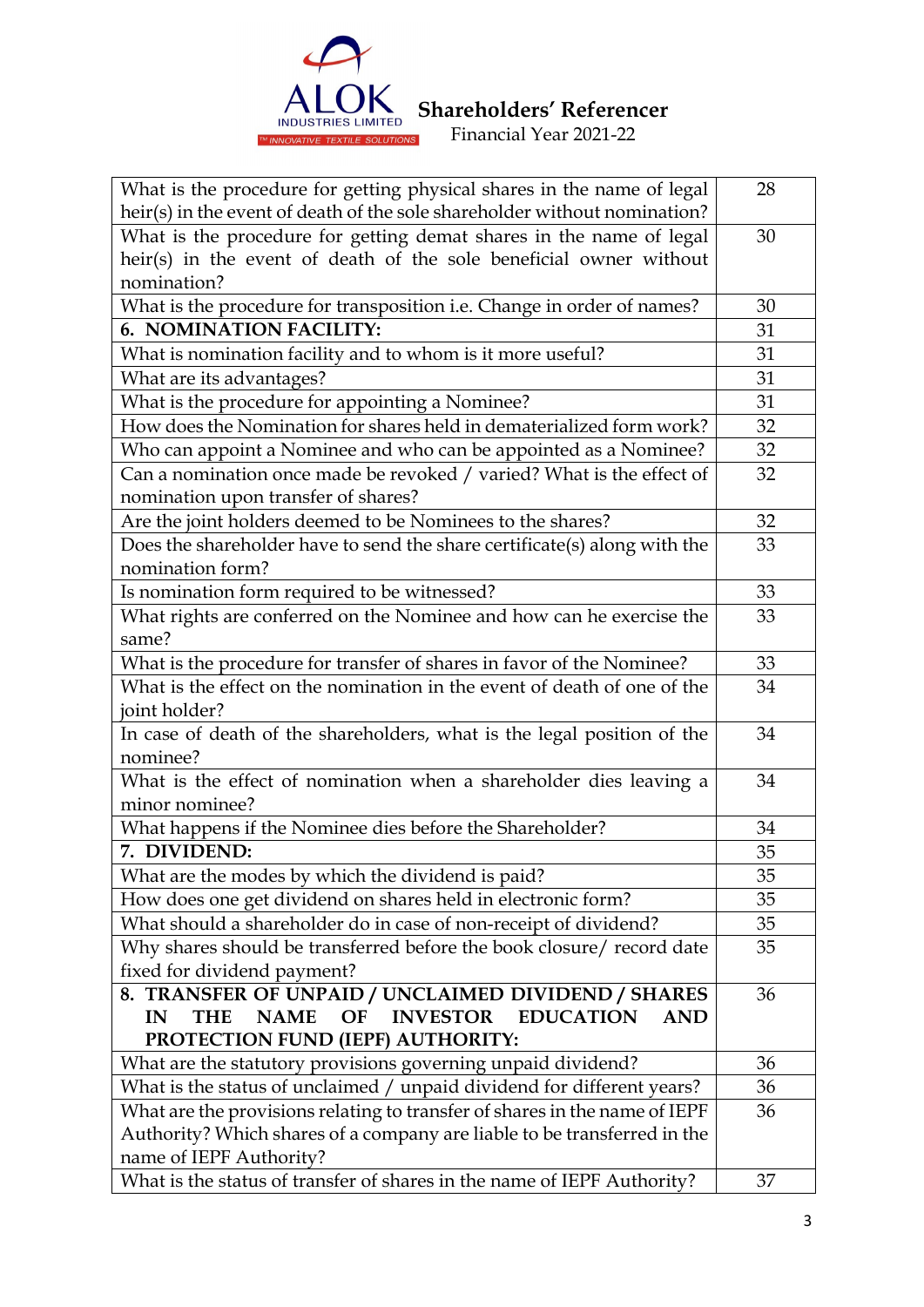

| Whether shares / dividend transferred in the name of IEPF Authority           | 37 |
|-------------------------------------------------------------------------------|----|
| can be claimed from IEPF Authority?                                           |    |
| What is the procedure to claim shares and/or dividend from IEPF               | 37 |
| Authority?                                                                    |    |
| Where can a shareholder $/$ claimant submit his $/$ her claim form etc.       | 38 |
| with the Company?                                                             |    |
| 9. MISCELLANEOUS:                                                             | 38 |
| What is the procedure for obtaining duplicate share certificate(s) in case    | 38 |
| of loss/misplacement of original share certificate(s)?                        |    |
| What is the procedure for replacement of share certificate(s) in lieu of      | 39 |
| torn, defaced or mutilated share certificate(s)?                              |    |
| What is the procedure for splitting of a share certificate into smaller lots? | 39 |
| What is the procedure to get the certificates issued in various               | 39 |
| denominations consolidated into a single certificate?                         |    |
| What is the procedure for registering change of name of shareholders?         | 39 |
| What is the procedure to get change of address registered in the              | 40 |
| Company's records?                                                            |    |
| Can there be multiple addresses for a single folio?                           | 40 |
| What is the procedure for change in Signature / Updation of new               | 40 |
| signature?                                                                    |    |
| What is the procedure for Registration of Bank Details?                       | 41 |
| How do I register for E-Communication?                                        | 41 |
| How to intimate change in mobile number?                                      | 42 |
| What is the procedure for authorising any other person to deal with the       | 42 |
| shares of the Company?                                                        |    |
| Whether a shareholder's Power of Attorney (POA) submit an                     | 42 |
| application to effect a change in his address?                                |    |
| Can a POA once made be revoked?                                               | 42 |
| 10. INVESTOR SERVICING AND GRIEVANCE REDRESSAL -                              | 43 |
| <b>EXTERNAL AGENCIES</b>                                                      |    |
| Ministry of Corporate Affairs (MCA)                                           | 43 |
| Securities and Exchange Board of India (SEBI)                                 | 43 |
| SEBI Complaints Redress System (SCORES)                                       | 43 |
| <b>Stock Exchanges</b>                                                        | 44 |
| Depositories and Depository Participant                                       | 44 |
| 11.GRIEVANCE REDRESSAL - MODES AND ESCALATION                                 | 45 |
| <b>MECHANISM</b>                                                              |    |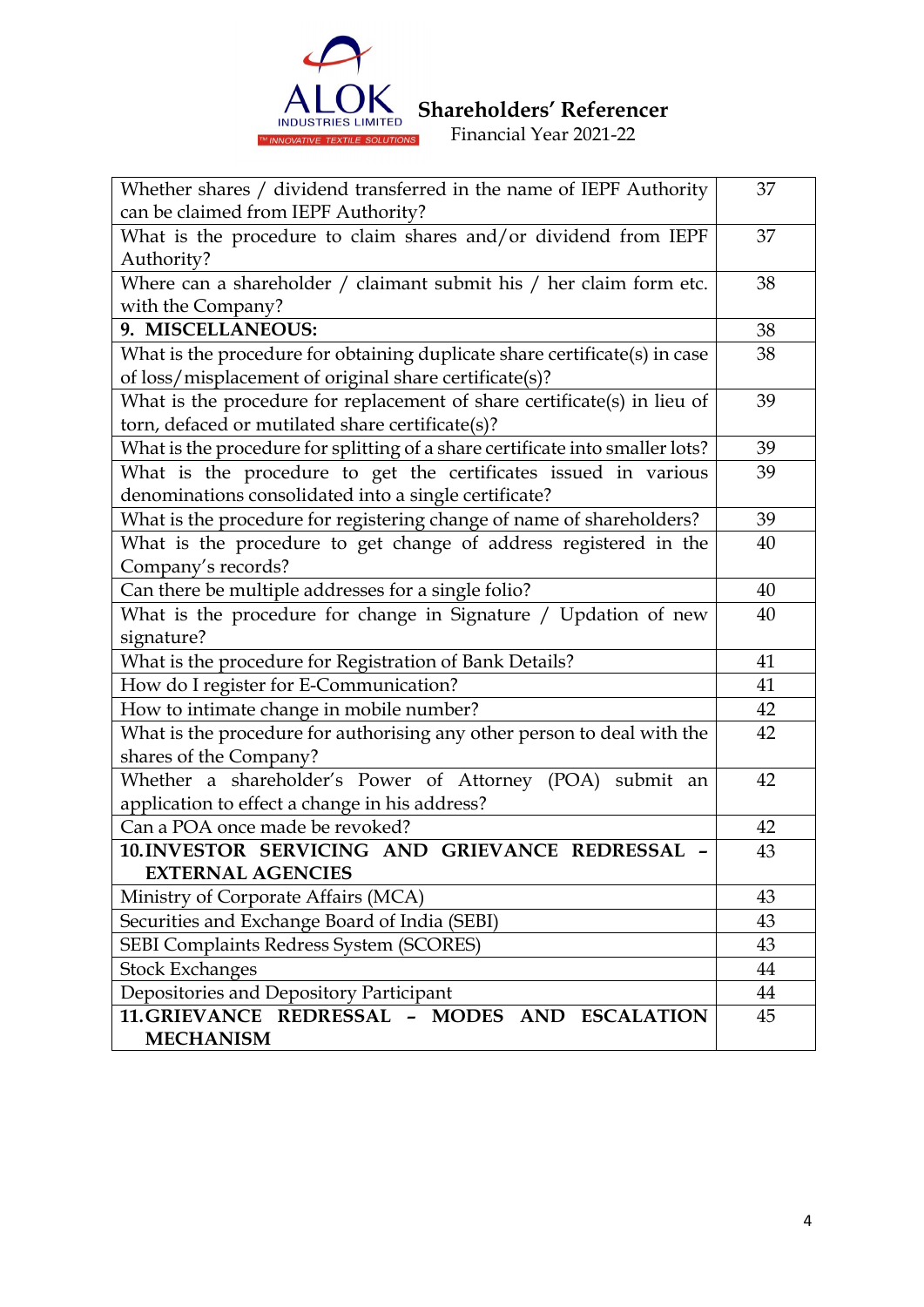

## **COMPANY'S INFORMATION**

## **About Alok Industries Limited**

Alok Industries Limited ('the Company') is an integrated textile company with a product range comprising of cotton and polyester goods. It was incorporated on 12th March, 1986 as a private limited company with the company's first polyester texturizing plant being set up in 1989. It became a public limited company in 1993.

#### **Securities Snapshot:**

Alok Industries Limited Corporate Identification Number (CIN)**:** L17110DN1986PLC000334

|                                 |                      | (Amount in Rs.)          |
|---------------------------------|----------------------|--------------------------|
| <b>Particulars</b>              | <b>Equity Shares</b> | <b>Preference Shares</b> |
| <b>Authorised Share Capital</b> | 3500,00,00,000       | 500,00,00,000            |
| Paid Up Share Capital           | 496,52,40,401        | 250,00,00,000            |

| Particulars                             | <b>Equity Shares</b>                  |
|-----------------------------------------|---------------------------------------|
| <b>Number of Shares</b>                 | 496,52,40,401                         |
| <b>Face Value</b>                       | Rs. 1.00                              |
| $\%$ of shares held in Demat Form as on | 99.96                                 |
| 31 <sup>st</sup> December, 2021         |                                       |
| Number of Shareholders as on 31st       | 4,79,655                              |
| December, 2021                          |                                       |
| Listed on                               | <b>BSE Limited (BSE)</b>              |
|                                         | Phiroze Jeejeebhoy Towers, Dalal      |
|                                         | Street, Mumbai - 400 001.             |
|                                         | Website: www.bseindia.com             |
|                                         |                                       |
|                                         | National Stock Exchange of India      |
|                                         | Limited (NSE)                         |
|                                         | Exchange Plaza, Bandra Kurla          |
|                                         | Complex, Bandra (E), Mumbai - 400051. |
|                                         | Website: www.nseindia.com             |
| <b>ISIN</b>                             | <b>INE270A01029</b>                   |
| <b>Stock Code</b>                       | <b>BSE - 521070 / NSE - ALOKINDS</b>  |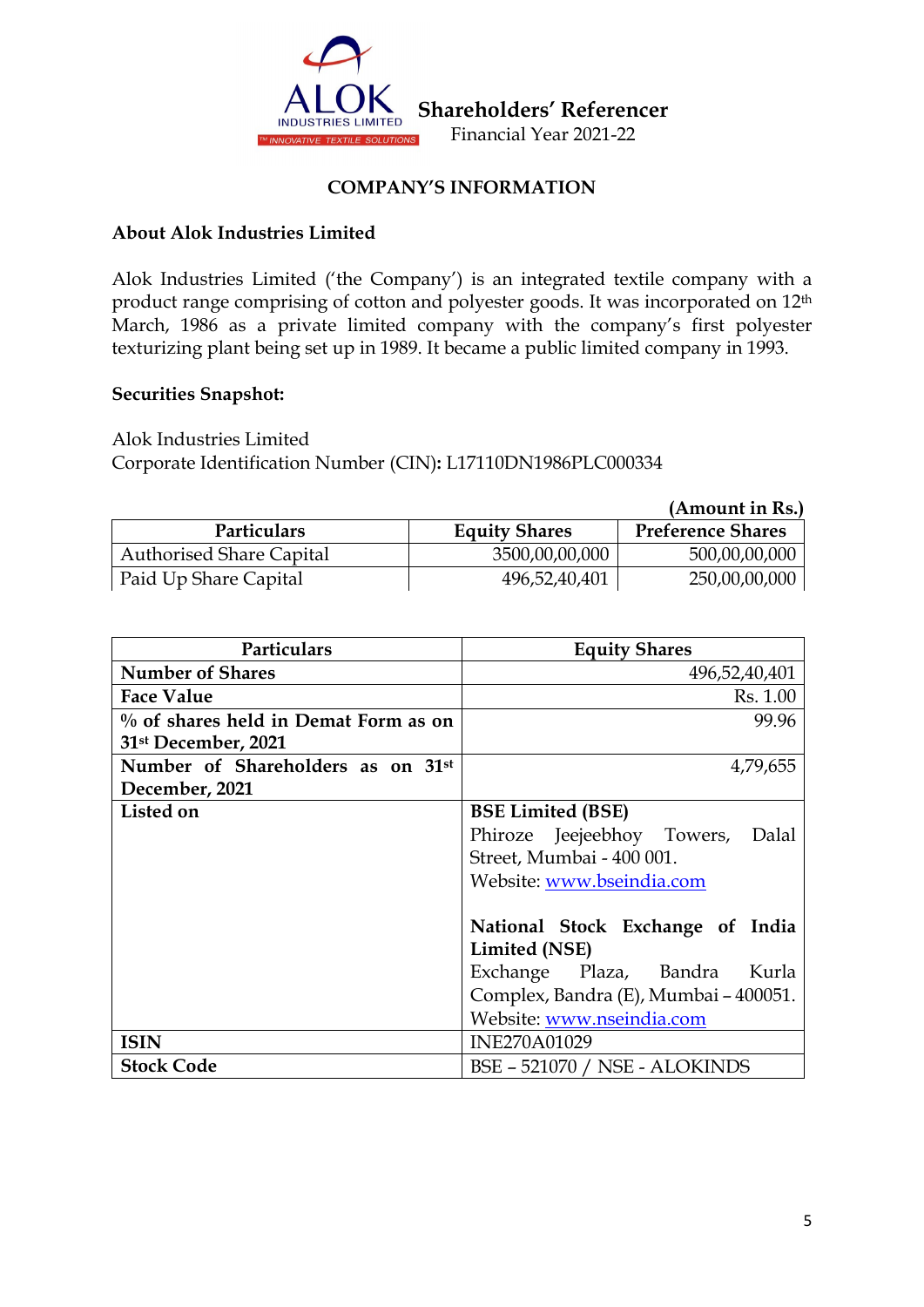

# **Contact Details:**

| Registered Office                  | 17/5/1, 521/1, Village Rakholi/ Saily,                      |  |
|------------------------------------|-------------------------------------------------------------|--|
|                                    | Silvassa, Union Territory of Dadra and                      |  |
|                                    | Nagar Haveli - 396230.                                      |  |
|                                    | Tel No.: 0260 6637000                                       |  |
|                                    | Fax: 0260 2645289.                                          |  |
| Corporate Office                   | Tower B, 2 <sup>nd</sup> & 3 <sup>rd</sup> Floor, Peninsula |  |
|                                    | Business Park, Ganpatrao Kadam Marg,                        |  |
|                                    | Lower Parel, Mumbai - 400013.                               |  |
|                                    | Tel No.: +91 22 61787000                                    |  |
|                                    | Fax: +91 022 61787118                                       |  |
|                                    | E-mail: investor.relations@alokind.com                      |  |
| Nodal Officer                      | Mr. Hitesh Kanani                                           |  |
|                                    | Tower B, 2 <sup>nd</sup> & 3 <sup>rd</sup> Floor, Peninsula |  |
|                                    | Business Park, Ganpatrao Kadam Marg,                        |  |
|                                    | Lower Parel, Mumbai - 400013.                               |  |
|                                    | Tel No.: +91 22 61787000                                    |  |
|                                    | E-mail: hitesh.kanani@alokind.com                           |  |
| Registrar and Transfer Agent (RTA) | Link Intime India Private Limited                           |  |
|                                    | C-101, 247 Park, LBS Marg,                                  |  |
|                                    | Vikhroli (West), Mumbai - 400083.                           |  |
|                                    | Tel No.: +91 022 49186000                                   |  |
|                                    | Fax: +91 022 49186060                                       |  |
|                                    | Email: rnt.helpdesk@linkintime.co.in                        |  |
|                                    | Website: www.linkintime.co.in                               |  |

# **Shareholding Pattern:**

| Sr.            | <b>Category of Shareholders</b>              | No. of Shares    | $\frac{0}{0}$ |
|----------------|----------------------------------------------|------------------|---------------|
| No.            |                                              |                  |               |
| 1.             | Promoter & Promoter Group                    |                  |               |
| a.             | Reliance Industries Limited (RIL) (Promoter) | 198,65,33,333    | 40.01         |
| $\mathbf{b}$ . | JM Financial Asset Reconstruction Company    | 173,73,11,844    | 34.99         |
|                | Limited acting in its capacity as Trustee of |                  |               |
|                | JMFARC - March 2018-Trust (JMFARC)           |                  |               |
|                | (Person Acting in Concert)                   |                  |               |
| 2.             | Public                                       | 124, 13, 95, 224 | 25.00         |
| <b>TOTAL</b>   |                                              | 496,52,40,401    | 100.00        |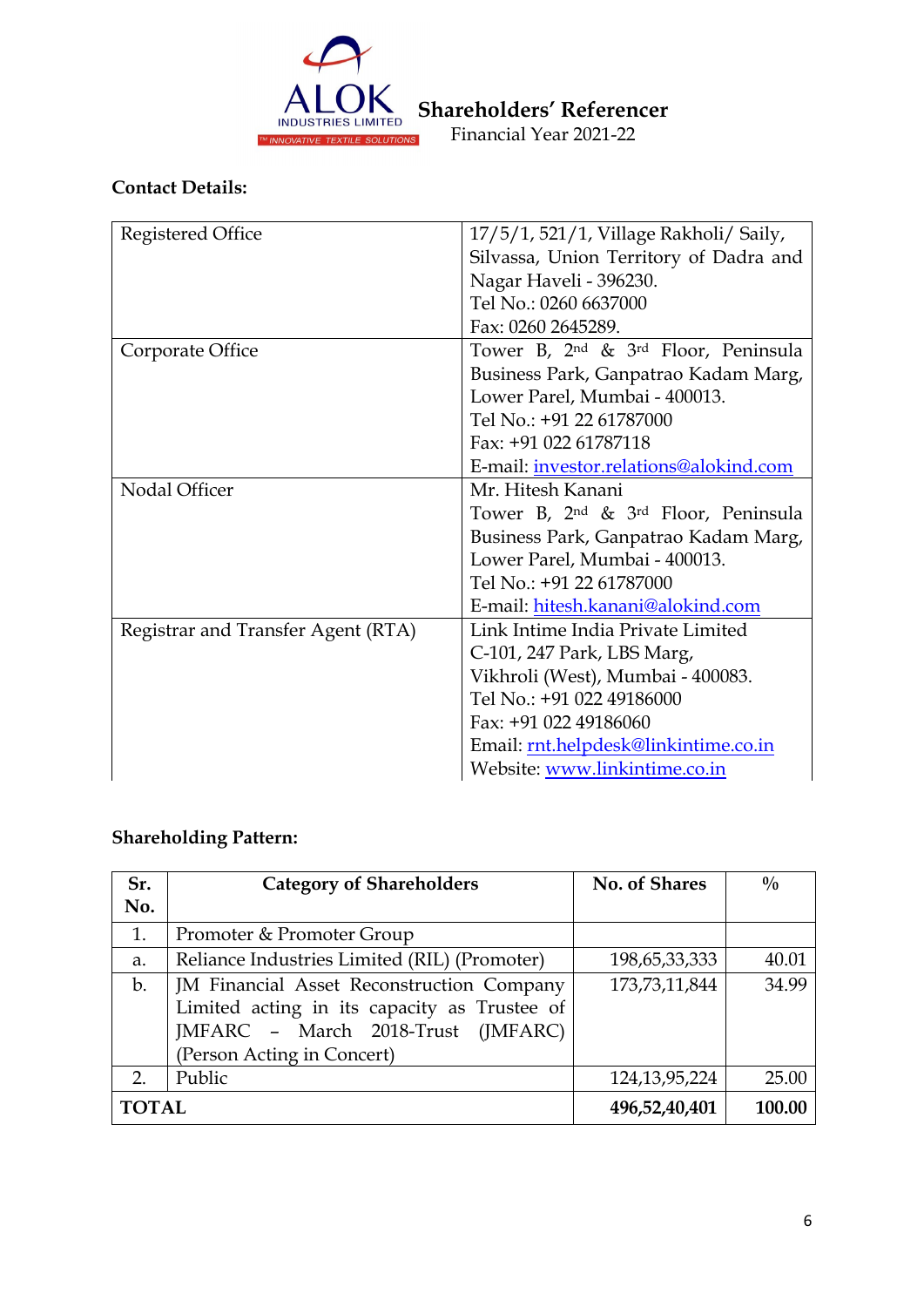

## **Note:**

RIL is the promoter of the Company and JMFARC is the Person Acting in Concert (PAC) with RIL but considering that there is no provision for PAC in the prescribed format of Shareholding Pattern, they have been shown as part of the Promoter Group with an explanatory note.

# **Composition of Board of Directors of the Company:**

| <b>Name of Directors</b> | Category                                        |
|--------------------------|-------------------------------------------------|
| Mr. A. Siddharth         | Non-Executive - Independent Director (Chairman) |
| Ms. Mumtaz Bandukwala    | Non-Executive - Independent Director            |
| Mr. Rahul Dutt           | Non-Executive - Independent Director            |
| Mr. Hemant Desai         | Non-Executive - Nominee Director of RIL         |
| Mr. Anil Kumar Rajbanshi | Non-Executive - Nominee Director of RIL         |
| Mr. Samir Chawla         | Non-Executive - Nominee Director of JMFARC      |
| Mr. V. Ramachandran      | Non-Executive - Nominee Director of RIL         |

# **Composition of Committees of Board of Directors:**

The detail composition of the Committees of Board of Directors of the Company such as Audit Committee, Nomination and Remuneration Committee, Corporate Social Responsibility and Governance Committee, Stakeholders Relationship Committee and Risk Management Committee is available on the website of the Company at https://www.alokind.com/shareholder.html.

# **Key Managerial Personnel:**

Pursuant to Regulation 30 (5) of Listing Regulations, the contact details of the Key Managerial Personnel authorised for the purpose of determining the materiality of event or information is mentioned below:

| Name & Designation                  | Address & Contact No.               | Email Id                                                                          |
|-------------------------------------|-------------------------------------|-----------------------------------------------------------------------------------|
|                                     |                                     | Mr. Sunil O. Khandelwal   Peninsula Business Park,   sunil.khandelwal@alokind.com |
| – Manager                           | Tower B, $2^{nd}$ & $3^{rd}$ Floor, |                                                                                   |
|                                     |                                     | Mr. Bijay Agrawal - Chief   G. K. Marg, Lower Parel,   bijay.agrawal@alokind.com  |
| Financial Officer (CFO)             | Mumbai - 400013                     |                                                                                   |
| Mr. Hitesh Kanani<br>$\overline{a}$ |                                     | Contact No.: +91 022 - hitesh.kanani@alokind.com                                  |
| Company Secretary<br>&              | 61787000                            |                                                                                   |
| Compliance Officer                  |                                     |                                                                                   |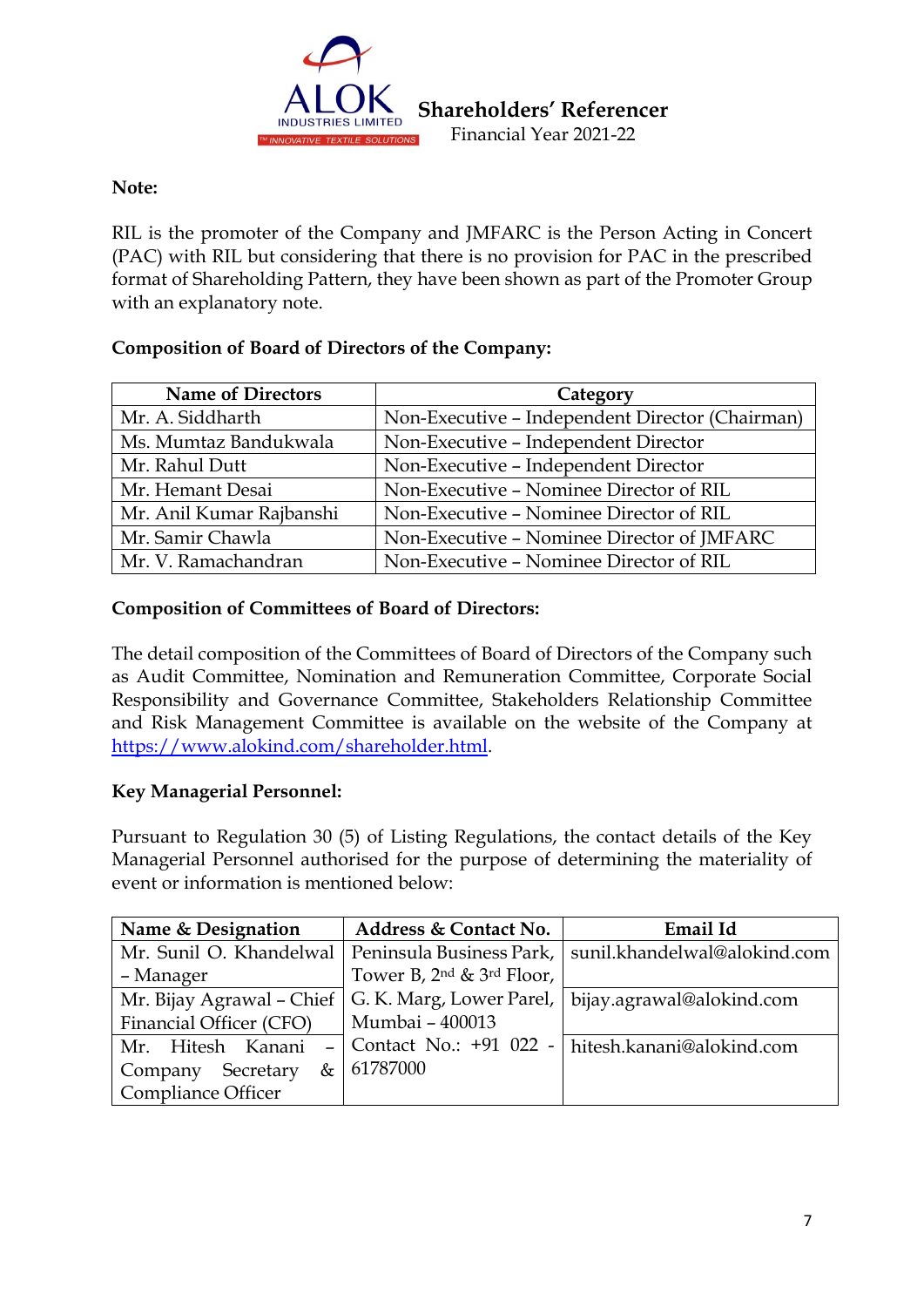

# **SHAREHOLDERS' INFORMATION**

# **How can the RTA help the shareholders?**

They can assist the shareholders with any of the following:

- Issue of duplicate share certificate to replace lost/mutilated share certificates;
- Queries related to dividend, shareholding, etc.;
- Queries pertaining to transfer of dividend / shares to Investor Education and Protection Fund;
- Procedure for claiming dividend / shares from Investor Education and Protection Fund;
- Processing and updating investor holding/title change requests viz. name deletion, transmission, transposition, dematerialization and rematerialization of shares;
- Processing change in /updation of the KYC details of the investors for physical holdings like change of address/bank account details/ e-mail address / mobile/ nomination and PAN;
- Nomination Facility with respect to shares held in physical form and changes therein;
- Providing details of allotment and clarification on allotment;
- Processing of other requests, viz. recording of declaration w.r.t. exemption / lower tax rates for TDS on dividend/interest, revalidation and reissue of dividend and interest instruments;
- Execution and intimation of other corporate actions viz., ESOPs, Dividend payment, Stock split, Bonus issue and Merger/Demerger activities;
- Communication of Rights issue entitlements;
- Communication of Buyback, exit offer, takeover made by the company/ acquirer, and the procedure to be followed by investor in respect of these issues;
- Processing grievance received through e-mails, letters and SCORES;
- Any other shares related matters.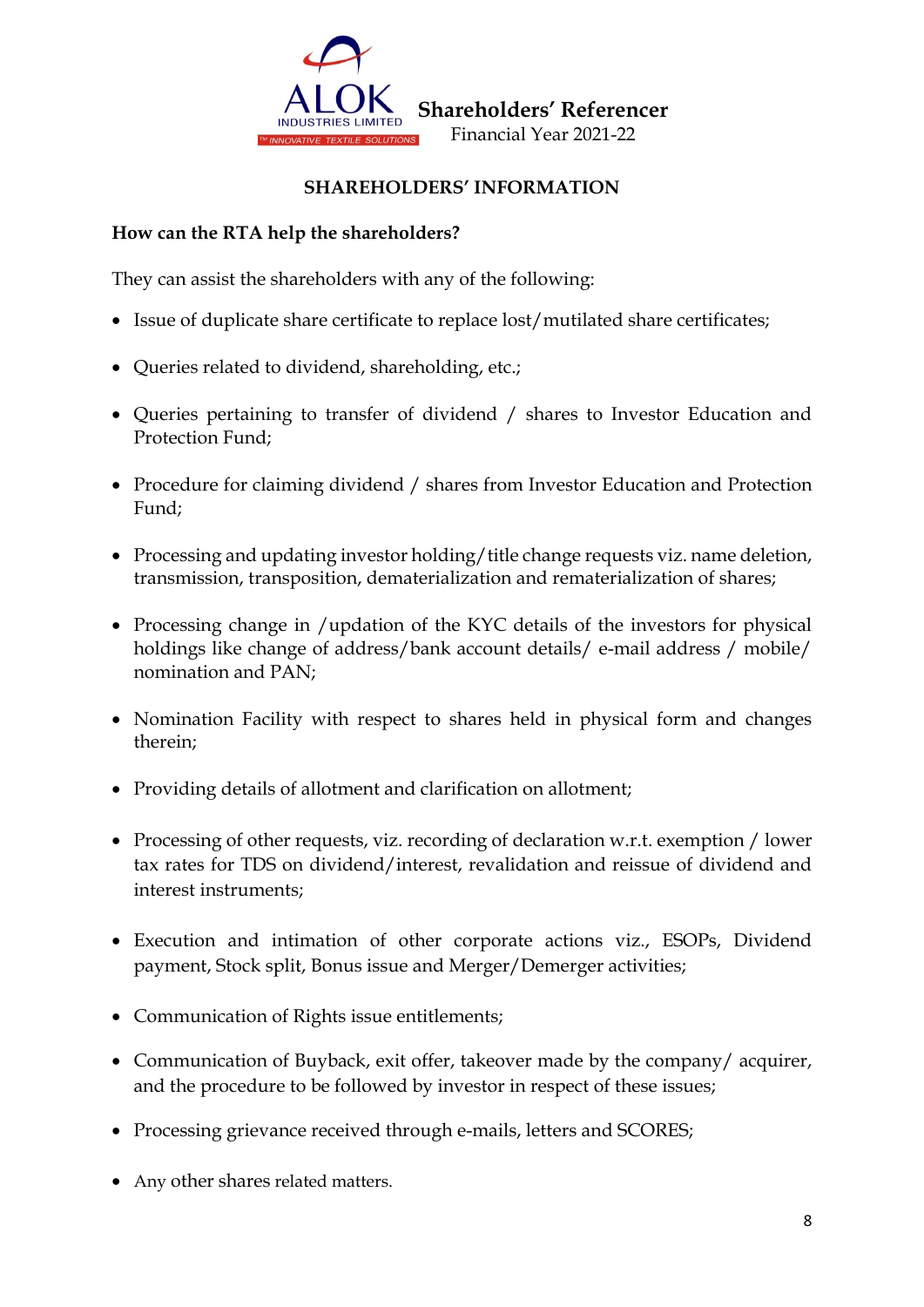

 **Shareholders' Referencer** 

Financial Year 2021-22

## **Timelines pertaining to various services provided by RTA:**

| Sr.            | Name of Service                                               | <b>Expected Timelines</b> |
|----------------|---------------------------------------------------------------|---------------------------|
| No.            |                                                               | (number of days)          |
| $\mathbf A$    | <b>Investor Service Request:</b>                              |                           |
| $\mathbf{1}$   | Processing of transmission request                            | 21                        |
| $\overline{2}$ | Processing of issue of duplicate security certificate request | 30                        |
| 3              | Processing of dematerialization request                       | 15                        |
| $\overline{4}$ | Processing of remat request                                   | 30                        |
| 5              | Processing of Transposition request                           | 15                        |
| 6              | I. Processing of request for change in / updation of          |                           |
|                | a. Name                                                       | 30                        |
|                | b. Signature                                                  | 30                        |
|                | c. Nomination                                                 | 30                        |
|                | d. Contact details (Address, E-mail address and Mobile        | 15                        |
|                | number)                                                       |                           |
|                | e. Bank account details                                       | 15                        |
|                | II. Processing of request for Updation of PAN                 | 15                        |
| 7              | Processing of Re-validation of dividend / interest /          | 15                        |
|                | redemption instruments and sending the remittance             |                           |
|                | request files to the bank / Company                           |                           |
| B              | <b>Grievance Redressal</b>                                    |                           |
| $\mathbf{1}$   | Providing response to the inquiries of the investors and      | 30                        |
|                | Redressal of Grievance                                        |                           |
| $\mathbf C$    | <b>Other Operational activities</b>                           |                           |
| $\mathbf{1}$   | Allotment of securities (IPO)                                 | 6                         |
| $\overline{2}$ | Intimation regarding distribution of corporate benefits       |                           |
|                | (dividend, bonus, stock Split)                                |                           |
|                | a. E-mail communication                                       | 15                        |
|                | b. Physical communication                                     | 30                        |

## **Shareholders' Rights:**

As a shareholder in a company, you enjoy certain rights, which are as follows:

- to receive all the benefits/ material information declared by the Company;
- to receive shares on allotment or transfer as the case may be, in due time;
- to receive copies of the Annual Report containing the Balance Sheet, statement of Profit & Loss Account, Auditor's Report, etc.;
- to receive not less than 21 days' notice of general meetings;
- to actively participate in the AGM / EGM of the company & E-voting events so as to be a part of the decision making of the Company's business resolutions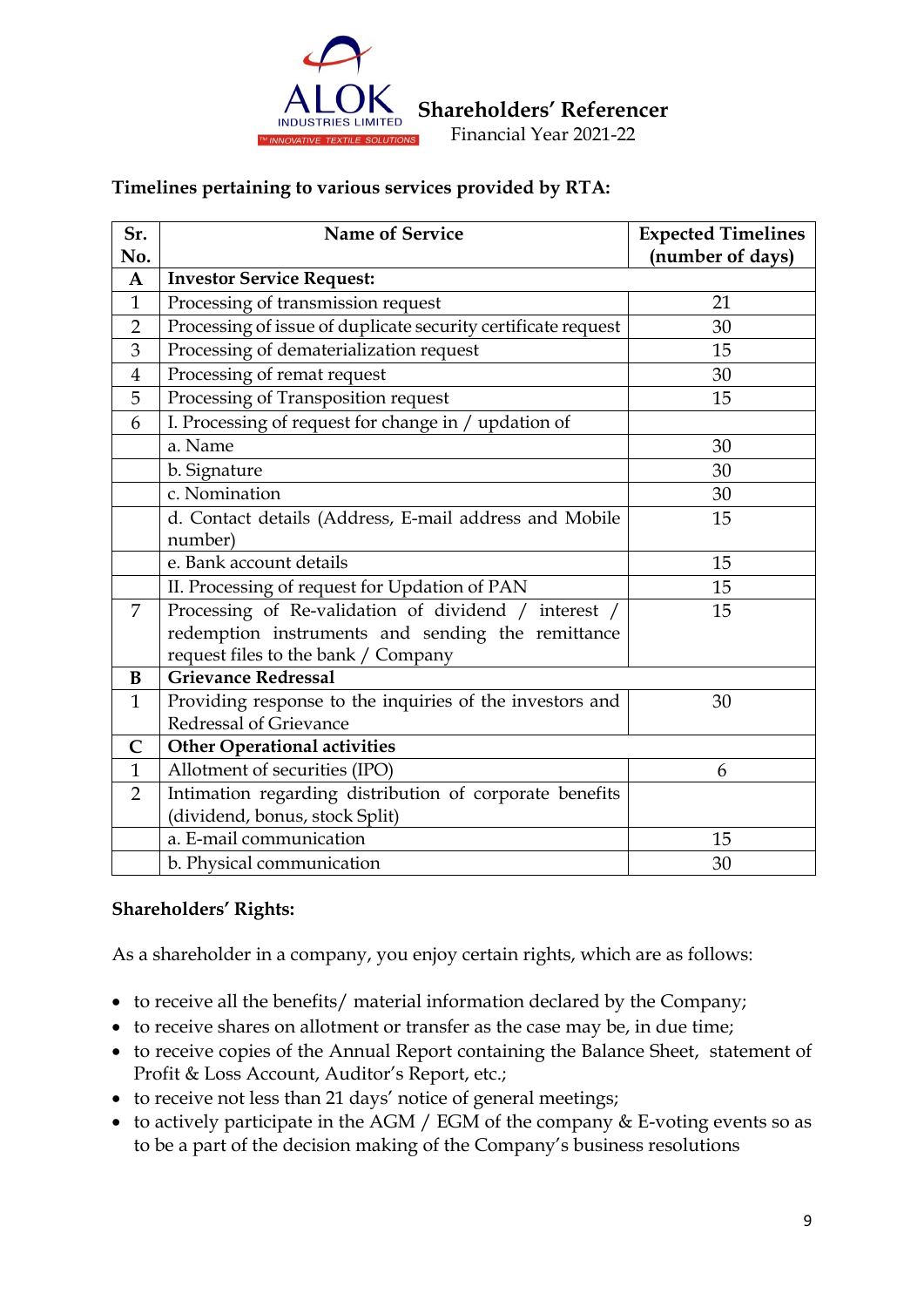

- to receive dividends and other corporate benefits like rights, bonus, etc., once approved;
- to inspect various registers, minute books of general meetings and to receive copies thereof after complying with the requirements prescribed in applicable laws;
- to requisition an Extra-ordinary General Meeting in accordance with the provisions of the Act;
- to receive correspondence from the Company, RTA, Stock Exchange or SEBI, raise grievances, if any and seek a satisfactory solution within reasonable timelines;
- other rights as specified in the statutory enactments.

# **Shareholders' Responsibilities:**

Some of the responsibilities entrusted on shareholders are:

- to remain abreast of corporate developments, company specific information and take informed investment decision(s);
- to remain informed:
- to be vigilant;
- to participate and vote in general meetings;
- to be aware of relevant statutory provisions and ensure effective compliance therewith;
- to claim unclaimed dividend within time to avoid transfer of dividend/shares to IEPF Authority;
- neither to indulge in fraudulent and unfair trading in securities nor to act upon any unpublished price sensitive information;
- to contribute to the Greener Environment and accordingly register email addresses to enable the Company to send all documents/notices including Annual Reports electronically;
- to update PAN, address, bank account and other requisite details with the Company's RTA (in case shares are held in physical form) and with the concerned DP (in case shares are held in demat form);
- to register nominations, which would help the nominees to get the shares transmitted in their name without any hassle, etc.

# **What are the Do's and Don'ts for the Shareholders?**

# **Do's**

- Encash dividend/Interest regularly to avoid transfer of unclaimed amount/underlying securities to IEPF.
- Follow up diligently and promptly if you have not receive allotment intimation/ certificate / dividend / interest etc.
- Ensure that your PAN is registered with the RTA for all your folios.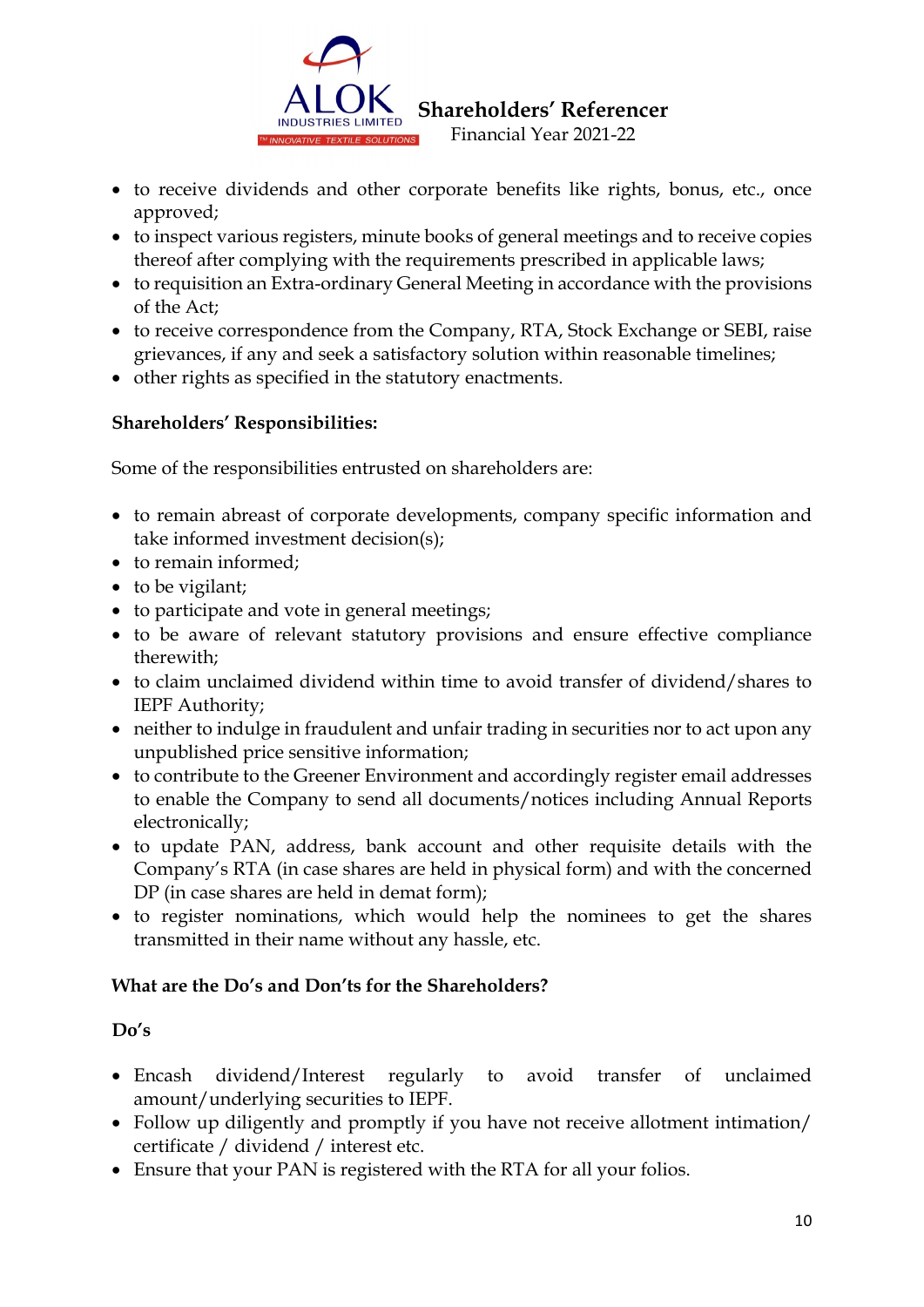

- Ensure nomination is registered for all your securities to smoothen the transmission.
- Ensure that all KYC details viz. full postal address with PIN, mobile number, e-mail address etc. are updated to facilitate the RTA for sending communication.
- Ensure that correct and complete Bank details are recorded with RTA to facilitate prompt electronic credit of dividend / interest / redemption amounts and eliminate possibility of unclaimed amounts / underlying securities being transferred to IEPF.
- Promptly inform the RTA in writing and complete required formalities in case of loss of securities.
- Ensure that the documents provided for availing any investor service request are complete in all respects and keep copies of documents sent to the RTA.
- Monitor all corporate announcements pertaining to investments made.

# **Don'ts**

- Do not keep your folios without PAN.
- Do not keep your folios without nomination.
- Do not deal with unauthorized persons for any investor service requests such as change in / updation of address, e-mail address, mobile number and bank details.
- Do not share security details, viz. folio number, certificate number, distinctive number(s), bank details, specimen signature, KYC documents, etc. with unknown person(s).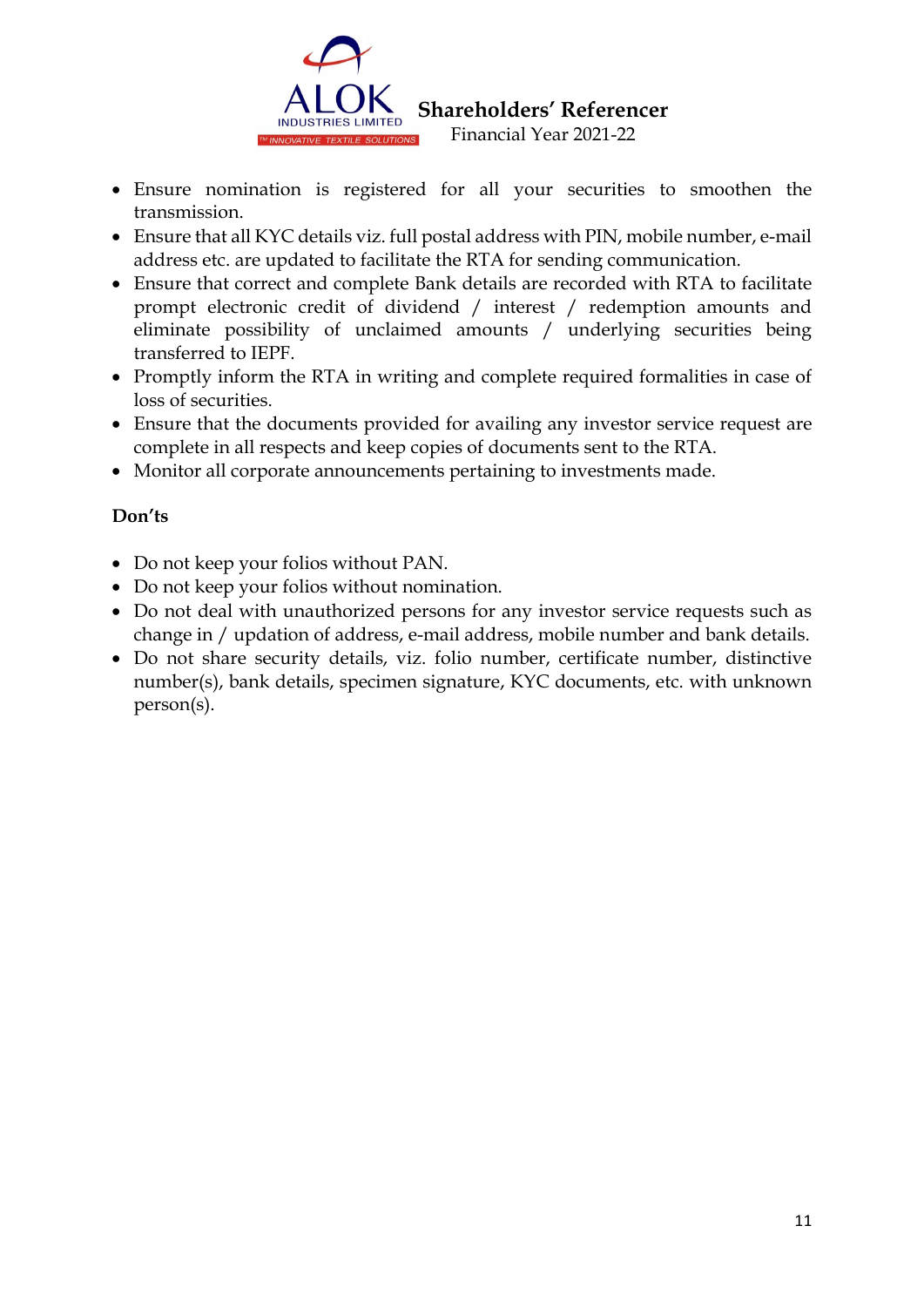

# **FREQUENTLY ASKED QUESTIONS**

# **1. DEALING IN SECURITIES:**

## **1.1. What is considered as dealing in Securities of the Company?**

Dealing in Securities means an act of subscribing, buying, selling or agreeing to subscribe, buy, sell or deal in the securities of the company by any person either as principal or agent.

# **1.2. What are the types of accounts required for dealing in securities in demat form?**

## **A. Beneficial Owner Account (B. O. Account) / Demat Account:**

Demat account is an account opened with a Depository Participant (DP) in the name of the investor for holding the securities in digital or electronic form.

## **B. Trading Account:**

Trading account is an investment account opened by the stock broker / brokerage firm in the name of the investor for buying and selling of securities in the stock market.

## **C. Bank Account:**

Bank account is an account opened with any bank in the name of the investor and linked to the B. O. Account/Demat Account for debiting or crediting money with respect to buying and selling of securities in the stock market.

## **1.3. Why bank account details is necessary at the time of BO account opening?**

Bank account details are necessary for the protection of interest of investors. When any cash or non-cash corporate benefits such as rights or bonus or dividend is announced for a particular scrip, depositories provide to the concerned Company / RTA, the details of the investors, their electronic holdings as on record / book closure date for reckoning the entitlement of corporate benefit.

The disbursement of cash benefits such as dividend is credited directly by the Company / RTA to the beneficiary owner through the ECS (Electronic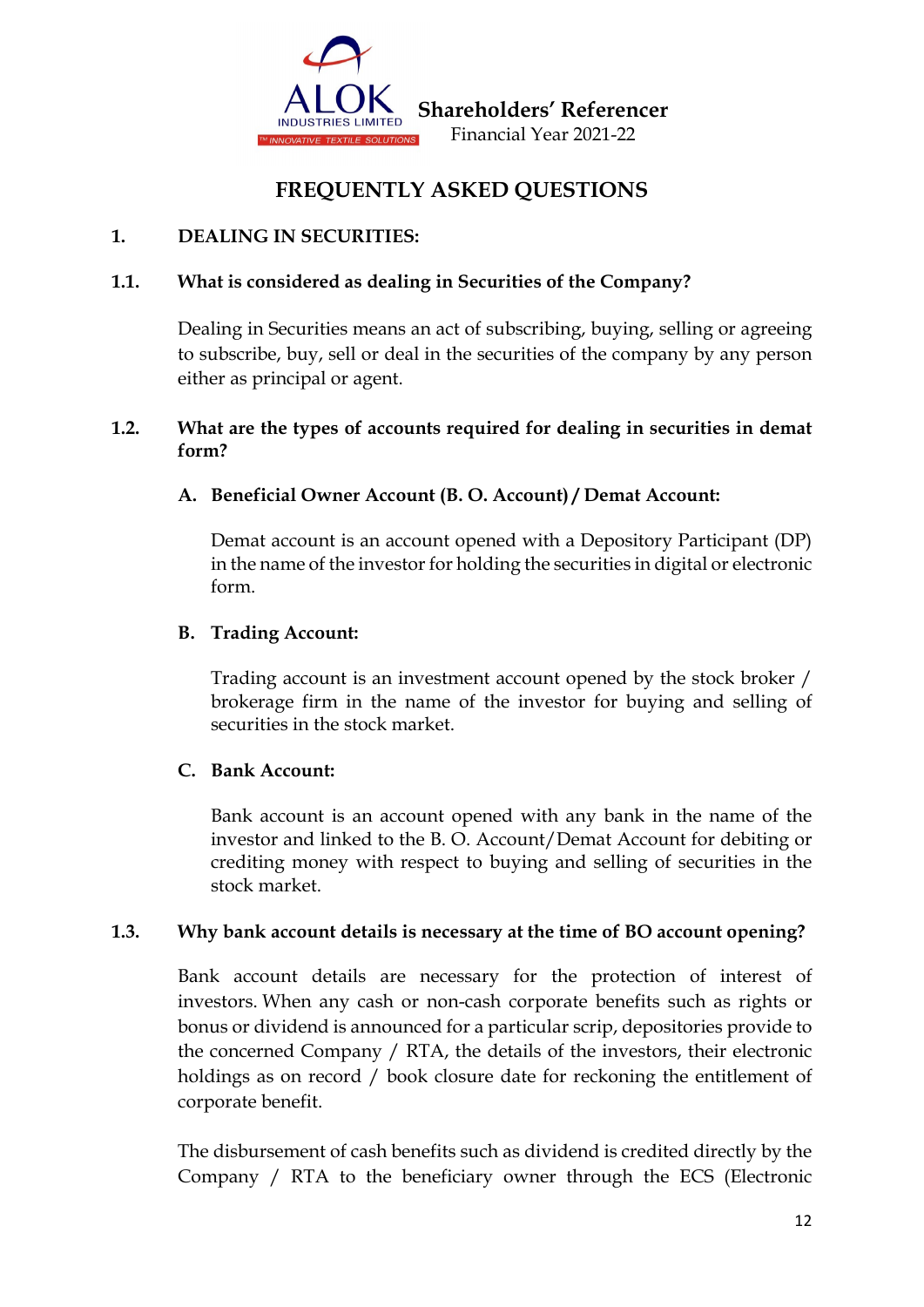

Clearing Service wherever available) facility or by issuing warrants on which bank account details are printed for places where ECS facility is not available. The bank account number is mentioned on the dividend and warrant to avoid any fraudulent misuse. The bank account details will be those which are mentioned in account opening form or modified details that had been intimated subsequently by the investor to the DP.

# **1.4. Can an investor change the details of his bank account?**

Yes, however, the investor must inform the DP regarding change in the bank account and corresponding change in IFSC code while updating their bank account details with DP.

## **1.5. Can multiple accounts be opened?**

Yes, an investor can open more than one account in the same name with the same DP and also with different DPs. For all the accounts, investor has to strictly comply with KYC norms including Proof of Identity, Proof of Address requirements as stipulated by SEBI and also provide PAN number. The investor has to show the original PAN card at the time of opening of demat account.

## **1.6. Can an investor open a single account for securities owned in different ownership patterns such as securities owned individually and securities owned jointly with others?**

No. The Demat account must be opened in the same ownership pattern in which the securities are held in the physical form. e. g. if one share certificate is in the individual name and another certificate is jointly with somebody, two different accounts would have to be opened.

## **1.7. Can an investor close his demat account with one DP and transfer all securities to another account with another DP?**

Yes, the investor can submit account closure request to his DP in the prescribed form. The DP will transfer all the securities lying in the account, as per the instruction, and close the demat account.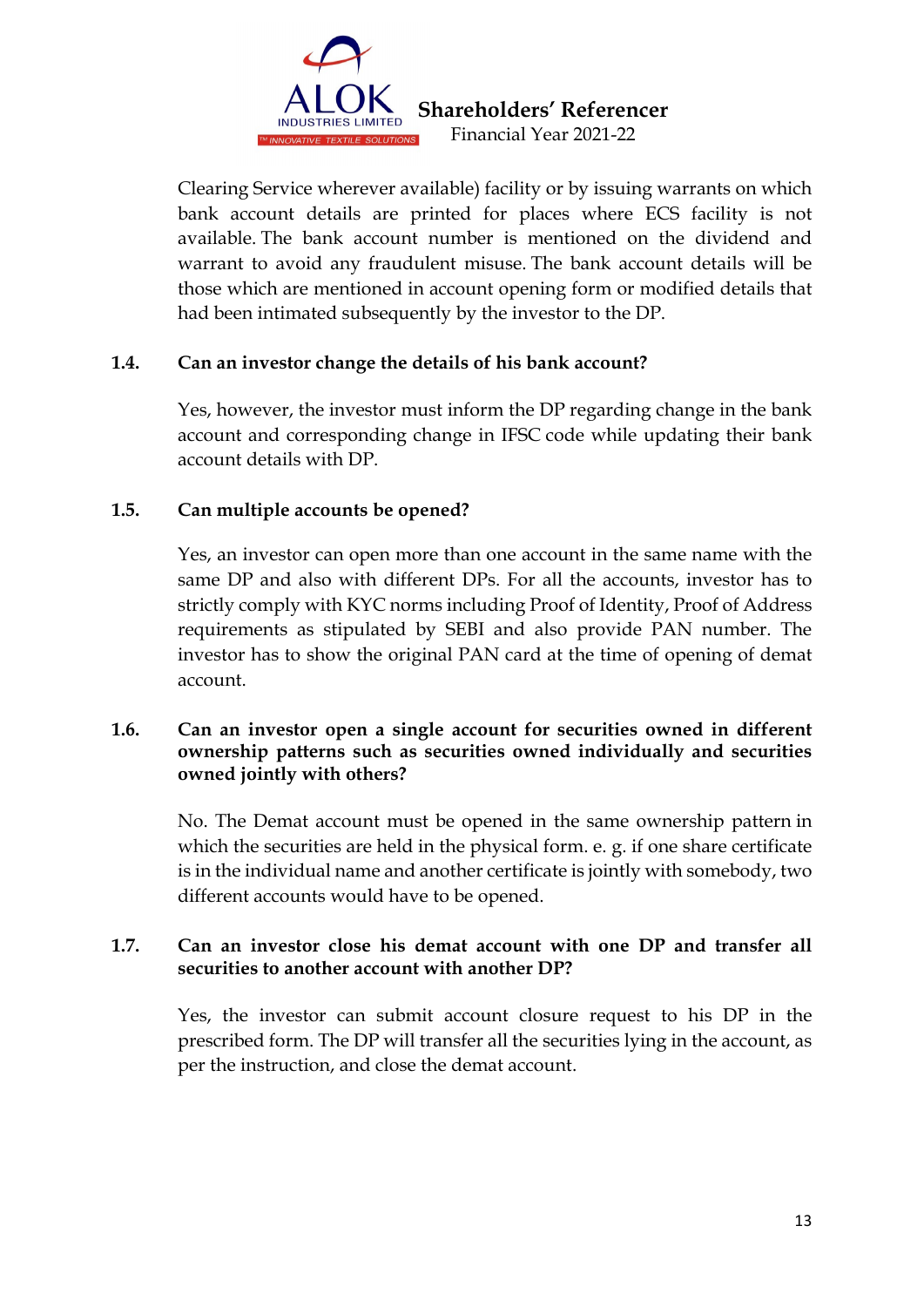

## **1.8. What is Delivery Instruction Slip (DIS) and what precautions one should observe with respect to DIS?**

Delivery Instruction Slip (DIS) is issued by the Depository Participant (DP) and used by holder of securities to give instructions to DP to facilitate and authorize the sale or transfer of securities from his/her demat account to the demat account of the recipient of securities. DIS may be compared to a cheque book of a bank account but for your demat account transactions. The following precautions are to be taken in respect of DIS:

- Ensure that DIS numbers are pre-printed and DP takes acknowledgment for the DIS booklet issued to the investor.
- Ensure that the account number [client id] is pre-stamped or pre-printed.
- If the account is a joint account, all the joint holders have to sign the DIS. Instruction cannot be executed if all joint holders have not signed.
- Avoid using loose slips.
- Do not leave signed blank DIS with anyone viz., broker / sub-broker, DPs or any other person/entity.
- Keep the DIS book under lock and key when not in use.
- If only one entry is made in the DIS book, strike out the remaining space to prevent misuse.
- Personally fill in target account-id and all details in the DIS.
- If the DIS booklet is lost/stolen/not traceable, the same must be intimated to the DP, immediately, in writing. On receipt of such intimation, the DP will cancel the unused DIS of the said booklet.
- Do not issue / submit DIS without mentioning execution date.

# **1.9. Is it possible to give delivery instructions to the DP over Internet and if yes, how?**

Yes, both NSDL and CDSL have launched this facility for delivering instructions to your DP over Internet, called SPEED-e and EASI respectively. The facility can be used by all registered BOs after paying the applicable charges.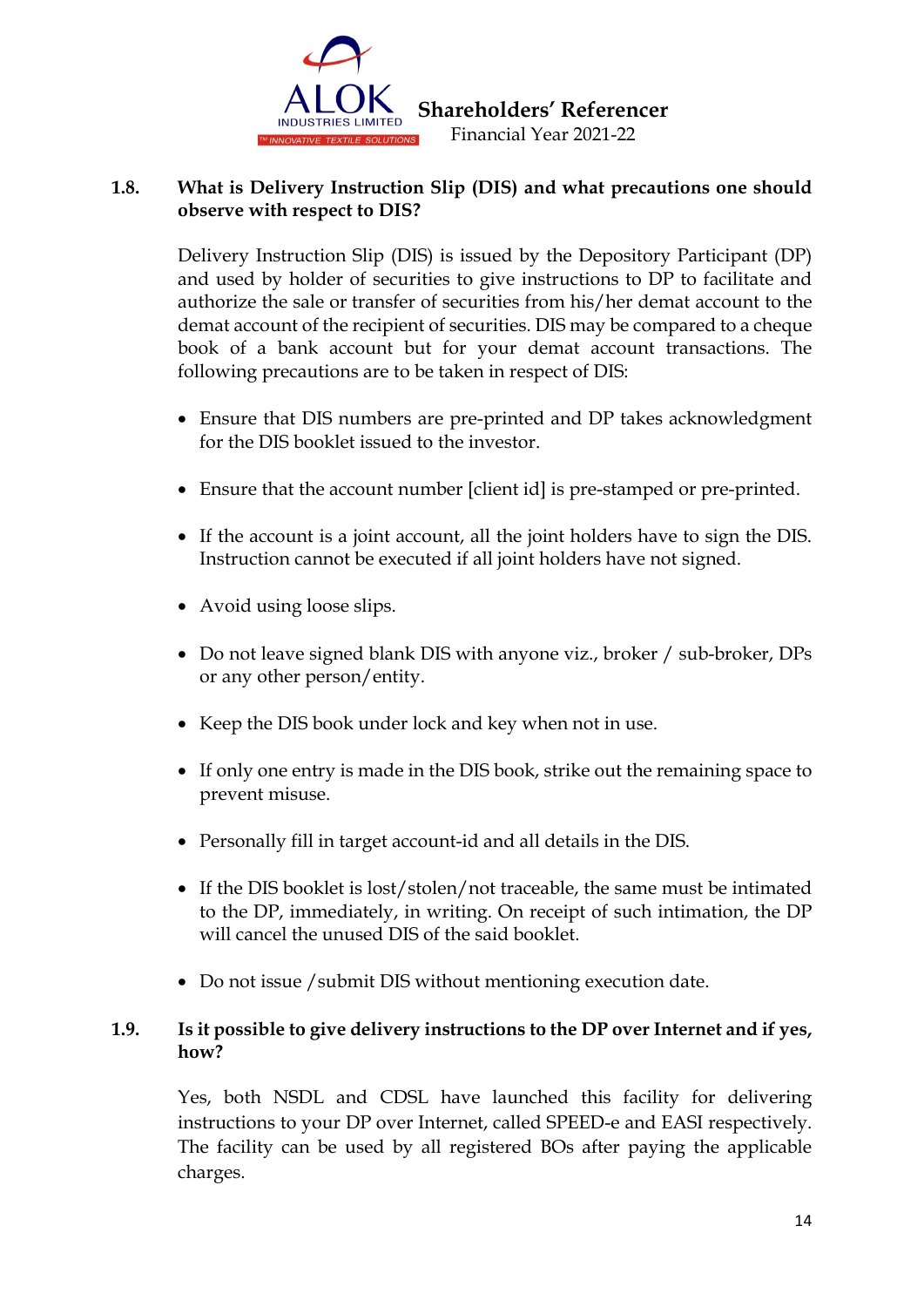

## **1.10. What is Online Trading in securities?**

Online Trading in securities refers to the facility available to an investor for placing his own orders to buy and/or sell any securities using the online trading platform offered by the stock brokers. The orders so placed by the investor using online trading platform would be routed through the stock brokers. It facilitates the investor to trade in various financial instruments such as equities, mutual fund, commodities, etc.

## **1.11. What precautions an online investor must take?**

Investor trading online must take the following precautions:

- Default password provided by the stock broker / trading member must be changed before placing the order for the first time.
- The password should not be shared with others and password must be changed at periodic intervals.
- Obtain proper understanding of the manner in which the online trading software has to be operated.
- Get adequately trained before using the software.
- The online trading system has facility for order and trade confirmation after placing the orders.
- Sufficient amount of funds/number of securities should be available in the bank/demat account for honouring the order(s) placed.

## **1.12. What are the other safety measures an online investor must observe?**

- Avoid placing order(s) from shared PCs/through cybercafés.
- Log out after having finished trading to avoid misuse.
- Do not click "remember me" option while signing-in from shared PCs/through cyber cafés.
- Do not leave the terminal unattended while "signed-in" in the trading system.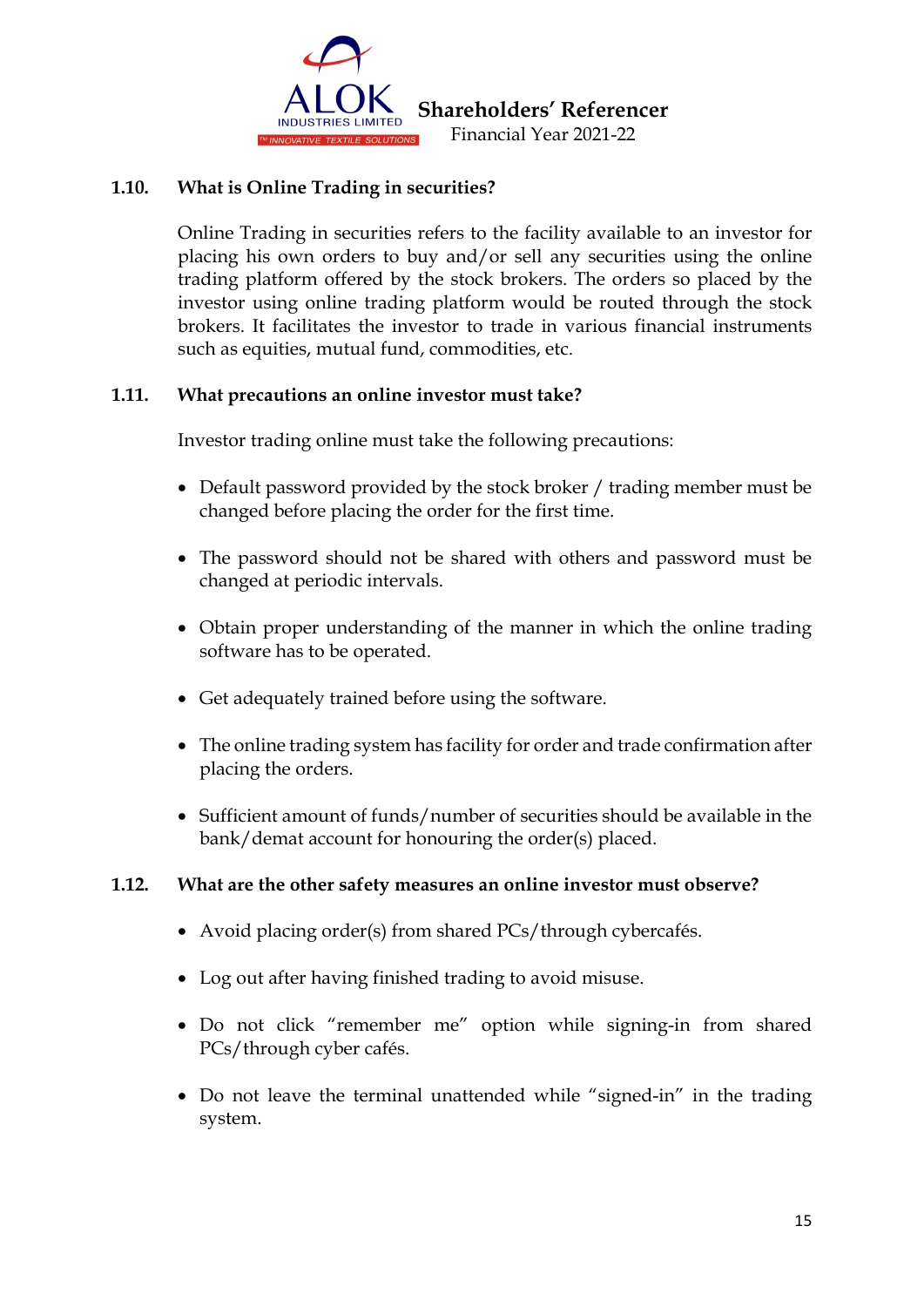

- Protect your personal computer against viruses by placing a firewall and an antivirus solution.
- Do not open e-mails from people you do not know.

# **1.13. What are the Do's and Don'ts while dealing in securities market?**

## **Do's**

- Transact only through stock exchanges.
- Deal only through SEBI registered intermediaries.
- Complete all the required formalities of opening an account properly (client registration, client agreement forms, etc.).
- Ask for and sign "Know Your Client Agreement", copy of Rights & Obligations of stock broker, sub-broker and client for trading on exchanges (including additional rights & obligations in case of internet / wireless technology based trading), Rights and Obligations of Beneficial Owner and DP as prescribed by SEBI and Depositories, Uniform Risk Disclosure Documents (for all segments / exchanges), Guidance Note detailing Do's and Don'ts for trading on stock exchanges or any other document which has been executed between stock broker, sub-broker and client, voluntarily. (Read and properly understand the risks associated with investing in securities/derivatives before undertaking transactions.)
- Assess the risk-return profile of the investment as well as the liquidity and safety aspects before making your investment decision.
- Ask all relevant questions and clear your doubts with your broker before transacting.
- Invest based on sound reasoning after taking into account all publicly available information and fundamentals.
- Beware of the false promises and to note that there are no guaranteed returns on investments in the stock market.
- Give clear and unambiguous instructions to your broker/sub-broker/DP.
- Be vigilant in your transactions.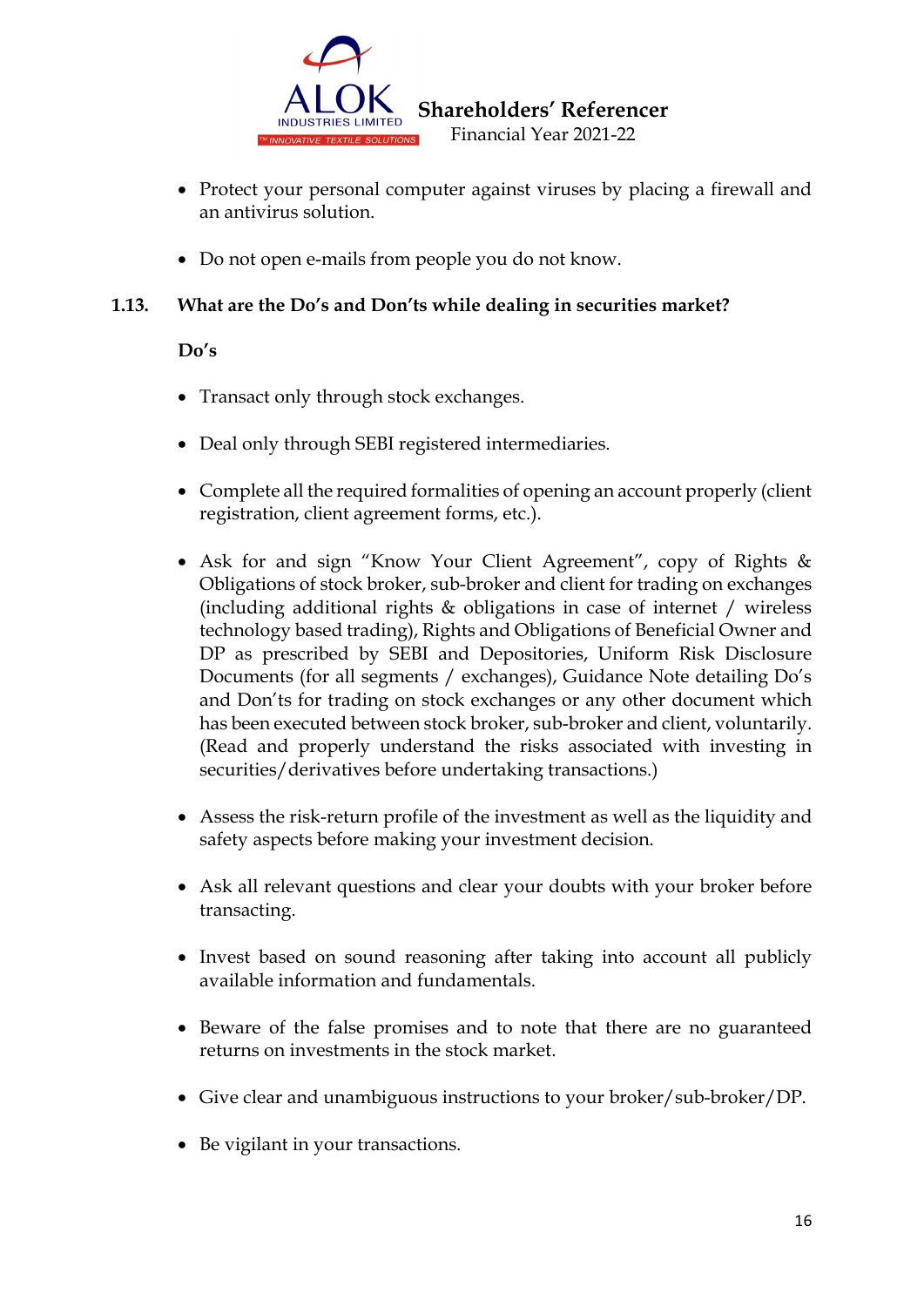

- Insist on a contract note for your transaction.
- Verify all details in the contract note, immediately on receipt.
- Always settle dues through the normal banking channels with the market intermediaries.
- Crosscheck details of your trade with details as available on the exchange website.
- Scrutinise minutely both, the transaction and the holding statement that you receive from your DP.
- Keep copies of all your investment documentation.
- Handle DIS Book issued by DPs carefully.
- Insist that the DIS numbers are pre-printed and your account number (client id) be pre-stamped or pre-printed.
- In case you are not transacting frequently, make use of the freezing facilities provided for your demat account.
- Pay the margins required to be paid in the time prescribed.
- Deliver the shares in case of sale or pay the money in case of purchase within the time prescribed.
- Participate in general meetings either personally or through proxy and exercise vote through e-voting.
- Be aware of your rights and responsibilities.
- Make sure correct mobile number and email ID is entered by the broker/DP in exchange/depository records.
- Check SMS of transaction done in Trading Account. Exchanges use to send SMS of transactions to your mobile number.
- In case of complaints, approach the right authorities for redressal in a timely manner.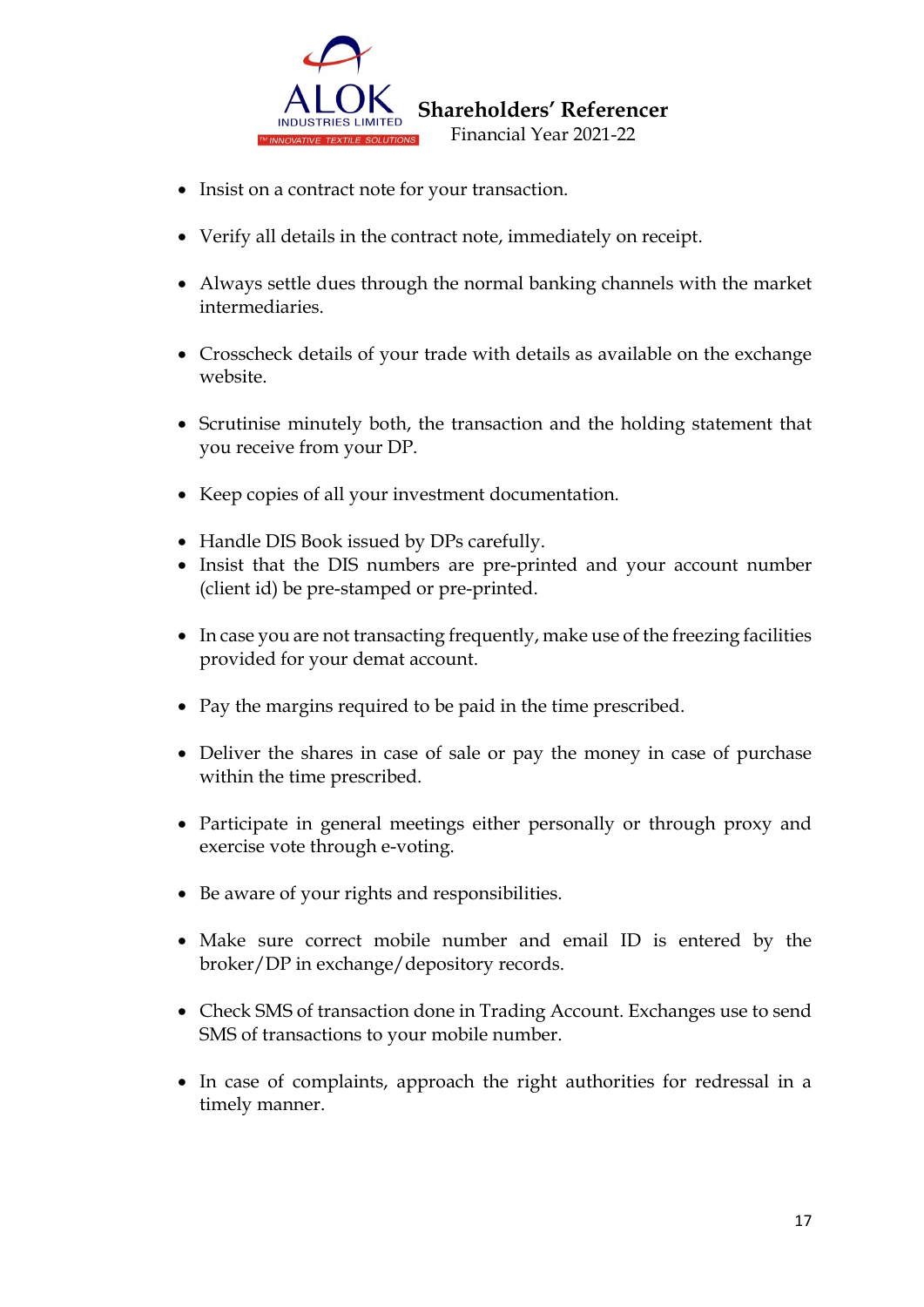

• Make sure your account is being settled by the broker as per the Running Account Authorisation given by you at the time of opening of account or any subsequent change therein.

## **Don'ts**

- Don't undertake off-market transactions in securities.
- Don't deal with unregistered intermediaries.
- Don't fall prey to promises of unrealistic returns.
- Don't invest on the basis of hearsay and rumours; verify before investing.
- Don't forget to take note of risks involved in the investment.
- Don't be misled by rumours circulating in the market.
- Don't blindly follow media reports on corporate developments, as some of these could be misleading.
- Don't follow the herd or play on momentum it could turn against you.
- Don't be misled by so called hot tips.
- Don't try to time the market.
- Don't hesitate to approach the proper authorities for redressal of your doubts/grievances.
- Don't leave signed blank DISs of your demat account lying around carelessly or with anyone.
- Do not sign blank DIS and keep them with DP or broker to save time. Remember your carelessness can be your peril.
- Do not provide any Power of Attorney to operate bank or demat account to your broker unless it is as per the format prescribed by SEBI. Broker cannot add any other clause in the Power of Attorney than what is prescribed by SEBI.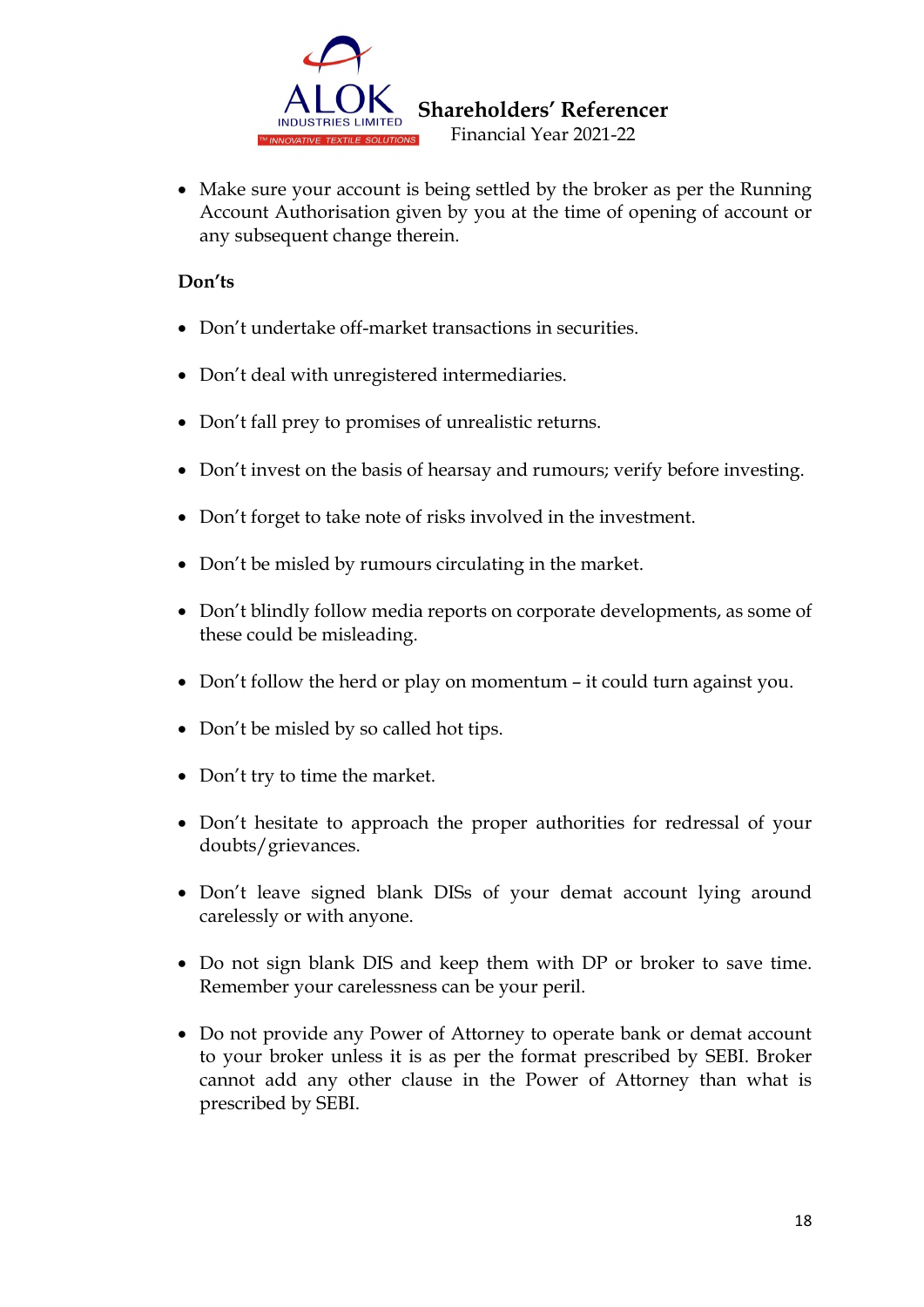

## **2. DEMATERIALIZATION OF SHARES:**

#### **2.1. What is Dematerialization of shares?**

Dematerialization is the process by which physical certificates of an investor are converted to an equivalent number of securities (i.e. shares, bonds etc.) in electronic form and credited into the investor's demat account maintained by him with his Depository Participant (DP).

## **2.2. What is an ISIN?**

ISIN (International Securities Identification Number) is a unique 12 digit alpha numeric identification number allotted for a security (Example - INE270A01029). Equity-fully paid up, equity-partly paid up, equity with differential voting /dividend rights issued by the same issuer will have different ISINs*.*

#### **2.3. Why dematerialize shares?**

In terms of Regulation 40 of the SEBI Listing Regulations, except in case of transmission or transposition of securities, requests for effecting transfer of securities shall not be processed unless the securities are held in the dematerialized form with a depository. Hence, shareholders holding shares in physical form will be able to transfer their shares only after dematerializing the same. However, shareholders can continue to hold shares in physical form.

In view of the same and to eliminate all risks associated with physical shares and for ease of portfolio management, shareholders holding shares in physical form are requested to consider converting their holdings to dematerialized form.

#### **2.4. What are the benefits of Dematerialization?**

- Convenient mode of holding shares, especially if you are holding shares of many companies.
- Elimination of risks associated with physical certificates such as fake securities, delays, thefts, etc.
- Lower stamp duty on transfer of shares.
- Immediate transfer/trading of securities.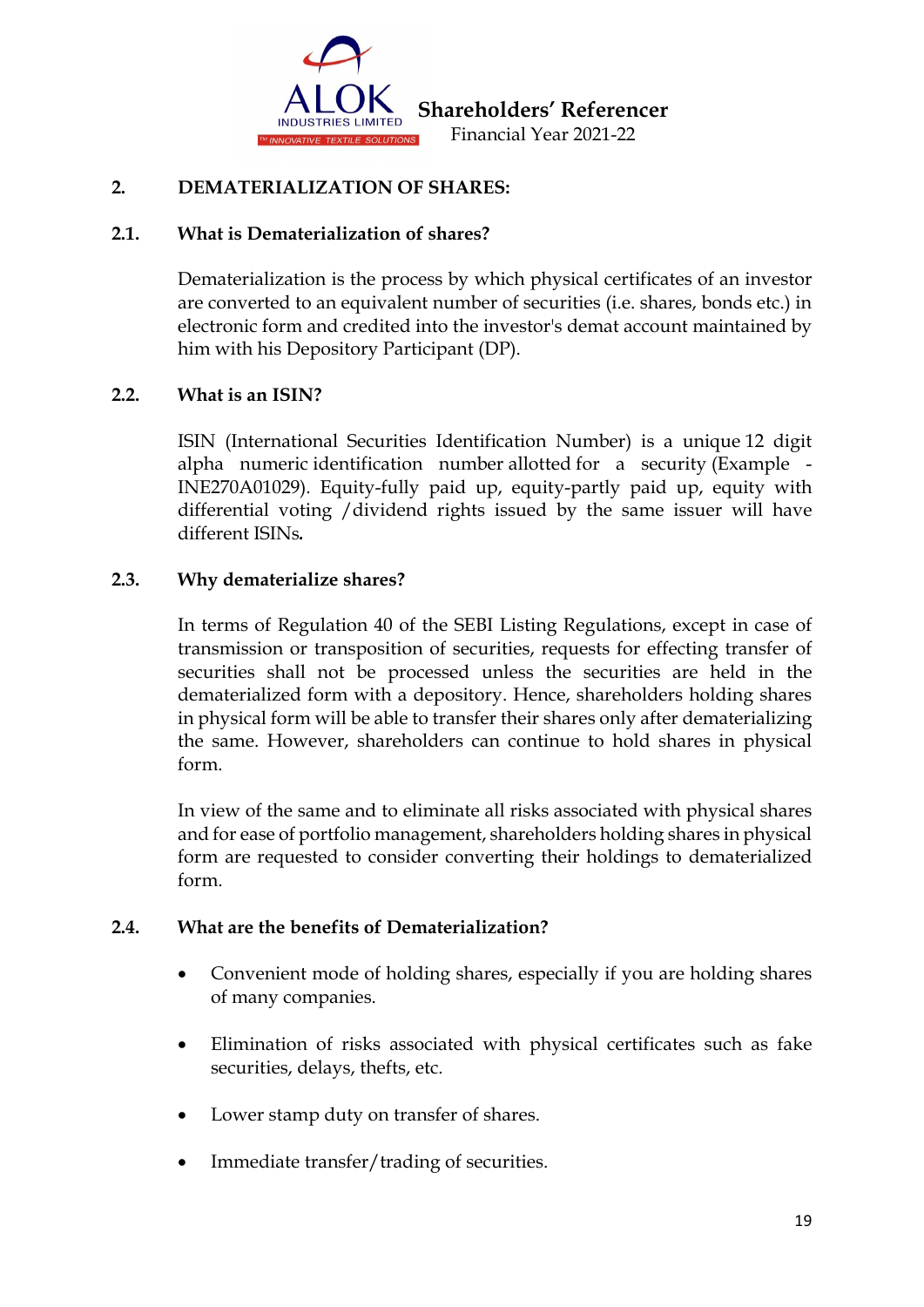

- Faster settlement cycle.
- Facilitates direct credit of shares in case of allotment under IPO, Rights, Bonus, Split, etc. and direct credit of dividend to shareholders designated account.
- SMS alert facility.
- Periodic status reports and information available on internet.
- Saving of time Change in address / bank account particulars etc. recorded with DP gets registered electronically with all companies in which the investor holds securities. Thus eliminating the need to correspond with each of the companies separately. Further, transmission of securities (in the event of death of the shareholder) is done by the DP, eliminating the need to correspond with all companies and following different procedures laid by them.
- Ease in portfolio monitoring.
- Ease in pledging the shares.
- Holding investments in equity and debt instruments in a single account.
- No odd lot problem, even one share can be traded.
- Nomination facility.

# **2.5. What is the procedure for Dematerialization of shares?**

- Shareholders shall open a Beneficiary Account with a DP registered with SEBI and with any one of the Depositories i.e., NSDL or CDSL.
- Submit the Dematerialization Request Form (DRF) as given by DP duly filled in and signed by all the shareholders, along with share certificate(s) and requisite documents. Ensure that the names and order of names as per certificate(s) matches with the names and order of the names as per the DP account.
- Obtain an acknowledgement from the DP on handing over the share certificate(s).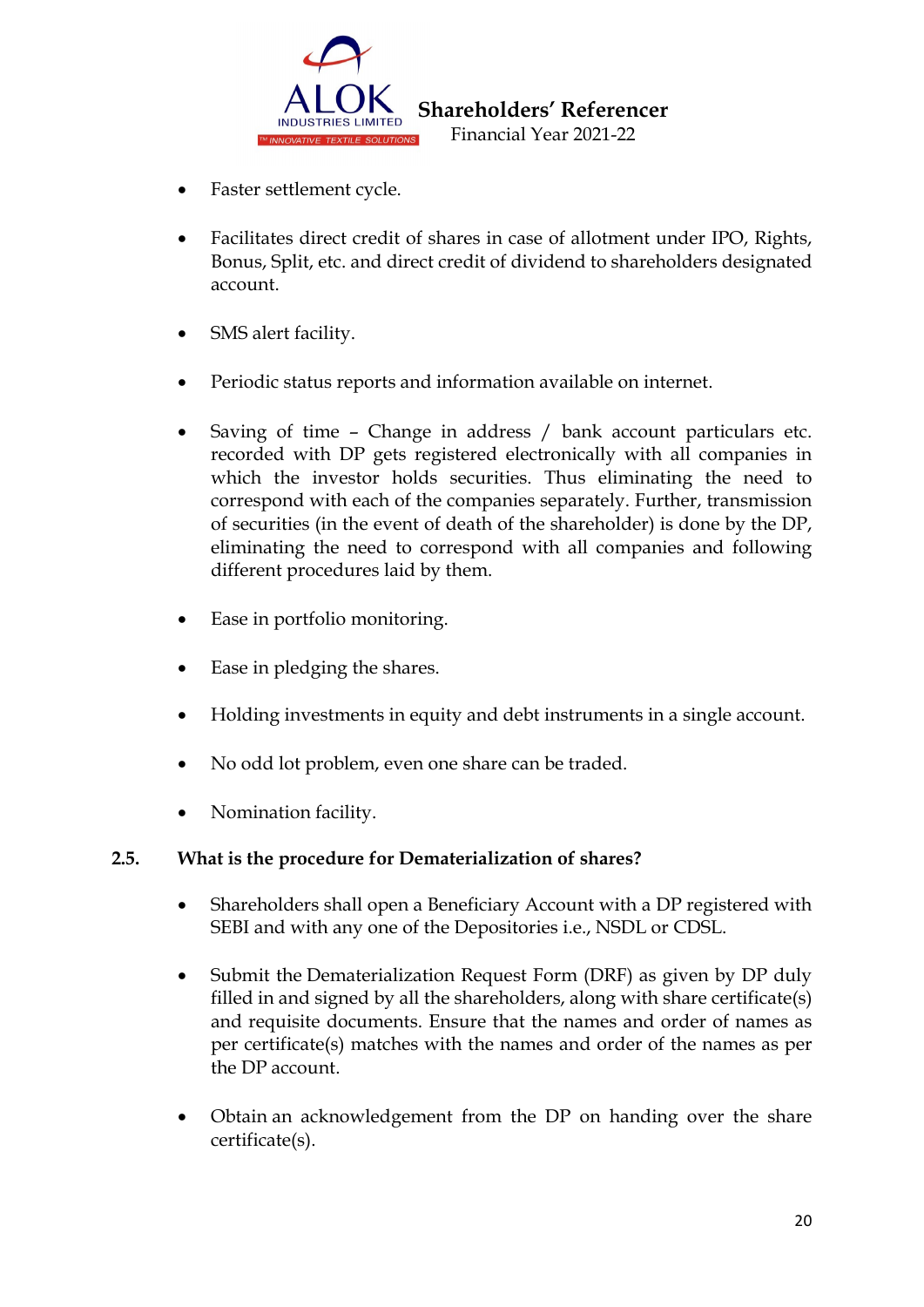

- DP intimates the relevant Depository of such requests through the system.
- On receipt of DRF as above, DP will generate a Dematerialization Request Number (DRN) and the said DRN is electronically transmitted to the Company / Registrar and Transfer Agent (RTA) through the concerned Depository.
- Simultaneously, DP will send the physical certificate(s) with the original DRF to the Company/RTA for verification and confirmation.
- The Company/RTA, on receipt of DRF and share certificate(s) as above, will process the said request and if the DRF is found to be in order {viz. verification of signature and certificate(s)}, will electronically confirm the said request.
- The Company's RTA, after dematerializing the certificate(s), updates accounts and informs concerned Depository regarding completion of dematerialization. Depository updates its accounts and informs the DP.
- The DP on receipt of such confirmation, will update the demat account of the investor.
- As per regulations in force presently, the dematerialization process should be completed within 21 days from the date of receipt of demat request at RTA.

## **2.6. How to get dividend on dematerialized shares? Will such shareholders be eligible for receiving Annual Report every year and also to attend General Meetings?**

Dividend of shareholders holding shares in dematerialized form will be credited through Electronic Mode to the bank accounts as opted by them while opening the Beneficiary Accounts with the DP.

If the shareholders are holding shares in physical form, dividend warrants will be dispatched to them with the bank account details, as furnished by the Depositories, printed thereon.

The Government of India aims at reducing paper consumption thereby contributing to a greener environment through Green Initiative. In this regard, the Ministry of Corporate Affairs ('MCA') vide its Circular Nos. 17/2011 dated 21.04.2011 and 18/2011 dated 29.04.2011 commenced the "Green Initiative in Corporate Governance" thereby allowing Companies to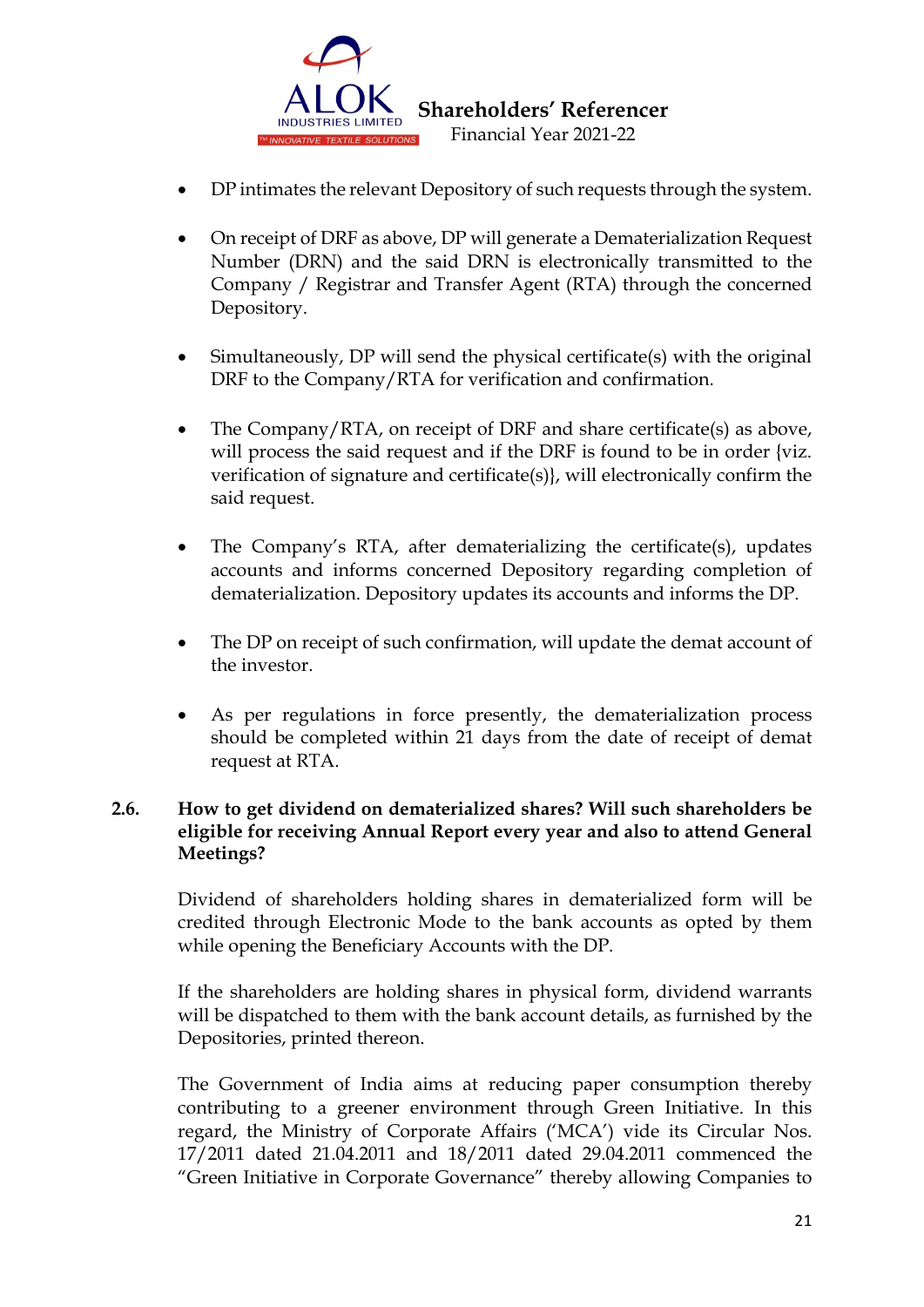

issue Annual Reports and other documents to the shareholders in electronic mode.

Holding shares in dematerialized form will not affect the rights of the Shareholders. They, as shareholders of the Company, will be entitled to receive Annual Report through electronic mode via email, attend General Meetings and participate and vote there at to the extent of their entitlement.

In case, they wish to get a physical copy of the Annual Report of the Company, they may send a request to the Company by quoting their DP ID and Client ID or Folio Number and the Company will send the same at free of cost.

# **2.7. Whom should a shareholder inform change in address, bank account details etc. in respect of shares held in demat form?**

Since shareholders demat account is maintained by their DP, all request/communication regarding change in address, bank account details, ECS mandate, registration of nomination etc. should be addressed by the shareholders to the DP directly.

# **2.8. Why the Company cannot take on record bank details in case of Dematerialized shares?**

As per the Depository Regulations, the Company is obliged to pay dividend on dematerialized shares as per the bank account details furnished by the concerned Depository. Therefore, investors are requested to keep their bank particulars updated with their concerned DP.

# **2.9. Is pledge of dematerialized shares possible?**

Yes, shares held in dematerialized form can be pledged as security for the purpose of availing loan/credit facility from a bank or as collateral for availing finance from other financial institutions, subject to complying with the terms and conditions prescribed by the DP.

# **2.10. Who will receive the corporate benefits on the pledged securities?**

The securities pledged are only blocked in the account of pledger (investor) in favour of the pledge (lender). The pledger would continue to receive all the corporate benefits.

# **2.11. Can odd lot shares be dematerialized?**

Yes, odd lot share certificates can also be dematerialized.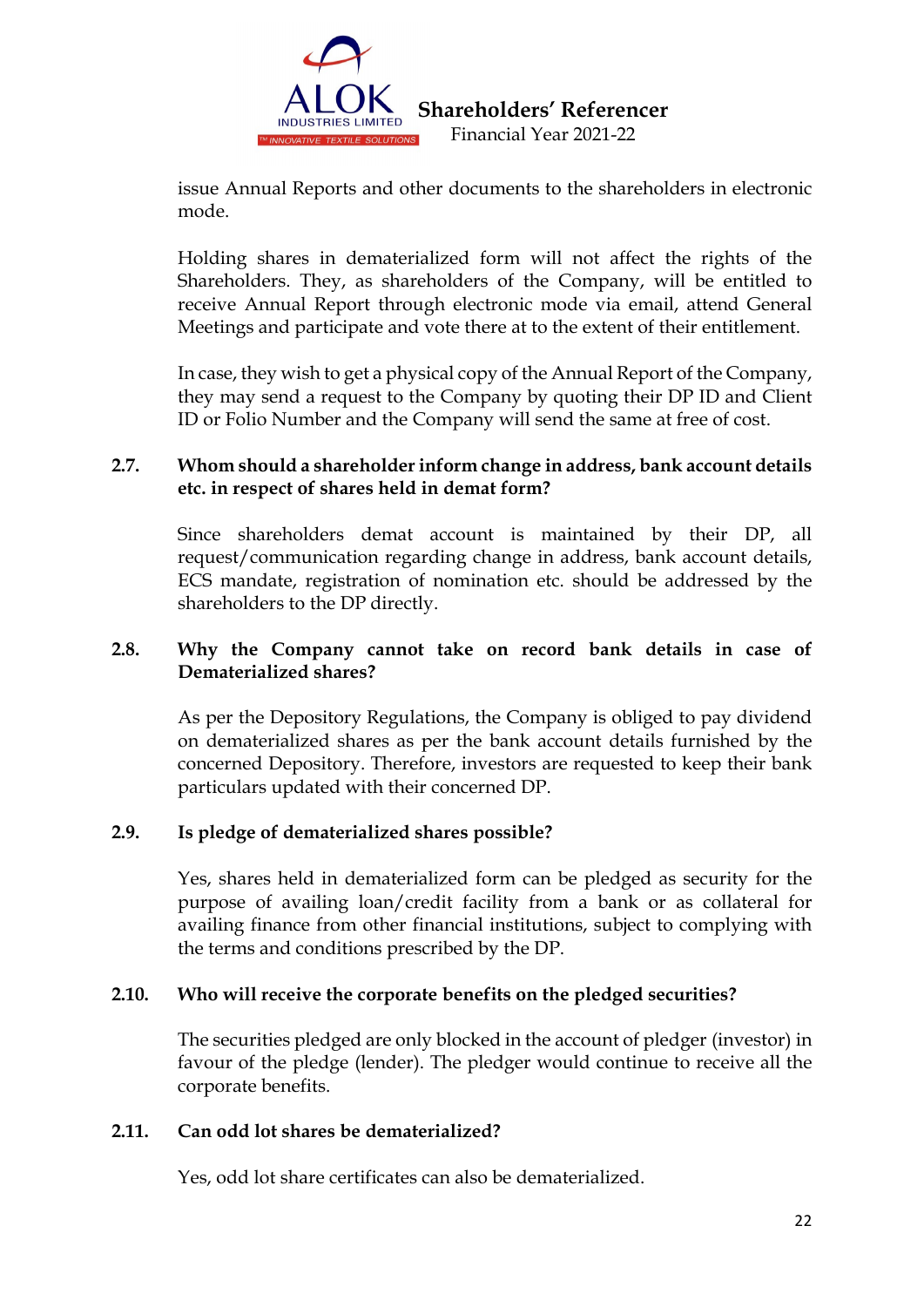

## **2.12. Do dematerialized shares have distinctive numbers?**

Dematerialized shares do not have any distinctive numbers. These shares are fungible, which means that all the holdings of a particular security will be identical and interchangeable.

## **2.13. What is SMS alert facility?**

NSDL and CDSL provide free SMS Alert facility for demat account holders whereby the investors can receive alerts for debits and credits in their demat accounts. Under this facility, investors can receive alerts, a day after such debits (transfers)/credits take place. These alerts are sent to those account holders who have provided their mobile numbers to their DPs.

## **3. REMATERIALIZATION OF SHARES:**

## **3.1. What is rematerialization of shares?**

It is the processes through which shares held in demat form are converted into physical form in the form of share certificate(s).

## **3.2. What is the procedure for Rematerialization of shares?**

- Shareholders should submit the duly filled in Rematerialization Request Form (RRF) to the concerned DP.
- DP intimates the relevant Depository of such request through the system.
- DP submits RRF to the Company's RTA.
- Depository confirms rematerialization request to the Company's RTA.
- The Company's RTA updates accounts and prints certificate(s) and informs the Depository.
- Depository updates the Beneficiary Account of the shareholder by deleting the shares so rematerialized.
- Share certificate(s) is despatched to the shareholder by Company's RTA within 30 days from the date of receipt of RRF.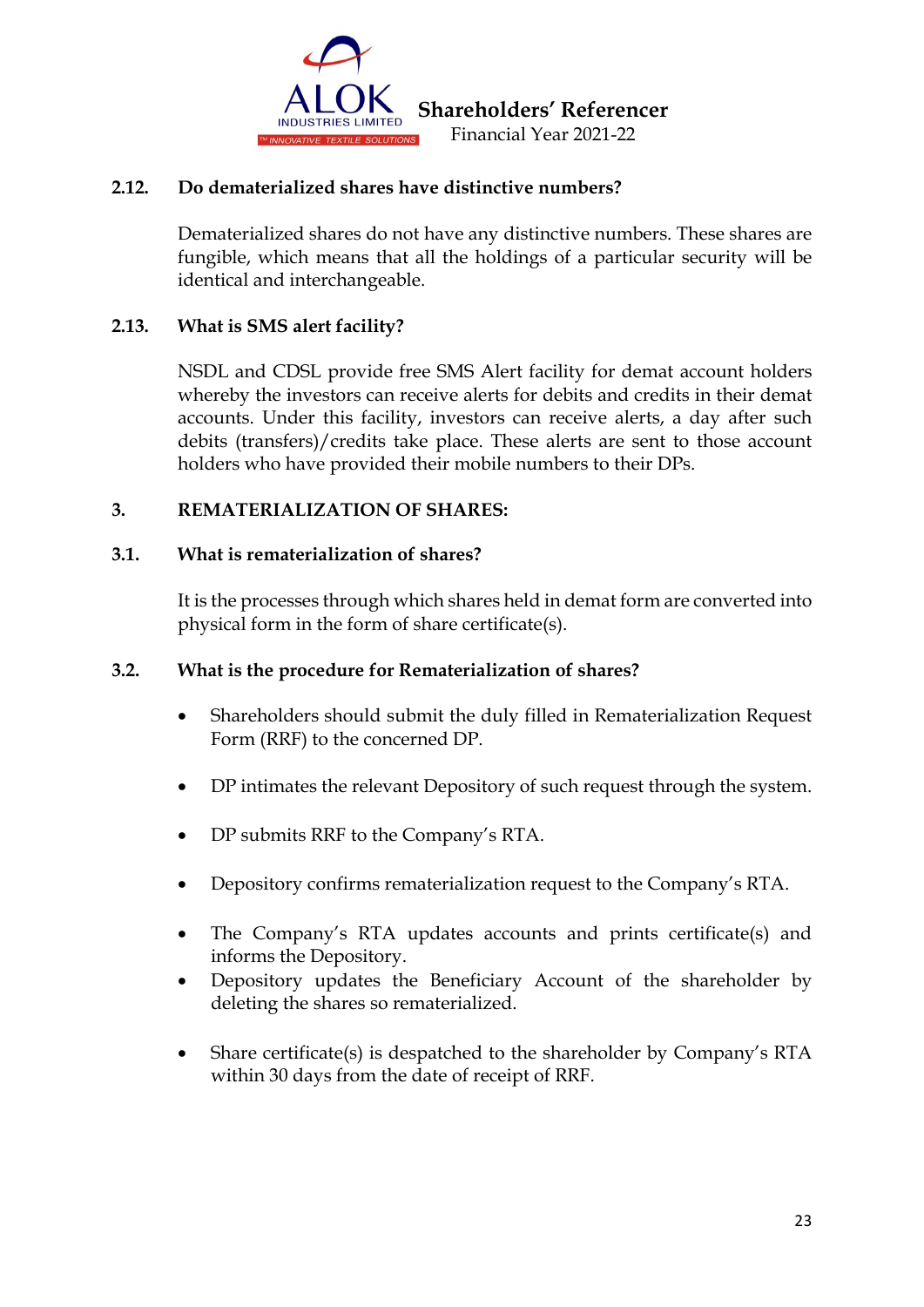

 **Shareholders' Referencer** 

Financial Year 2021-22

## **4. INFORMATION FOR SHAREHOLDERS HOLDING SHARES IN PHYSICAL FORM:**

## **4.1. Is submission of Permanent Account Number (PAN), KYC details and Nomination mandatory for holder of physical shares?**

SEBI has vide [Circular No. SEBI/HO/MIRSD/MIRSD\\_RTAMB/P/CIR/2021/655](https://www.sebi.gov.in/legal/circulars/nov-2021/common-and-simplified-norms-for-processing-investor-s-service-request-by-rtas-and-norms-for-furnishing-pan-kyc-details-and-nomination_53787.html) dated 3rd [November, 2021](https://www.sebi.gov.in/legal/circulars/nov-2021/common-and-simplified-norms-for-processing-investor-s-service-request-by-rtas-and-norms-for-furnishing-pan-kyc-details-and-nomination_53787.html) read with SEBI/HO/MIRSD/MIRSD\_RTAMB/P /CIR/2021/687 dated 14th December, 2021 has made it mandatory for the shareholders holding securities in physical form to furnish PAN, KYC details and Nomination to the RTA of the Company.

In view of the above, it is mandatory for all the shareholders holding shares in physical form to furnish following documents/details to RTA:

- PAN
- Nomination
- Contact Details
- Bank Account Details
- Specimen signature

Shareholders shall submit Form ISR-1 to RTA for updating PAN and other KYC details.

In case of mismatch in the signature of the holder in the records of RTA, the shareholder shall furnish original cancelled cheque and banker's attestation of the signature as per Form ISR-2.

Shareholders shall use Form SH-13 and SH-14 for declaration of nomination and change in nomination respectively. However, in case shareholder wants to opt-out of nomination, Form ISR-3 shall be filed. In case of cancellation of nomination by the shareholder through Form SH-14, Declaration to Opt-out in Form ISR-3 shall be mandatorily provided by the shareholder.

| Form         | Purpose                                                   |  |
|--------------|-----------------------------------------------------------|--|
| $ISR-1$      | Request for Registering PAN, KYC details<br><sub>or</sub> |  |
|              | changes/updation there of (only for securities held in    |  |
|              | physical mode).                                           |  |
| $ISR-2$      | Confirmation of Signature of securities holder by Banker. |  |
| $ISR-3$      | Declaration for Opting-out of Nomination by holders of    |  |
|              | physical securities in Listed Companies                   |  |
| <b>SH-13</b> | Nomination Form                                           |  |
| <b>SH-14</b> | Cancellation or Variation of Nomination                   |  |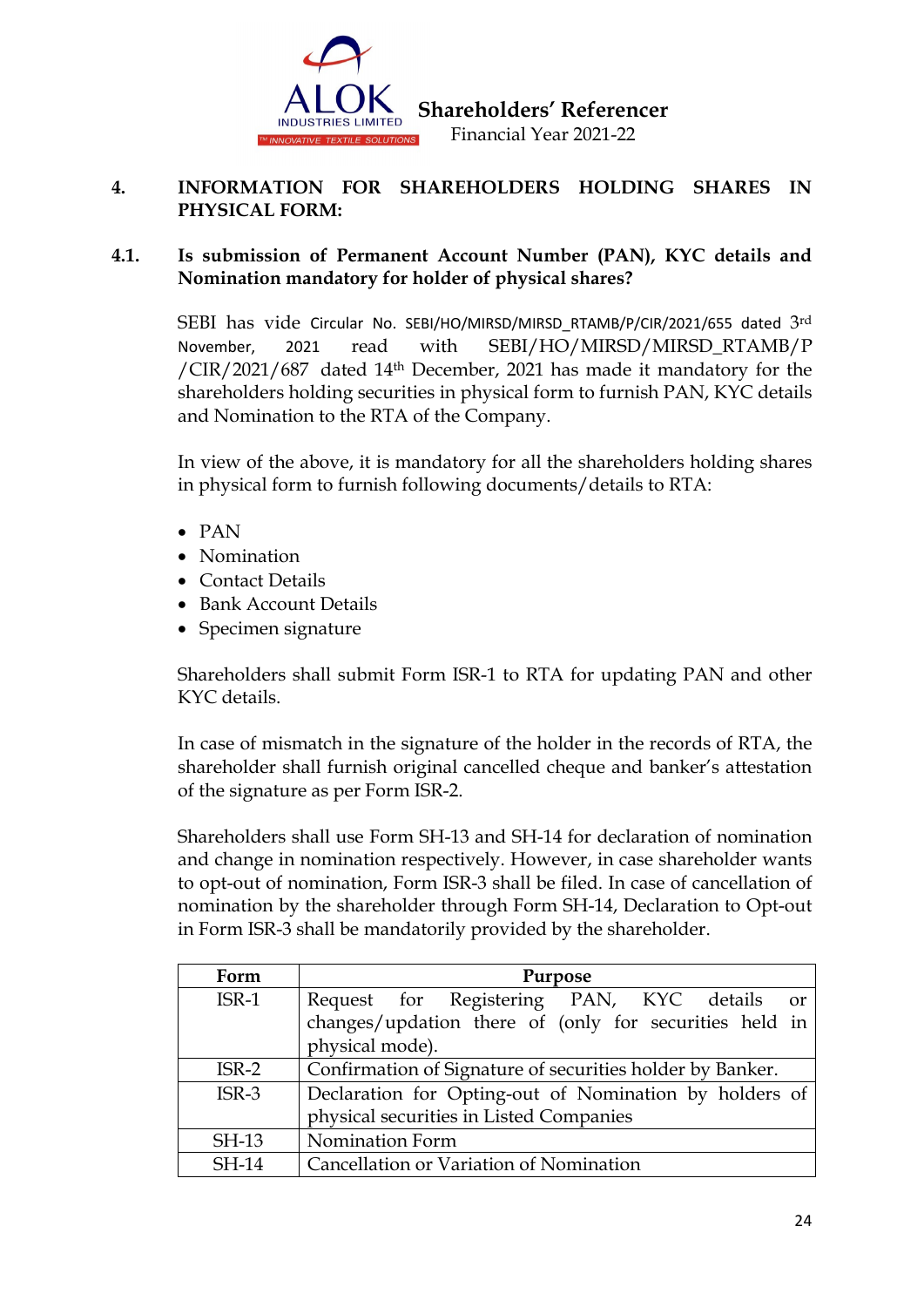

The shareholders can download the aforementioned forms from the "Downloads" section under the "Investor Relations" tab on the Company's website, [www.alokind.com.](http://www.alokind.com/)

The hard copies of the duly executed forms along with relevant documents/details should be sent to the RTA at the following address:

**Link Intime India Private Limited Unit: Alok Industries Limited** C-101, 247 Park, LBS Marg, Vikhroli (West), Mumbai - 400083. Tel No.: +91 022 49186000 Fax: +91 022 49186060 Email: [rnt.helpdesk@linkintime.co.in](mailto:rnt.helpdesk@linkintime.co.in)

The shareholders may also send the aforesaid forms along with the relevant documents / details at the email address of the RTA.

The shareholders are requested to note that the folios wherein any one of the abovementioned documents / details are not furnished or made available on or after 1st April, 2023 shall be frozen by the RTA.

**Effective 1st January, 2022, shareholders will not be eligible to lodge their grievance or avail service request from the RTA unless PAN, KYC and Nomination documents/details are submitted.**

## **4.2. What will be the effect on shares in frozen folios?**

The shareholder holding shares in frozen folio shall be:

- eligible to lodge grievance or avail service request from the RTA only after furnishing the complete documents / details as mentioned in point 4.1 above.
- eligible for any payment including dividend, interest or redemption only through electronic mode. An intimation will be sent from the RTA to such shareholders that payment is due and shall be made electronically upon complying with the requirements mentioned above in point 4.1.

Further, such shares will be referred by the RTA / Company to the administering authority under the Benami Transactions (Prohibitions) Act, 1988 and or Prevention of Money Laundering Act, 2002, if they continue to remain frozen as on 31st December, 2025.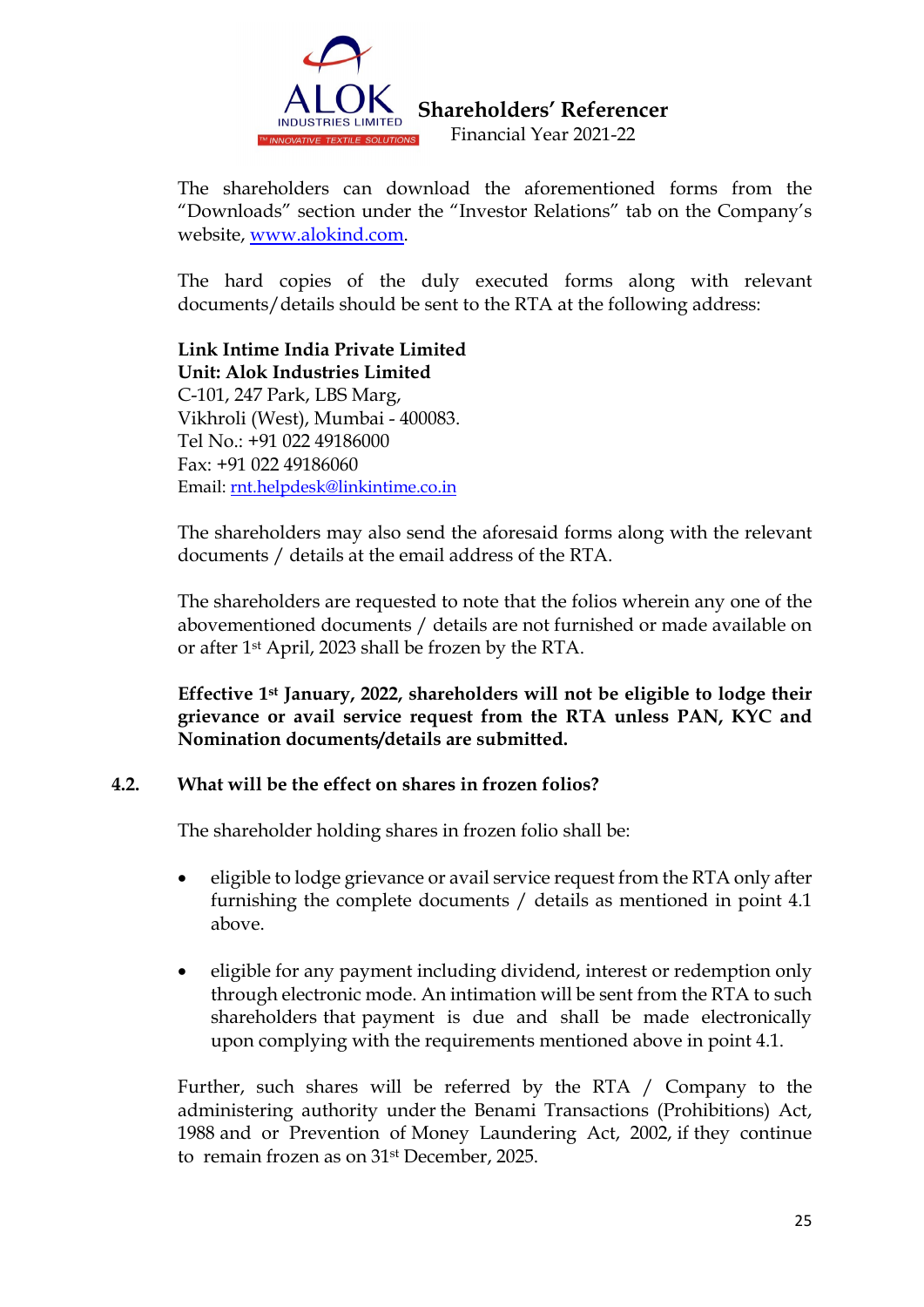

# **4.3. How to revert the frozen folios to normal status?**

The RTA shall revert the frozen folios to normal status upon:

- Receipt of all the documents / details mentioned above in point 4.1.
- Dematerialization of all the shares in such folios.

# **4.4. Is it compulsory to link PAN and Aadhar for shareholder of physical shares?**

Yes, it is mandatory to link PAN and Aadhar on or before 31st March, 2022 for shareholder holding shares in physical form. Accordingly, the folios in which PAN and Aadhar are not linked as on the above mentioned date shall be frozen by the RTA.

# **4.5. How to link PAN and Aadhar?**

You can link your PAN with Aadhar by following process:

- Open the Income Tax e-filing portal - <https://incometaxindiaefiling.gov.in/>
- Register on it (if not already done). Your PAN will be your user id.
- Log in by entering the User ID, password and date of birth.
- A pop up window will appear, prompting you to link your PAN with Aadhar. If not, go to 'Profile Settings' on Menu bar and click on 'Link Aadhar'.
- Details such as name date of birth and gender will already be mentioned as per the PAN details.
- Verify the PAN details on screen with the ones mentioned on your Aadhar. Please note that if there is a mismatch, you need to get the same corrected in either of the documents.
- If the details match, enter your Aadhar number and click on the "link now" button.
- A pop-up message will inform you that your Aadhar has been successfully linked to your PAN
- You may also visit <https://www.utiitsl.com/> or [https://www.egov](https://www.egov-nsdl.co.in/)[nsdl.co.in/](https://www.egov-nsdl.co.in/) to link your PAN and Aadhar.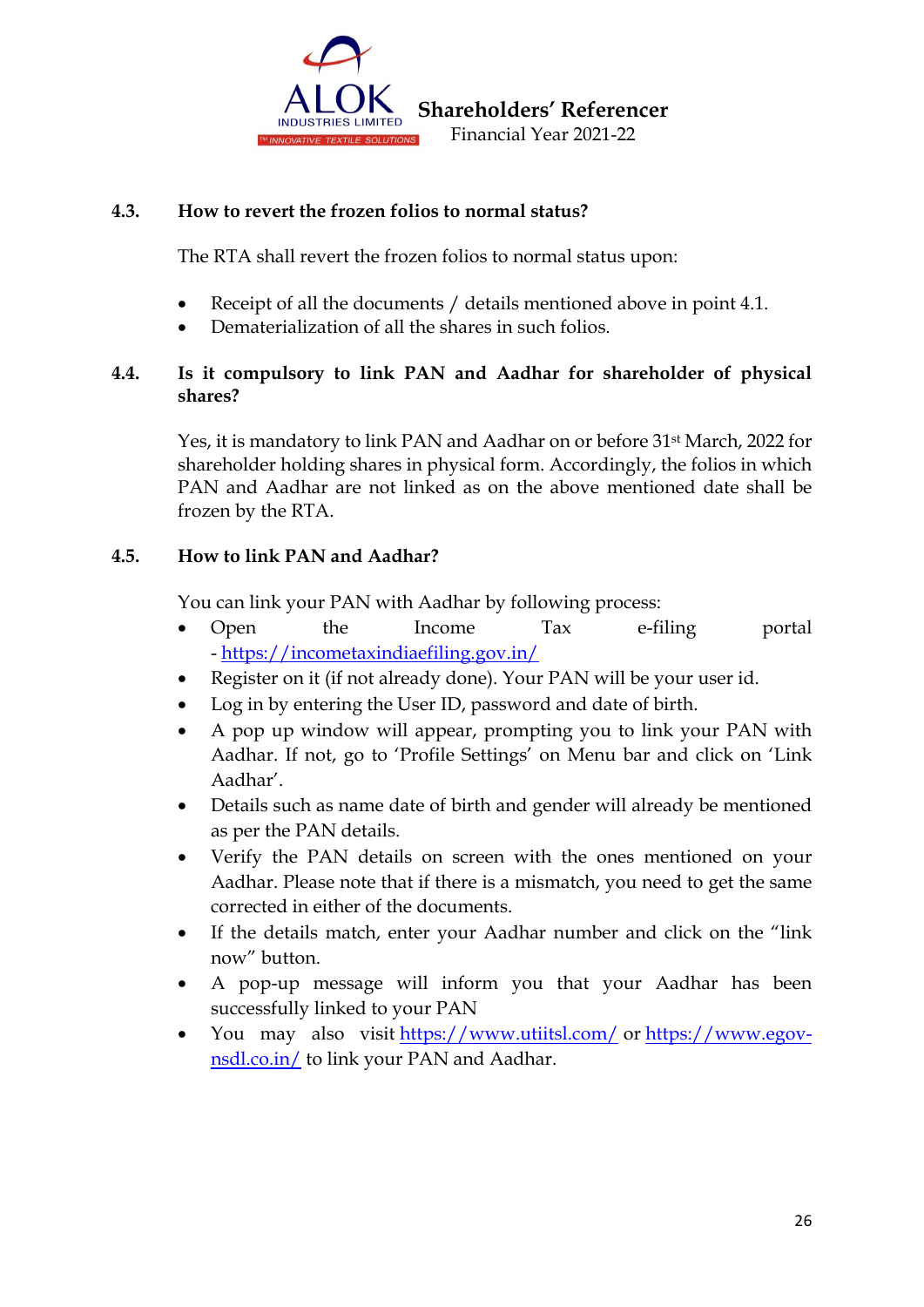

## **5. TRANSFER / TRANSMISSION / TRANSPOSITION OF SHARES:**

## **5.1. How to transfer shares in Physical Form?**

**Pursuant to the provisions of Regulation 40 of SEBI (Listing Obligations and Disclosure Requirements) Regulations, 2015, shareholders may note that, w.e.f. 1st April, 2019, requests for effecting transfer of shares (except transmission or transposition of shares), shall be carried out in dematerialized form only.**

Hence, transfer shares in Physical Form is not permitted w.e.f. 1<sup>st</sup> April, 2019. In view of the same, shareholders holding shares in physical form are requested to consider converting their holdings to dematerialized form with a Depository Participant for effecting any transfer of shares and to eliminate all risks associated with physical shares and for ease of portfolio management.

Notwithstanding the above, shareholders may continue to hold shares in physical form even after 1st April, 2019.

#### **5.2. How to transfer shares in Electronic Form?**

Procedure for transferring shares in electronic form:

- Shareholders are required to fill the DIS (Delivery Instruction Slip) and submit it to the Depository Participant.
- The Depository Participant forwards the DIS request to the Depository.
- The Depository will transfer the shares of existing shareholder to the demat account of transferee.

For further details with respect to transferring shares in electronic form the shareholders are requested to contact the respective Depository Participant.

## **5.3. How to get shares registered which are received by way of gift? Does it attract stamp duty?**

Any gift of shares can be effected in dematerialized form only through offmarket delivery instruction slip. Transfer of shares as gift in demat from does not attract any stamp duty.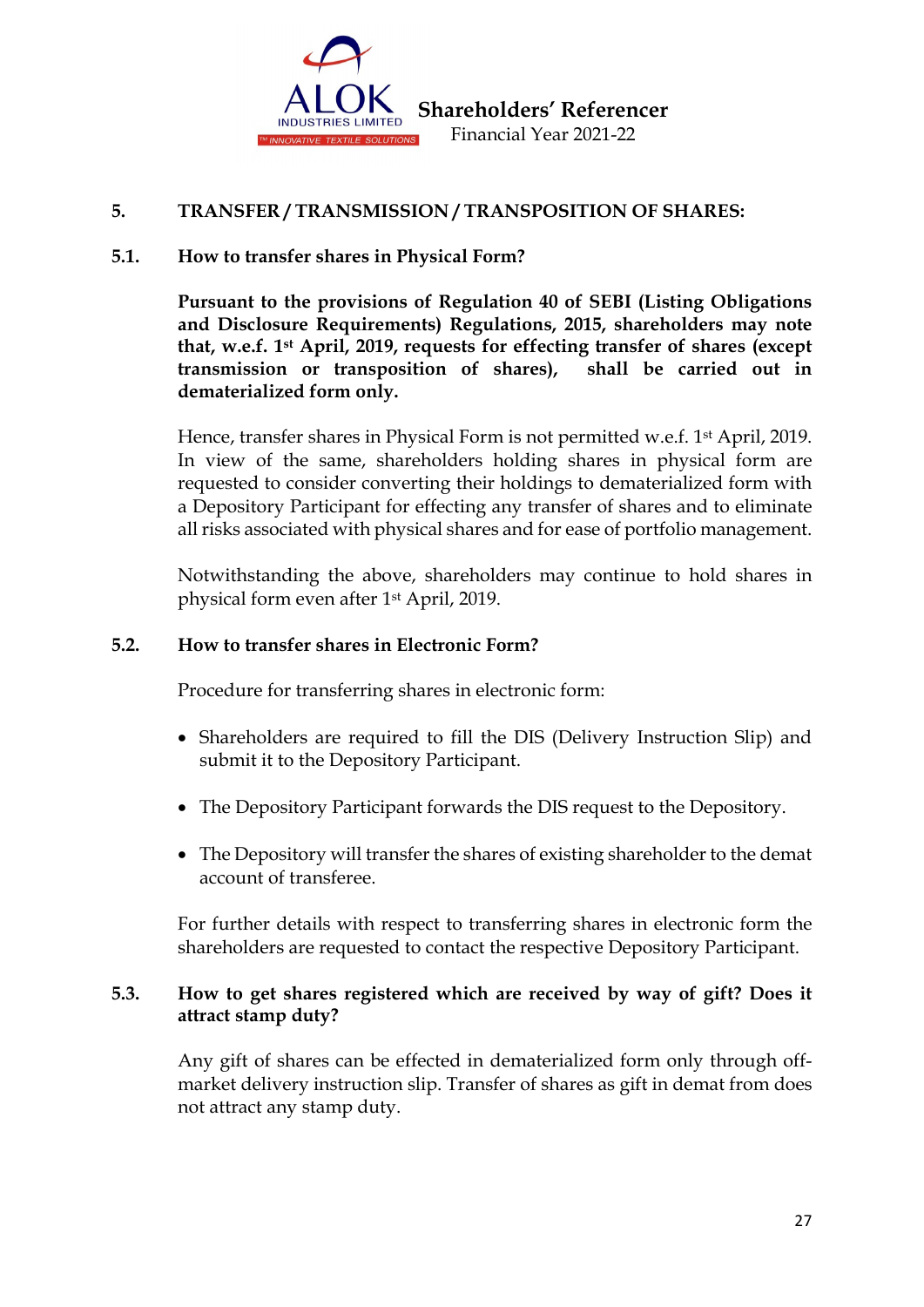

## **5.4. What is transmission of dematerialized securities?**

Transmission is the process by which securities of a deceased account holder are transferred to the account of his legal heirs / nominee. Process of transmission in case of dematerialized holdings is more convenient as the transmission formalities for all securities held in a demat account can be completed by submitting documents to the DP, whereas in case of physical securities the legal heirs/nominee/surviving joint holder has to independently correspond with each company in which securities are held.

## **5.5. What is the procedure for getting shares in the name of surviving shareholder(s), in case of joint holding, in the event of death of one shareholder?**

In case of shares held in physical form, the surviving shareholder(s) will have to submit a request letter supported by original / a copy of the death certificate of the deceased shareholder, duly attested by Notary Public or Gazetted Officer and accompanied by the relevant share certificate(s). The Company's RTA, on receipt of the valid documents and after due scrutiny, will delete the name of the deceased shareholder from its records and return the share certificate(s) to the surviving shareholder(s) with necessary endorsement.

For shares held in demat form, shareholders / investors are advised to approach their DP concerned.

## **5.6. What is the procedure for getting the shares held in single name having nomination transmitted in the name of Nominee?**

The following documents are required to be submitted by the nominee:

- Duly signed transmission request form;
- Original or Copy of death certificate duly attested by a Notary Public or by a Gazetted Officer; and
- Self-attested copy of PAN card of the nominee. (Copy of PAN card may be substituted with ID proof in case of residents of Sikkim after collecting address proof).

## **5.7. What is the procedure for getting physical shares in the name of legal heir(s) in the event of death of the sole shareholder without nomination?**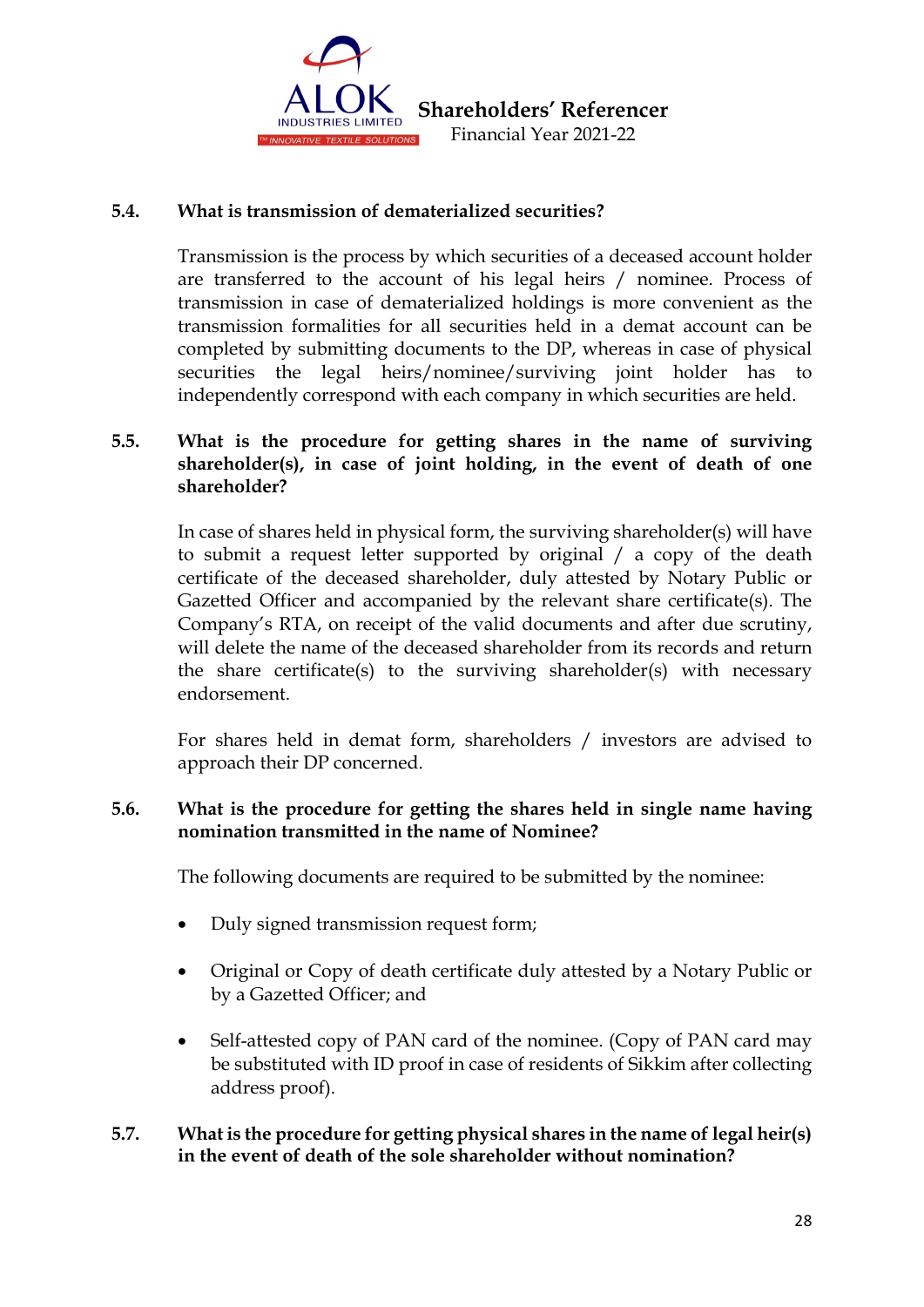

The following documents needs to be submitted by the legal heir(s):

- Duly signed transmission request form;
- Original or Copy of death certificate duly attested by a Notary Public or by a Gazetted Officer;
- Self-attested copy of PAN card (Copy of PAN card may be substituted with ID proof in case of residents of Sikkim after collecting address proof)
- Additional documents:
	- a) Affidavit from all the legal heirs made on appropriate non judicial stamp paper – to the effect of identification and claim of legal ownership to the securities.

In case the legal heir(s)/claimant(s) is named in the succession certificate or probate of will or will or letter of administration, an affidavit from such legal heir/claimant(s) alone would be sufficient.

- b) For value of securities up to Rs. 2,00,000 (Rupees two lakh only) per issuer company as on date of application, one or more of the following documents:
	- i. Succession certificate or probate of will or will or letter of administration or court decree, as may be applicable in terms of Indian Succession Act, 1925.
	- ii. In the absence of the documents as mentioned at (i) above
		- no objection certificate from all legal heir(s) who do not object to such transmission or copy of family settlement deed duly notarized and executed by all the legal heirs of the deceased holder, and
		- An Indemnity Bond made on appropriate non judicial stamp paper, indemnifying the RTA /Issuer Company.
- c) For value of securities more than Rs. 2,00,000 (Rupees two lakh only) per issuer company as on the date of application: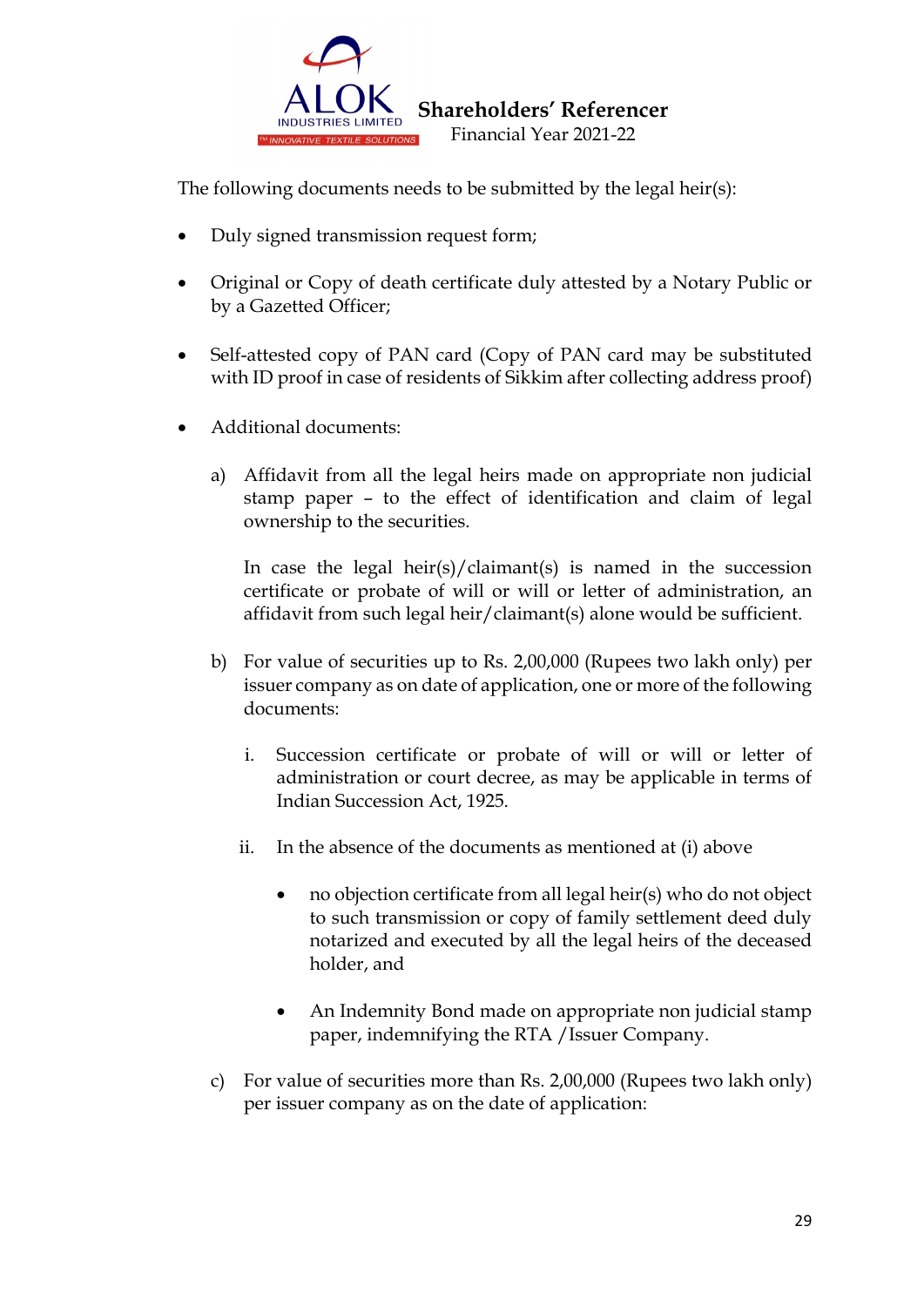

 **Shareholders' Referencer** 

Financial Year 2021-22

Succession certificate or probate of will or will or letter of administration or court decree, as may be applicable in terms of Indian Succession Act, 1925.

# **5.8. What is the procedure for getting demat shares in the name of legal heir(s) in the event of death of the sole beneficial owner without nomination?**

If the value of shares of the Company as on the date of application is up to Rs. 5,00,000, the legal heir(s) should submit the following documents to the DP:

- Notarized copy of the death certificate.
- Transmission Request Form (TRF).
- Affidavit– to the effect of the claim of legal ownership to the shares.
- Deed of indemnity Indemnifying the depository and Depository Participants (DP).
- NOC from legal heir(s), if applicable, or family settlement deed duly executed by all legal heirs of the deceased beneficial owner.

If the value of shares of the Company as on the date of application is more than Rs. 5,00,000, the legal heir(s) should additionally submit one of the following documents to the DP:

- Surety form.
- Succession certificate.
- Probated will.
- Letter of Administration.

# **Note:**

The timeline for processing the transmission requests by the DP for securities held in dematerialized form is 7 days and by the Company/RTA for the securities held in physical form is 21 days, after receipt of the prescribed documents from the claimants/legal heirs.

# **5.9. What is the procedure for transposition i.e. Change in order of names?**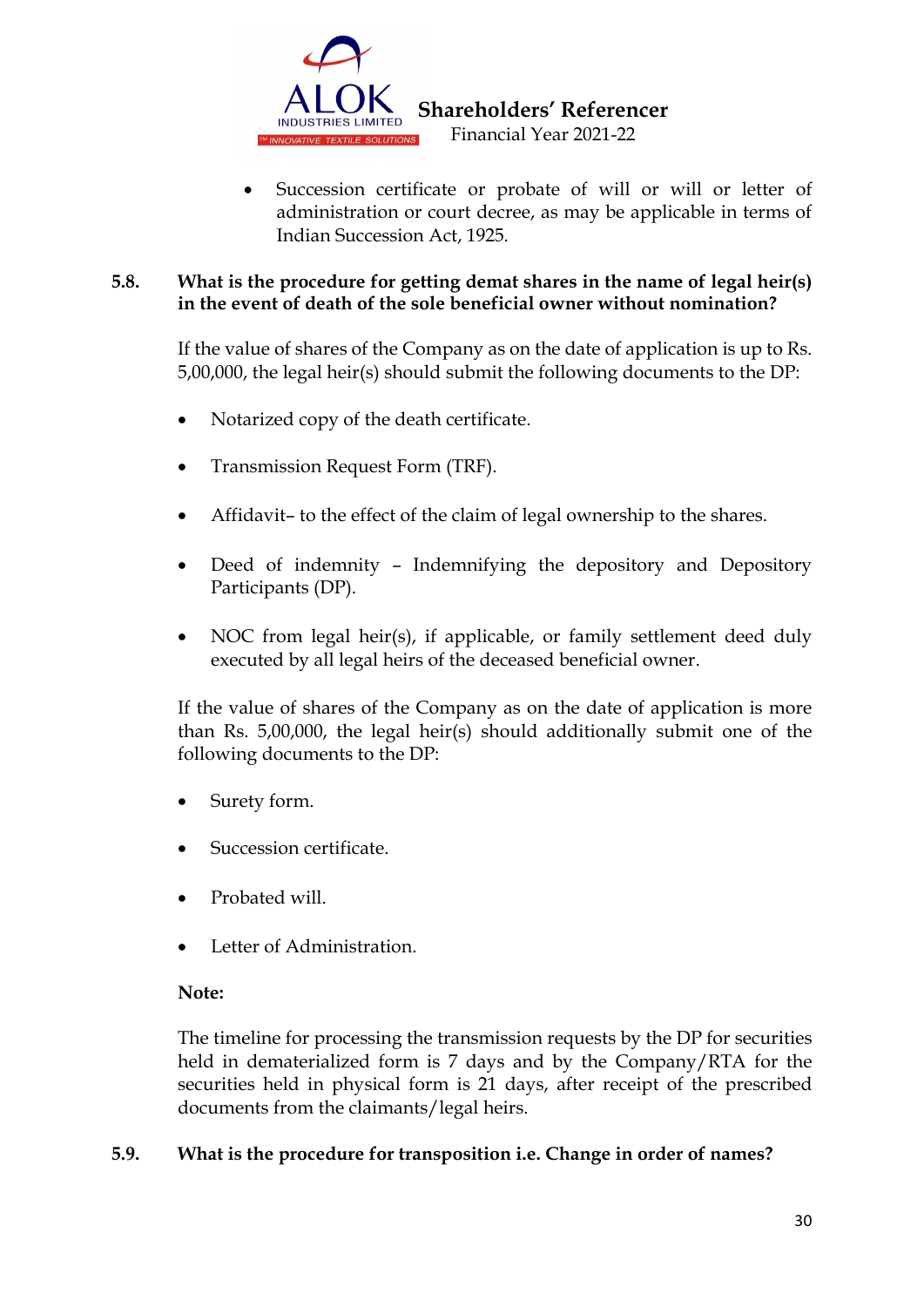

Share certificate(s) along with a request letter duly signed by all the joint holders and copies of their PAN Cards, duly attested, may be sent to the Company's RTA for change in order of names, known as 'transposition'. Transposition can be done only for the entire holdings under a folio and therefore, request for transposition of part holding cannot be accepted by the Company/RTA. For shares held in demat form, investors are advised to approach their DP concerned for transposition of names.

## **6. NOMINATION FACILITY:**

## **6.1. What is nomination facility and to whom is it more useful?**

Nomination refers to the act of nominating a person in whose name the shares would vest in the event of unfortunate death of the nominator (shareholder).

Section 72 of the Act provides the facility of nomination to shareholders. This facility is mainly useful for individuals holding shares in sole name. In the case of joint holding of shares by individuals, nomination will be effective only in the event of death of all joint holders.

The shareholders can download the nomination forms from the website of the Company at [https://www.alokind.com/shareholder.html.](https://www.alokind.com/shareholder.html)

## **6.2. What are its advantages?**

Notwithstanding anything contained in any other law or any testamentary deposition or otherwise, in respect of the shares, where a nomination has been made in accordance with the provisions of Companies Act, on the death of the shareholder, (or in case of joint holdings, on the death of all the joint holders), the Nominee shall become entitled to the rights in relation to such shares held by the deceased shareholder(s), to the exclusion of all other persons unless the nomination is revoked. This facility is mainly useful for individuals holding shares in single name.

# **6.3. What is the procedure for appointing a Nominee?**

Shareholders, especially those who are holding shares in single name, are advised to avail of the nomination facility by submitting the prescribed forms as per the Act to the Company's RTA. Shareholders shall use Form SH-13 and SH-14 for declaration of nomination and change in nomination respectively. However, in case shareholder wants to opt-out of nomination, Form ISR-3 shall be filed. In case of cancellation of nomination by the shareholder through Form SH-14, Declaration to Opt-out in Form ISR-3 shall be mandatorily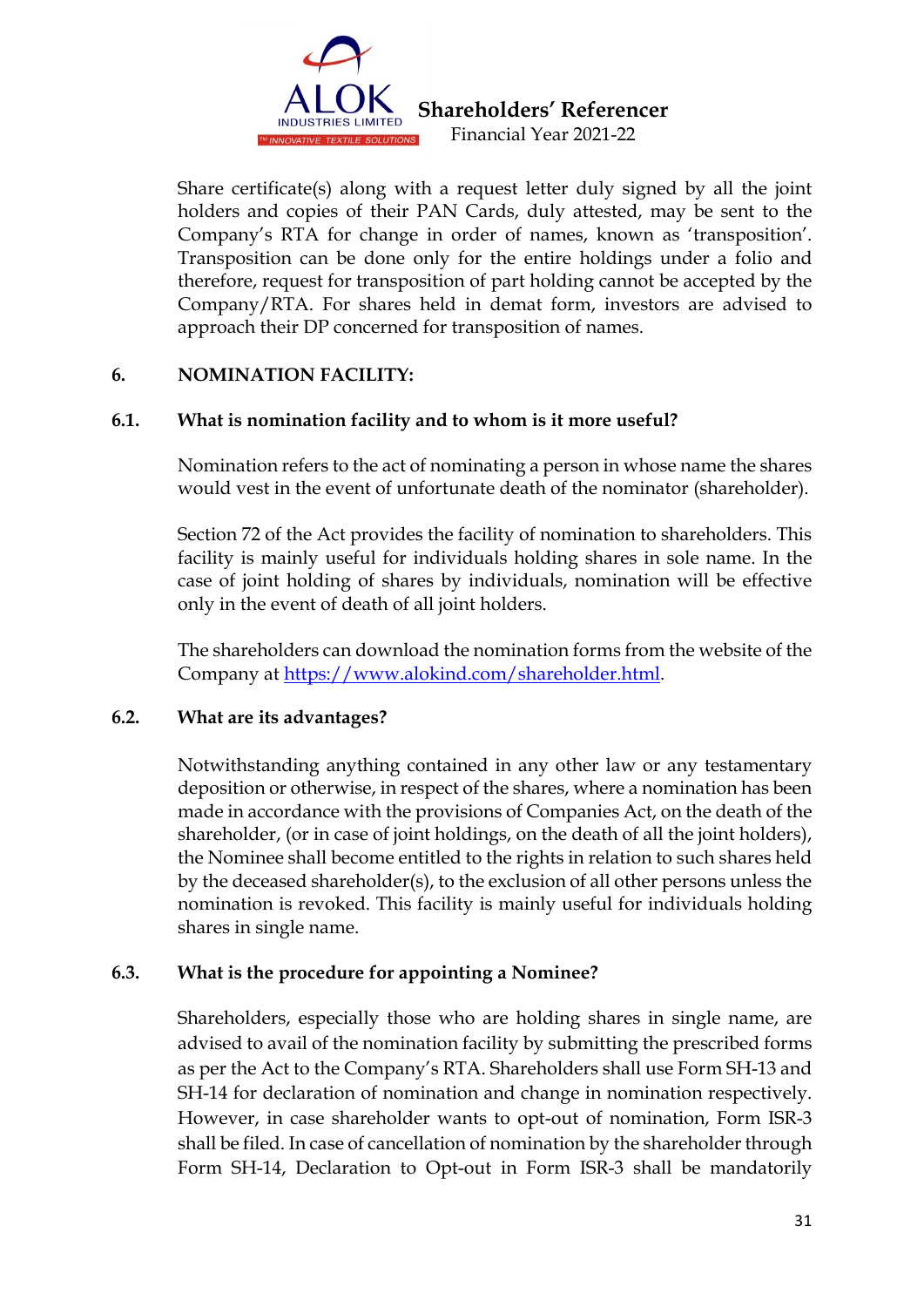

provided by the shareholder. On receipt of the request for registration of nomination, the RTA will register the same by allotting a registration number. The duplicate copy of the nomination form will be returned to the shareholder(s) indicating the registration number and the date of registration of nomination.The said forms may be downloaded from the Company's website, www.alokind.com under the section "Investor Relations".

However, if shares are held in dematerialized form, nomination has to be registered with the concerned DP directly, as per the format prescribed by the DP.

# **6.4. How does the Nomination for shares held in dematerialized form work?**

In case the shares are held in dematerialized form, the nomination has to be recorded by the DP, who is maintaining the demat account. Once the nominee details are updated in shareholders demat account, the individual will be nominee for all the shares available in shareholders demat account. There is no need to separately inform each company of the demat account nominee.

## **6.5. Who can appoint a Nominee and who can be appointed as a Nominee?**

Nomination can be made only by individuals holding beneficial accounts either singly or jointly. In case of joint holding, joint holders together have to appoint the nominee. An individual having capacity to contract only can be appointed as a nominee. While an individual can be appointed as a nominee, a trust, society, body corporate, partnership firm, Karta of HUF or a power of attorney holder will not be nominee(s). Minor can, however, be appointed as a Nominee.

## **6.6. Can a nomination once made be revoked / varied? What is the effect of nomination upon transfer of shares?**

Yes. A nomination once made can be revoked/varied by making a fresh nomination. If nomination is made by joint holders, and one of the joint holders dies, the remaining joint holder(s) can make a fresh nomination by revoking the existing nomination. Further, upon transfer of shares, the nomination stands automatically rescinded.

## **6.7. Are the joint holders deemed to be Nominees to the shares?**

Joint holders are not nominees; they are joint holders of the relevant shares having joint rights on the same. In the event of death of any one of the joint holders, the surviving joint holder(s) of the shares is/are the only person(s)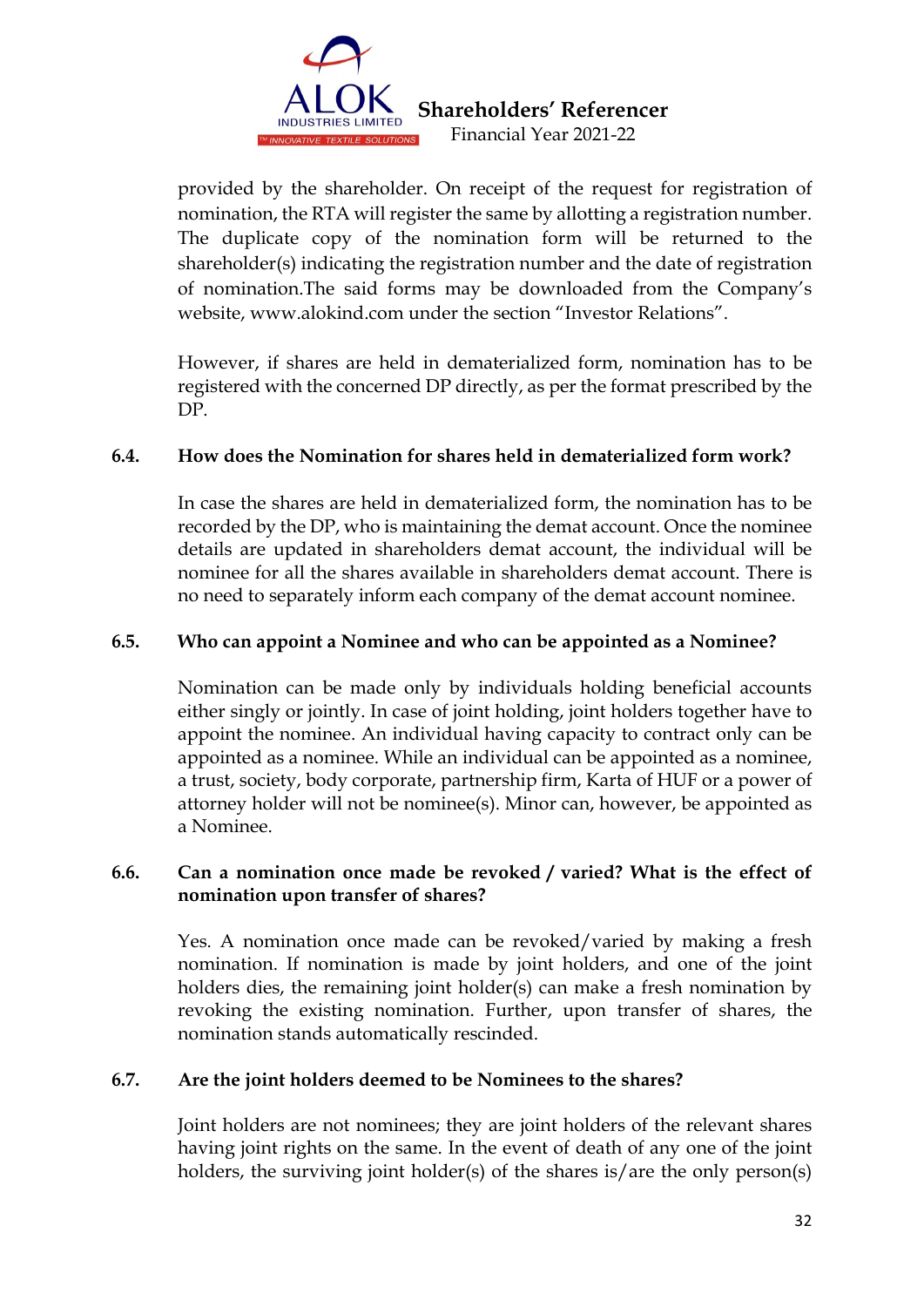

recognised under law as holder(s) of the shares. Surviving Joint holder(s) may appoint a nominee.

# **6.8. Does the shareholder have to send the share certificate(s) along with the nomination form?**

No.

# **6.9. Is nomination form required to be witnessed?**

A nomination form must be witnessed.

## **6.10. What rights are conferred on the Nominee and how can he exercise the same?**

As per the provisions of Section 72 of the Act, the nominee is entitled to all the rights in the securities of the deceased shareholder in relation to such securities to the exclusion of all other persons. In the event of death of the shareholder, all the rights of the shareholder shall vest in the nominee. In case of joint holding, all the rights shall vest in the nominee only in the event of death of all the joint holders. The nominee is required to apply to the Company or to the DP as may be applicable, by reporting death of the nominator along with the attested copy of the death certificate.

# **6.11. What is the procedure for getting shares in favor of the Nominee?**

Upon death of the shareholder or the joint holders, as the case may be, the Nominee would be required to furnish the following documents in addition to any other documents as may be required by the RTA for the purposes of identification:

- o Duly executed transmission Form;
- o Certified true copy of death certificate of the shareholder;
- o Proof of date of birth of the Nominee, in case the Nominee is a minor;
- o Declaration by the Nominee confirming his rights;
- o The original share certificate(s).

RTA, on being satisfied about the identity of the Nominee, will request the Nominee elect to either register himself as a shareholder or to transfer the shares. The Nominee is then required to issue a notice of his election.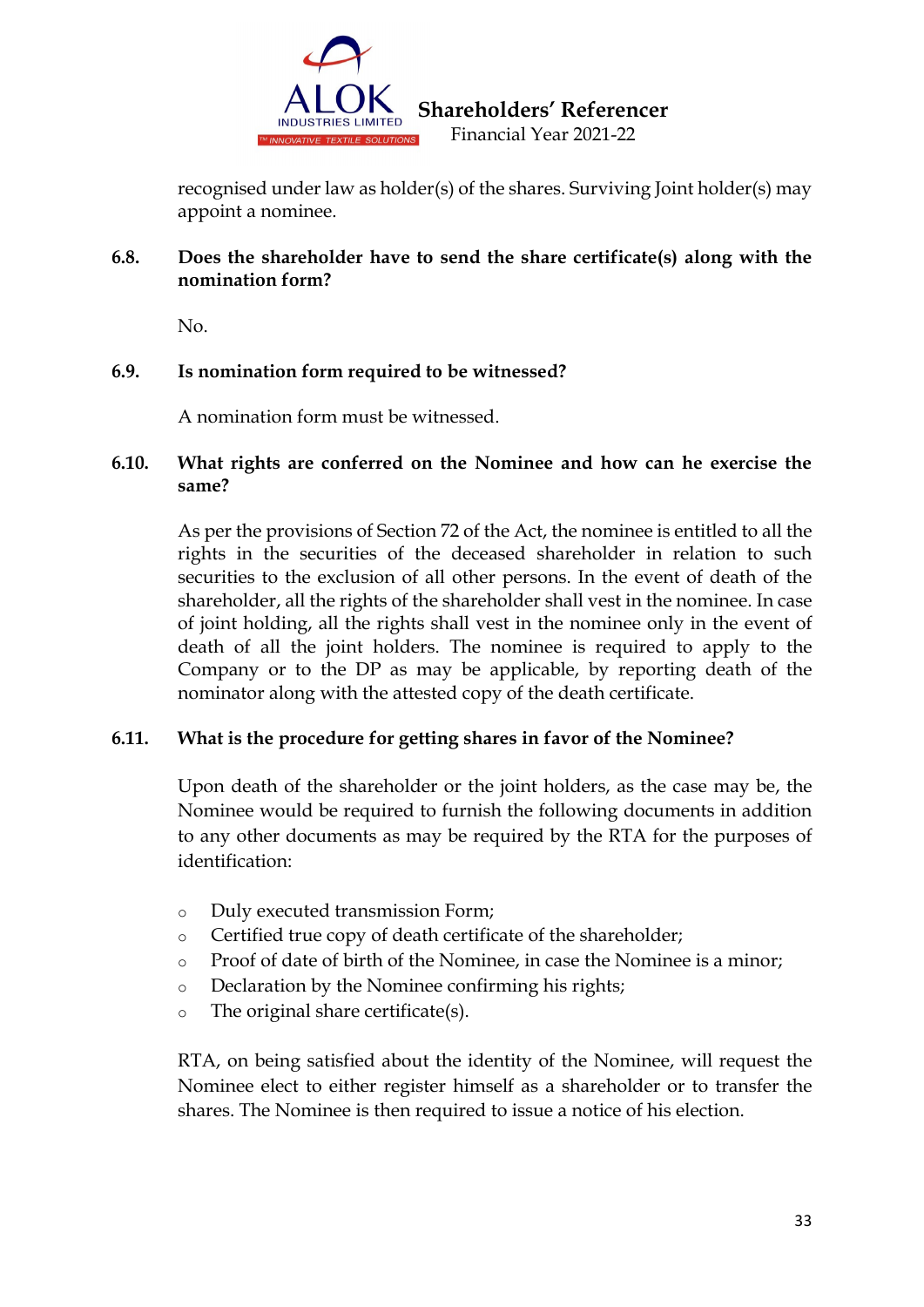

However, if the Nominee elects to be registered as a shareholder, he shall send a notice to RTA in writing, stating that he/she so elects.

# **6.12. What is the effect on the nomination in the event of death of one of the joint holder?**

In the event of death of one of the joint holder, the shares get transmitted in the name of the surviving holder. The death of one of the joint holder does not rescind the nomination, as the Nominee will have title to the shares only after the death of all the joint holders. However, as stated earlier, the surviving shareholder(s) can make a fresh nomination.

# **6.13. In case of death of the shareholders, what is the legal position of the nominee?**

In case of shares held by sole holder, upon the death of the shareholder, the nominee, to the exclusion of any other legal heir/beneficiary, is the only person in whom the shares vest. In other words, in case of a valid nomination, the Company will not entertain any claim from legal heirs or beneficiaries and the shares will be transmitted only in favour of the Nominee.

In case the nomination is made by joint-holders, it will come into play only upon the death of all the joint holders. Therefore, if one of the joint shareholders dies, the shares will devolve on the surviving shareholders to the exclusion of the nominee. In this case, the surviving shareholders may make a fresh nomination if they so desire.

## **6.14. What is the effect of nomination when a shareholder dies leaving a minor nominee?**

In terms of Sub-Section (4) of Section 72 of the Companies Act, 2013, if the Nominee is a minor, it shall be lawful for the holder of the shares to nominate in the prescribed manner any person to become entitled to shares in the event of his/her death during the minority of the Nominee. A perusal of the prescribed Form SH 13 reveals that in case of a minor Nominee, a person is required to be named as a guardian to whom the shares shall vest in the event of death of the shareholder during minority of Nominee. On attaining majority, the Nominee is required to send a notice of his decision to either become a shareholder or to transfer the shares.

# **6.15. What happens if the Nominee dies before the Shareholder?**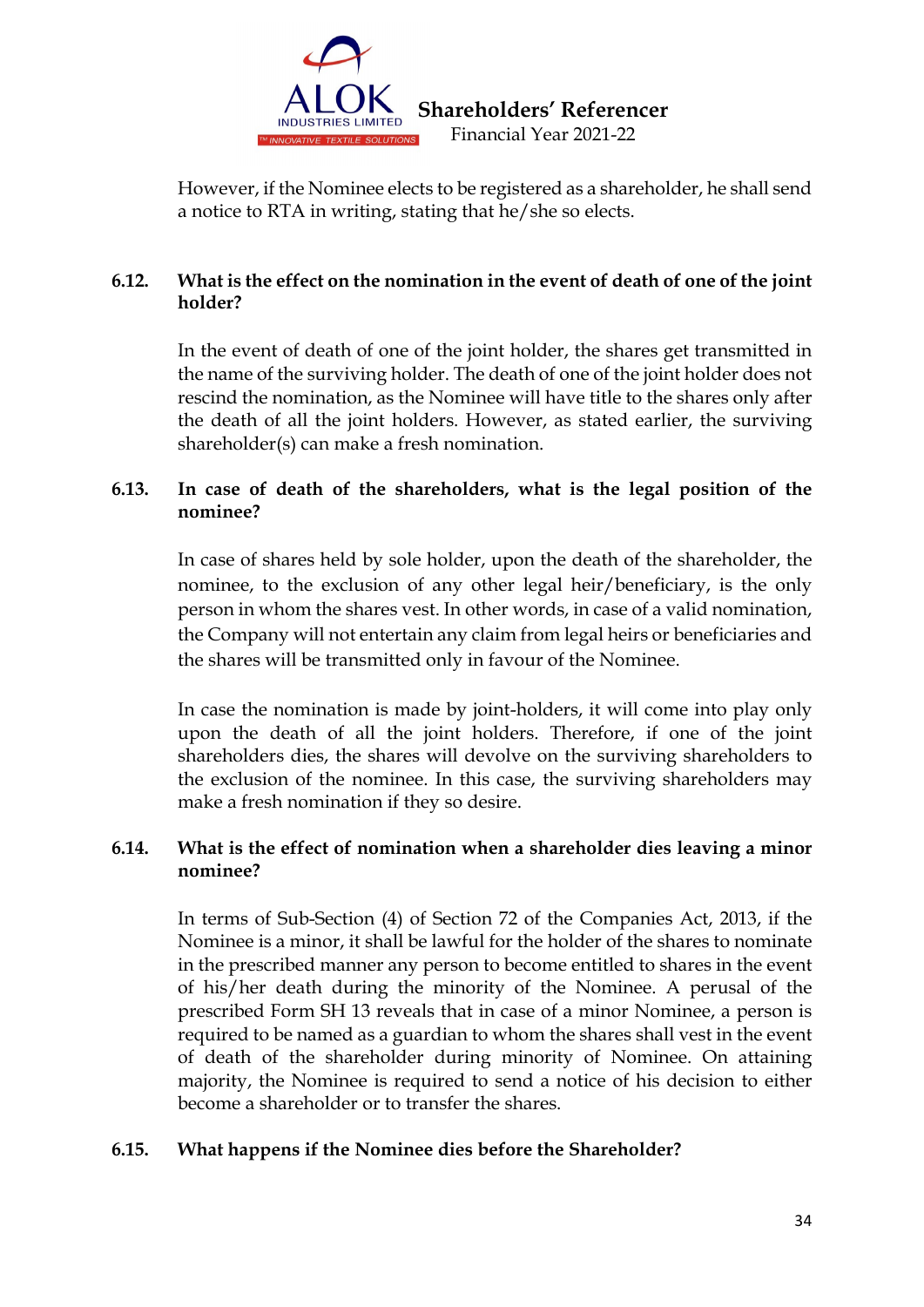

If a nominee dies before the shareholder, the nomination automatically gets cancelled until and unless the shareholder furnishes fresh nomination form to the company. In such an event the company transmits the shares in favour of the legal heirs or the holder(s) of the succession certificate. Thus the heirs of the nominee are not entitled to the shares if the nominee has predeceased the shareholder.

# **7. DIVIDEND:**

# **7.1. What are the modes by which the dividend is paid?**

Dividend is paid under following modes, viz.:

- a) National Automated Clearing House (NACH).
- b) National Electronic Fund Transfer (NEFT).
- c) Real Time Gross Settlement (RTGS)
- d) Direct Credit to shareholders' account by bank.
- e) Physical despatch of Dividend Warrant.

# **7.2. How does one get dividend on shares held in electronic form?**

The Company obtains the details of beneficiary holders (Shareholders) from the Depositories as on the date of book closure / record date fixed by the Board of Directors. Dividend in respect of shares held in electronic form is normally credited through one of the abovementioned modes to the bank account as per the details provided in the Beneficiary Account of the shareholder maintained by the DP.

# **7.3. What should a shareholder do in case of non-receipt of dividend?**

Shareholders should write to the Company's RTA, furnishing the particulars of the dividend not received, quoting the folio number / DP Id and Client Id particulars, as the case may be and provide bank details along with cancelled cheque bearing the name of the shareholder for updation of bank details and payment of unpaid dividend. The RTA would request the concerned shareholder to execute an indemnity before processing the request. **As per a circular dated 20th April, 2018 issued by SEBI, the un-encashed dividend can be remitted by electronic transfer only and no duplicate dividend warrants will be issued by the Company**. The shareholders are advised to register their bank details with the Company / RTA or their DPs, as the case may be, to claim un-encashed dividend from the Company.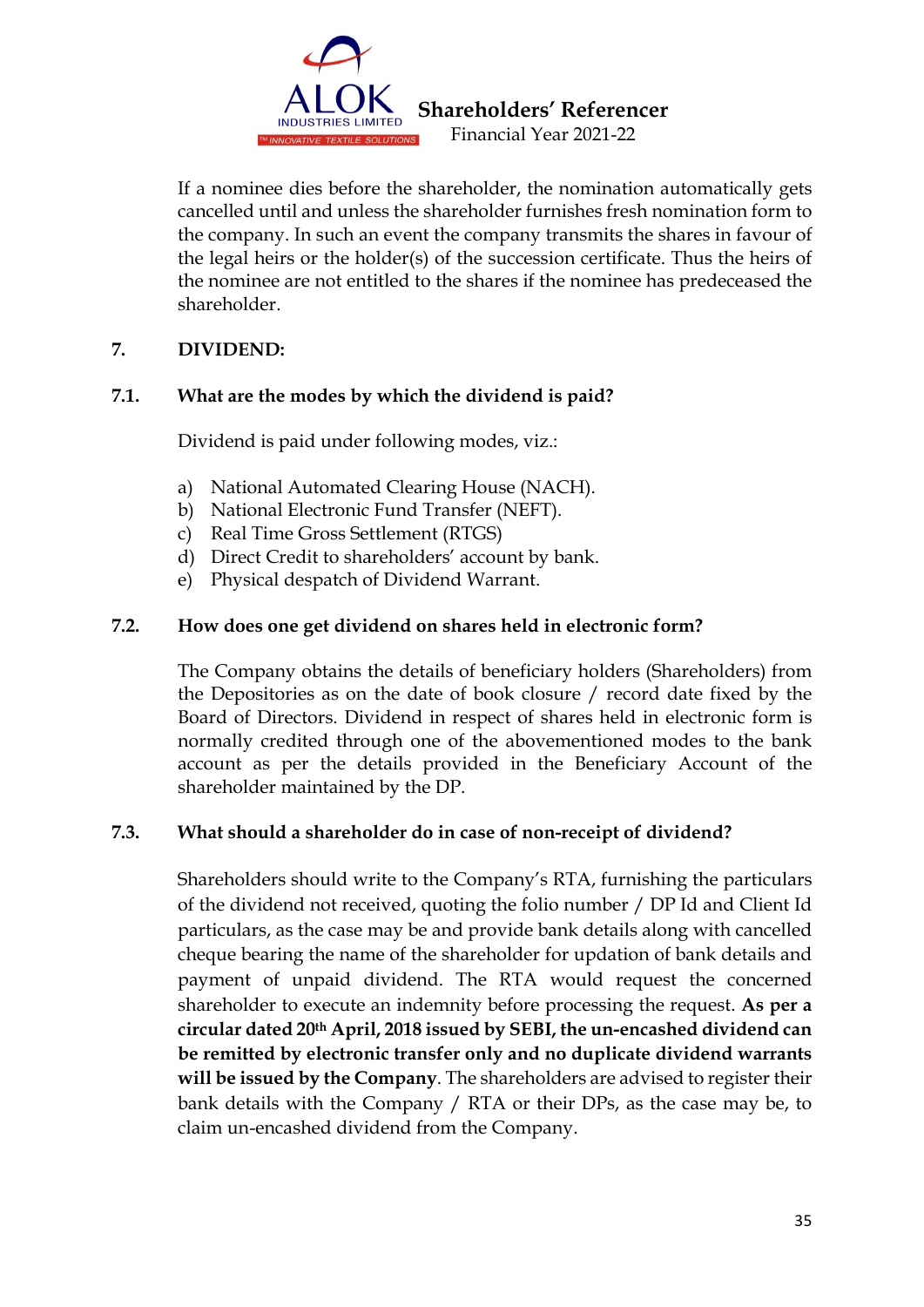

## **7.4. Why shares should be transferred before the book closure/ record date fixed for dividend payment?**

The dividend on shares lying in the clearing account of the brokers cannot be made available to the shareholders directly by the Company. In case an investor has bought any shares, he must ensure that the shares are transferred to his demat account before the Book Closure/Record Date.

In case share are not transferred by the stock broker in the demat account of the client, it means the shares are lying in client margin account of the broker maintained by the broker. The broker is liable to pay the amount of dividend received by him to the client in such case.

## **8. TRANSFER OF UNPAID / UNCLAIMED DIVIDEND / SHARES IN THE NAME OF INVESTOR EDUCATION AND PROTECTION FUND (IEPF) AUTHORITY.**

## **8.1. What are the statutory provisions governing unpaid dividend?**

Dividend lying in the Unpaid Dividend Account which remains unpaid or unclaimed for a period of seven years is required to be transferred to the Investor Education and Protection Fund (IEPF).

# **8.2. What is the status of unclaimed / unpaid dividend for different years?**

The status of unclaimed and unpaid dividend of the Company is captured in Chart 1 below:

|          | Unclaimed Dividend for financial year 1999-00 to<br>2007-08           |
|----------|-----------------------------------------------------------------------|
|          | Transfer of unpaid   Transferred to Central Government's Investor     |
| dividend | Education and Protection Fund (IEPF)                                  |
|          | Claims for unpaid   Can be claimed from IEPF after complying with the |
| dividend | prescribed procedure under the Act                                    |

# **Chart 1: Status of unpaid and unclaimed dividend for different years:**

# **8.3. What are the provisions relating to transfer of shares in the name of IEPF Authority? Which shares of a company are liable to be transferred in the name of IEPF Authority?**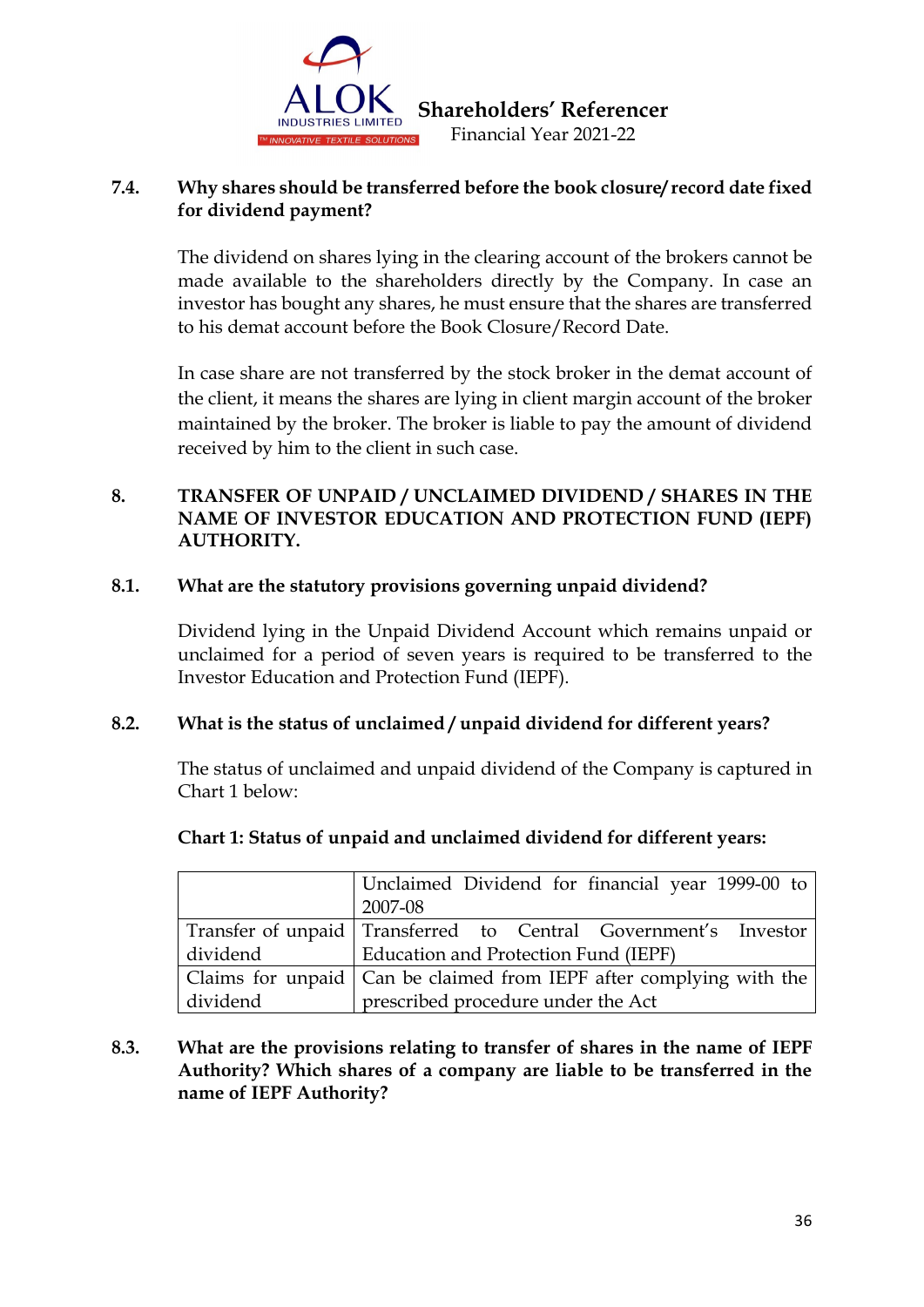

In accordance with Section 124(6) of the Act, all shares in respect of which dividend has not been paid or claimed for seven consecutive years or more shall be transferred by the Company in the name of IEPF Authority.

However, shares in respect of which specific order of Court or Tribunal or Statutory Authority restraining any transfer of such shares and payment of dividend is registered with the company or shares which are pledged or hypothecated under the provisions of the Depositories Act, 2018, shall not be so transferred.

The voting rights on shares transferred in the name of IEPF Authority shall remain frozen until the rightful owner claims the shares.

## **8.4. What is the status of transfer of shares in the name of IEPF Authority?**

Adhering to the provisions of Section 124(6) of the Act read with the rules made thereunder, the Company has transferred to the IEPF Authority all shares in respect of which dividend had remained unpaid or unclaimed for seven consecutive years or more as on the due date of transfer. Details of shares transferred to the IEPF Authority are available on the website of the Company under the tab 'IEPF' and the same can be accessed through the link: [https://www.alokind.com/shareholder.html.](https://www.alokind.com/shareholder.html) The said details have also been uploaded on the website of the IEPF Authority and the same can be accessed through the link: [www.iepf.gov.in.](http://www.iepf.gov.in/)

## **8.5. Whether shares / dividend transferred in the name of IEPF Authority can be claimed from IEPF Authority?**

Yes. Shares transferred in the name of IEPF Authority in pursuance of Section 124(6) of the Act as well as dividend(s) transferred to IEPF in pursuance of Section 124(5) of the Act can be claimed from IEPF Authority.

# **8.6. What is the procedure to claim shares and/or dividend from IEPF Authority?**

The claimant needs to submit an online application in Web-Form IEPF-5 available on the website of IEPF Authority (http://www.iepf.gov.in) for filing the claim (for shares and/or dividend). It is advised to read the instructions given in the help-kit carefully before filling the form.

After carefully filling information in Web-Form IEPF-5 and attaching necessary documents, as prescribed in the said form, the form shall be filed electronically, free of cost, with IEPF Authority. On successful uploading, an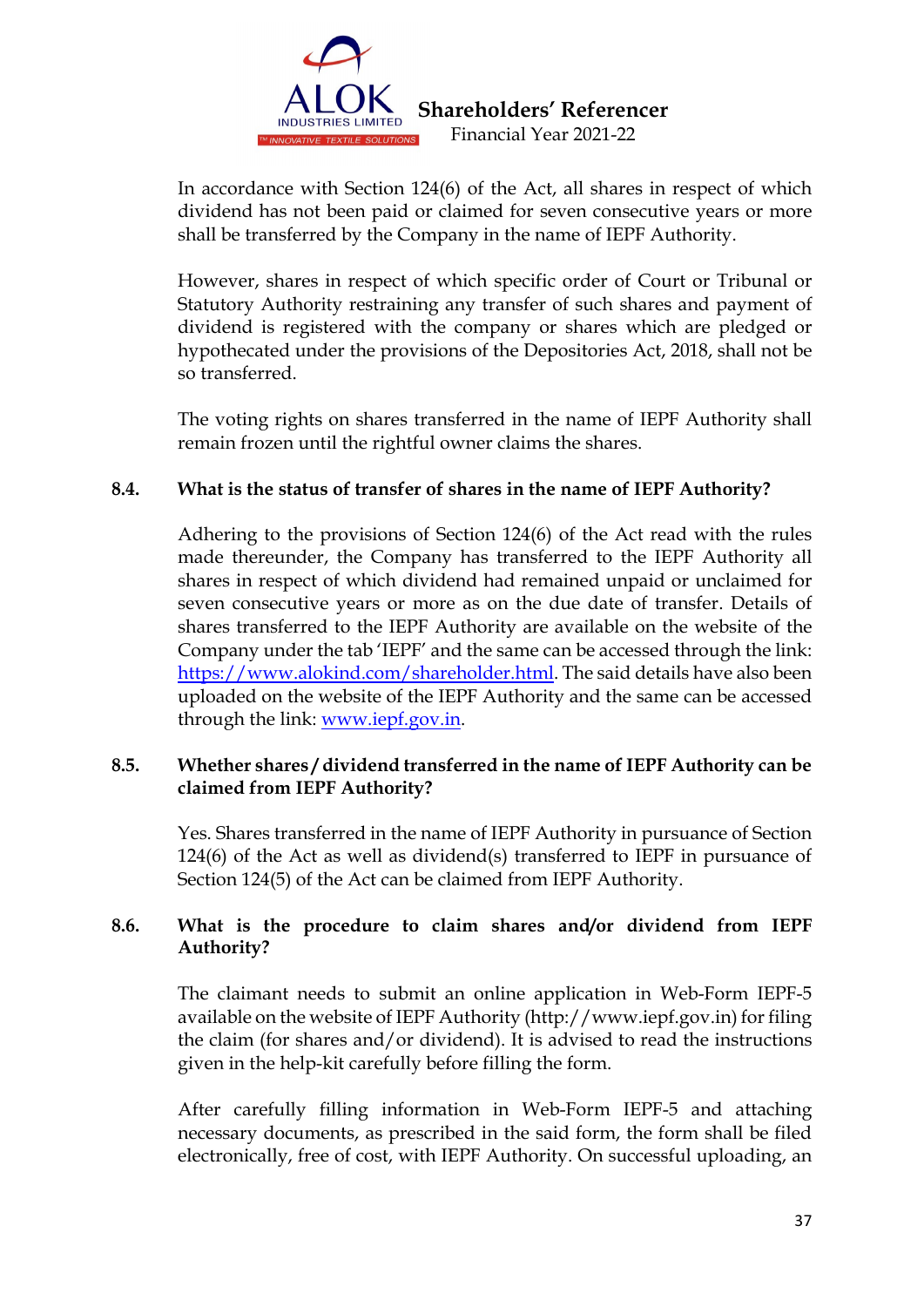

acknowledgement will be generated indicating the Service Request Number (SRN). The said SRN shall be used for future tracking of the form.

After successfully filing/uploading, Web-Form IEPF-5 and the acknowledgement issued shall be printed.

Claim Web-Form IEPF-5 together with other documents as mentioned therein, completed in all aspects, will be verified by the Company and sent to IEPF Authority within 30 (thirty) days of receipt of valid documents by filing e-verification report. The Company may, however, reject the claim if the valid documents are not received in the time stipulated under law.

On the basis of company's e-verification report, refund of unclaimed dividend amounts / shares will be released by IEPF Authority in favour of claimants' Aadhar linked bank account/demat account through electronic transfer only.

The detailed procedure for claiming unpaid amounts and shares from IEPF Authority is available on the website of the Company under the tab 'IEPF' and the same can be accessed through the link: [https://www.alokind.com/shareholder.html.](https://www.alokind.com/shareholder.html)

The Shareholders are requested to go through the abovementioned procedure Before submitting application for claim.

# **8.7. Where can a shareholder / claimant submit his / her claim form etc. with the Company?**

A shareholder / claimant, claiming shares and/or dividend amounts shall, after filing Web-Form IEPF-5 with IEPF Authority electronically, submit the necessary documents, as prescribed in the said form, to the Company's Nodal Officer or RTA at any of its below given addresses:

Mr. Hitesh Kanani - Company Secretary, Compliance Officer and Nodal Officer (IEPF), Alok Industries Limited, Peninsula Business Park, Tower B, 2nd & 3rd Floor, G. K. Marg, Lower Parel, Mumbai - 400 013 (Registered Office Address: 17/5/1, 521/1, Village Rakholi/ Saily, Silvassa, The Union Territory of Dadra and Nagar Haveli - 396 230) or Link Intime India Private Limited C-101, 247 Park, LBS Marg, Vikhroli (West), Mumbai - 400 083.

# **9. MISCELLANEOUS**

# **9.1. What is the procedure for obtaining duplicate share certificate(s) in case of loss/misplacement of original share certificate(s)?**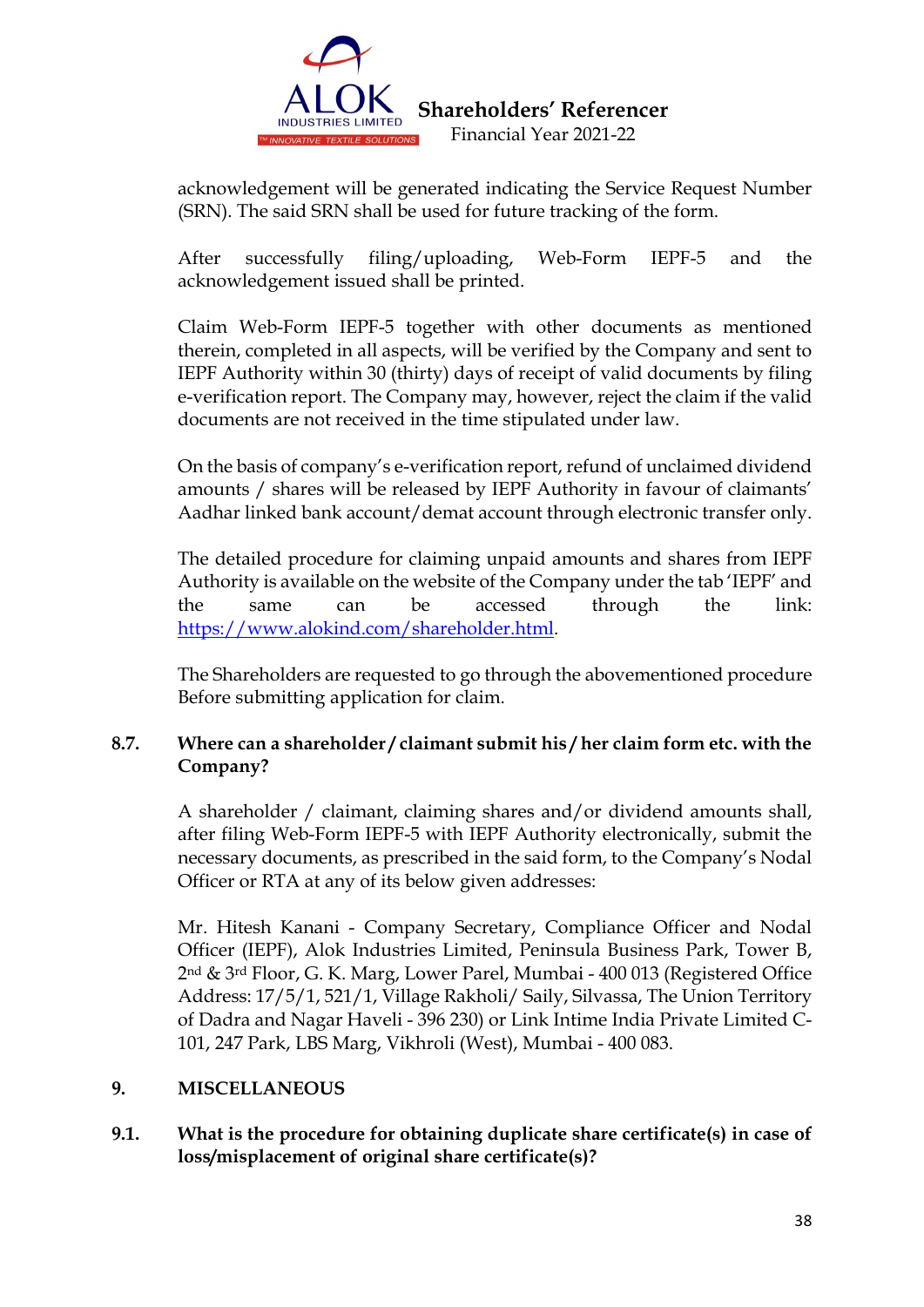

Shareholders who have lost/misplaced share certificate(s) should inform the Company's RTA immediately about loss of share certificate(s), quoting their folio number and details of share certificate(s), if available.

The RTA shall immediately mark a 'stop transfer' on the folio to prevent any further transfer of shares covered by the lost share certificate(s). It is recommended that the shareholders should lodge FIR with police station regarding loss of share certificate(s).

They should send their request for duplicate share certificate(s) to the Company's RTA and submit documents as required by the RTA.

# **9.2. What is the procedure for replacement of share certificate(s) in lieu of torn, defaced or mutilated share certificate(s)?**

Shareholder shall submit his / her application in writing to Company's RTA, duly signed by all the shareholders, requesting for replacement of share certificate(s), enclosing therein the torn, defaced or mutilated share certificate(s).

# **9.3. What is the procedure for splitting of a share certificate into smaller lots?**

Shareholders may write to the Company's RTA enclosing the relevant share certificate for splitting into smaller lots. The share certificates, after splitting, will be sent by the Company's RTA to the shareholders at their registered address.

# **9.4. What is the procedure to get the certificates issued in various denominations consolidated into a single certificate?**

Consolidation of share certificates helps in saving cost while dematerializing the share certificates and also provides convenience in holding the shares physically. Shareholders having certificates in various denominations under the same folio should send all such certificates to the Company's RTA for consolidation into a single certificate.

If the shares are not under the same folio but have the same order of names, shareholders should write to the Company's RTA in the prescribed form for consolidation of folios. This will help the investors to efficiently monitor their holding and the corporate benefits receivable thereon.

# **9.5. What is the procedure for registering change of name of shareholders?**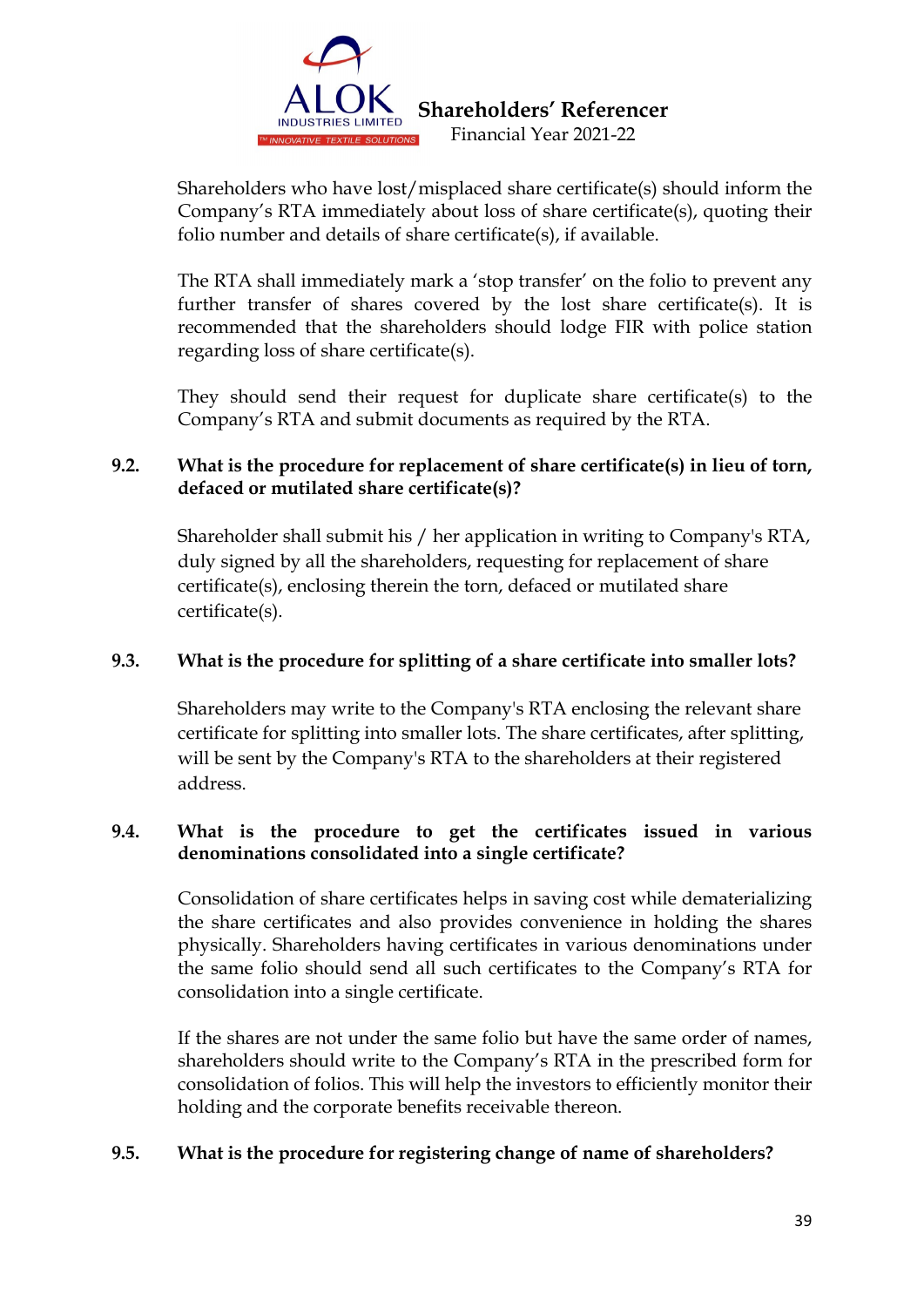

If the shares are in physical form, the shareholder shall send a request letter duly signed as per the specimen signatures registered with the Company/ RTA together with the following self-attested documents:

- Gazette Notification for the name change, marriage certificate, other identity proof etc. for change or variations in name in various documents, share certificates etc.
- Affidavit for change or variations in name in various documents (PAN/Aadhar etc.), share certificates.

If the shares are in demat mode, the shareholder can approach their Depository Participant (DP) to effect the change of name.

# **9.6. What is the procedure to get change of address registered in the Company's records?**

If the shares are in physical form, the shareholder shall send a request letter duly signed by all the registered holder(s) as per the specimen signatures registered with the Company/ RTA together with the following self-attested documents as proof of residence **(of both present and previous addresses)** and photo identity:

- Copy of electricity bill/telephone bill (not more than three months old)/voter ID card/driving license/passport/Aadhar card of the sole/first named shareholder; and
- Self-attested copy of PAN Card of all the holders of shares

If the shares are in demat mode, the shareholder can approach their Depository Participant (DP) to effect the change of address.

# **9.7. Can there be multiple addresses for a single folio?**

No. There can be only one registered address for one folio.

# **9.8. What is the procedure for change in Signature / Updation of new signature?**

Shareholders can approach the RTA for change of signature formalities, by sending a request letter, duly signed by the shareholder(s), along with the reasons for change of signatures:

- Change in signature due to passage of time/old age.
- Objections raised by RTA for earlier transactions, due to material signature difference on the submitted documents.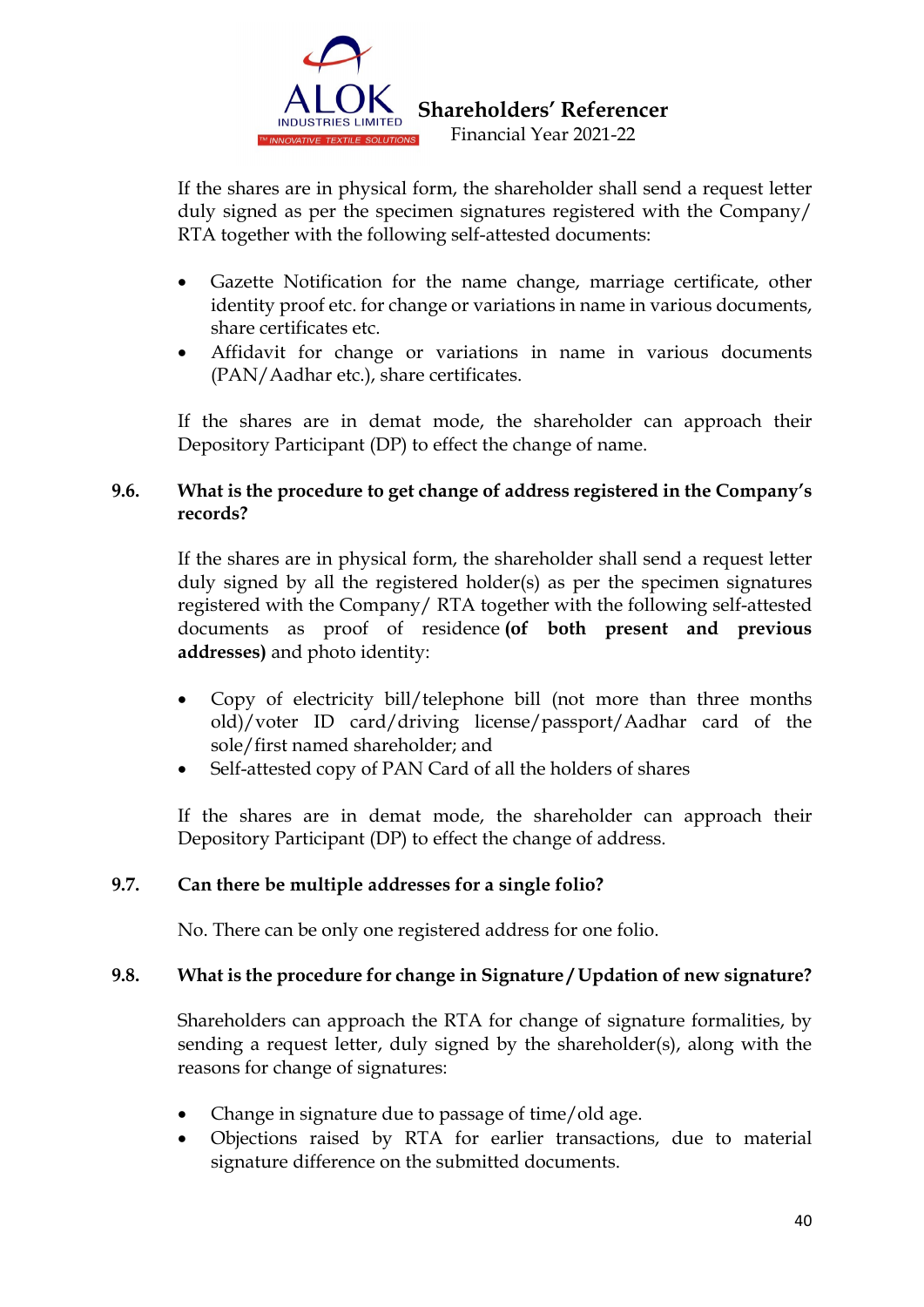

• Change in signature due to attainment of Majority (i.e. Minor becomes major).

In view of the above, the following documents are required to be submitted with the RTA:

- Signature of the investor duly attested by the banker on the Verification Form.
- Self-attested Copies of any one of the following documents:
	- o Aadhar Card
	- o Ration Card
	- o Election card
	- o Passport
	- o Driving License or the latest Electricity /Telephone Bill (preceding not more than 3 months)
- Original cancelled cheque.
- Self-attested copy of PAN Card

# **9.9. What is the procedure for Registration of Bank Details?**

Shareholders are requested to register / update their complete bank details:

- a) with their Depository Participant(s) with whom they maintain their demat accounts if shares are held in dematerialized mode by submitting the requisite forms/documents, and
- b) with the Company / RTA by clicking on [https://web.linkintime.co.in/EmailReg/Email\\_Register.html](https://web.linkintime.co.in/EmailReg/Email_Register.html) or by emailing at investor.relations@alokind.com or [rnt.helpdesk@linkintime.co.in,](mailto:rnt.helpdesk@linkintime.co.in) if shares are held in physical mode, by submitting (i) scanned copy of the signed request letter which shall contain shareholder's name, folio number, bank details (Bank account number, Bank and Branch Name and address, IFSC, MICR details), (ii) self-attested copy of the PAN card and (iii) cancelled cheque leaf.

## **9.10. How do I register for E-Communication?**

To register for e-communication and to receive all documents, notices, including Annual Reports and other communications of the Company in electronic mode:

a) Shareholders holding shares in physical mode are requested to register / update the same by writing to the Company with details of folio number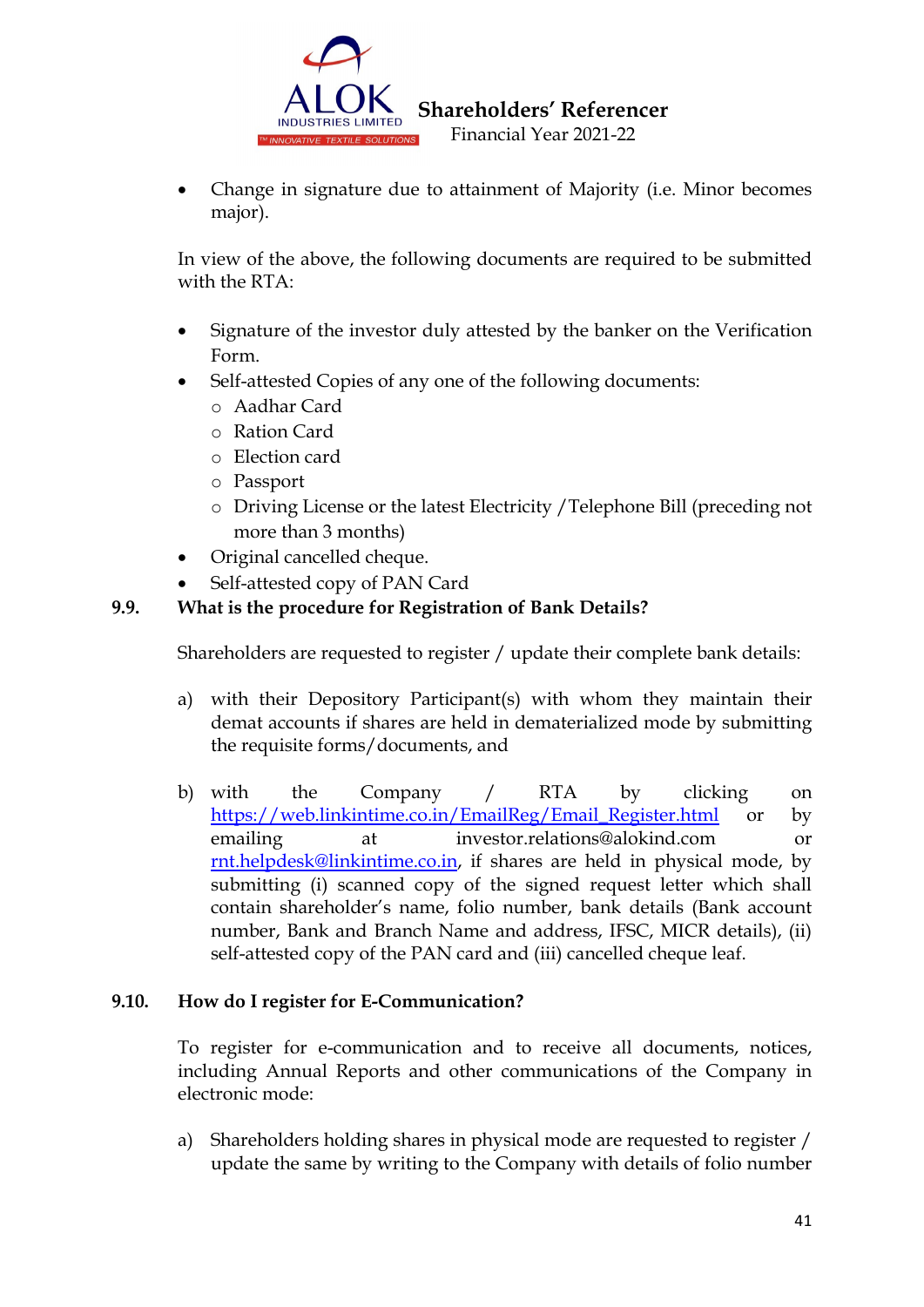

and attaching a self-attested copy of PAN card at investor.relations@alokind.com or to Link Intime at [rnt.helpdesk@linkintime.co.in.](mailto:rnt.helpdesk@linkintime.co.in)

b) Shareholders holding shares in dematerialized mode are requested to register / update their email addresses with the Depository Participant(s) with whom they maintain their demat accounts.

## **9.11. How to intimate change in mobile number?**

Shareholders are requested to intimate their mobile number and changes therein, if any, to Link Intime, if shares are held in physical form or to their DP if the holding is in electronic form, to receive communications on corporate actions and other information of the Company.

## **9.12. What is the procedure for authorising any other person to deal with the shares of the Company?**

A shareholder needs to execute a Power of Attorney in favour of the concerned person/entity and submit a notarised copy of the same along with confirmation letter that the POA has been executed in favour of POA holder to the Company's RTA. After scrutiny of the documents, the RTA shall register the Power of Attorney and inform the registration details to the shareholder concerned. Whenever the Power of Attorney holder proposes to enter into a transaction, the registration number mentioned above should be quoted in the correspondence.

If the shares are in demat mode, then the registration of POA shall be executed by the Depository Participant.

# **9.13. Whether a shareholder's Power of Attorney (POA) submit an application to effect a change in his address?**

Yes, if the POA has been registered with the Company and if such POA contains a provision authorizing him to instruct companies to record change in shareholders address. In case the POA has not been registered, POA holder is required to submit a certified true copy of the POA along with his application for effecting change in shareholders address.

## **9.14. Can a POA once made be revoked?**

Yes, Shareholders have the option to revoke the existing registered POA by making a written request to the Company's RTA.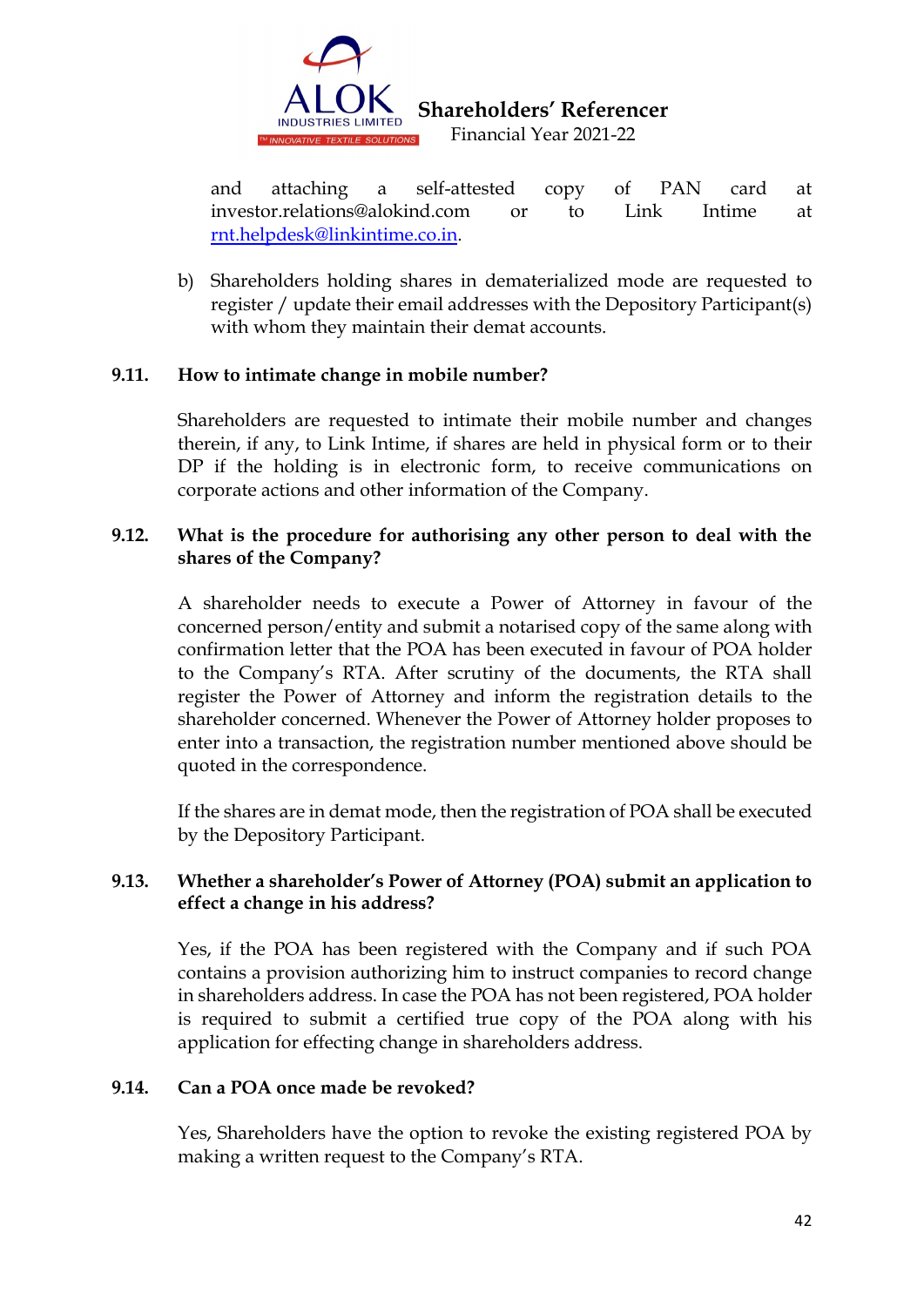

## **10. INVESTOR SERVICING AND GRIEVANCE REDRESSAL – EXTERNAL AGENCIES**

# **10.1. Ministry of Corporate Affairs (MCA)**

MCA has launched its e-Governance initiative, that is, MCA21, on the MCA portal (www.mca.gov.in). One of the key benefits of this initiative is timely redressal of investor grievances. MCA21 system accepts complaints under the e-Form prescribed, which has to be filed online.

The status of complaint can be viewed by quoting the Service Request Number (SRN) provided at the time of filing the complaint.

# **10.2. Securities and Exchange Board of India (SEBI)**

SEBI, in its endeavour to protect the interest of investors, has provided a platform wherein the investors can lodge their grievances. This facility is known as SEBI Complaints Redress System (SCORES) and is available on the SEBI website (www.sebi.gov.in) and on SCORES' website [\(http://scores.gov.in\)](http://scores.gov.in/).

# **10.3. SEBI Complaints Redress System (SCORES)**

The investor complaints are processed in a centralized web based complaints redress system. The salient features of this system are: Centralised database of all complaints, online upload of Action Taken Reports (ATRs) by the concerned companies/RTA and online viewing by investors of actions taken on the complaint and its current status.

All companies against whom complaints are pending on SCORES, have to take necessary steps to resolve the complaint and submit action taken report within thirty days of receipt of complaint and also keep the complainant duly informed of the action taken.

SEBI has issued frequently asked questions (FAQs) in respect of SCORES which inter alia lists down the matters which are considered as complaints and handled by SEBI, the matters which are not considered as complaints, how the investor complaints' are handled by SEBI, the arbitration mechanism, etc. These FAQs can be accessed on the link: [http://scores.gov.in/scores/Docs/FAQ-SCORES.pdf.](http://scores.gov.in/scores/Docs/FAQ-SCORES.pdf)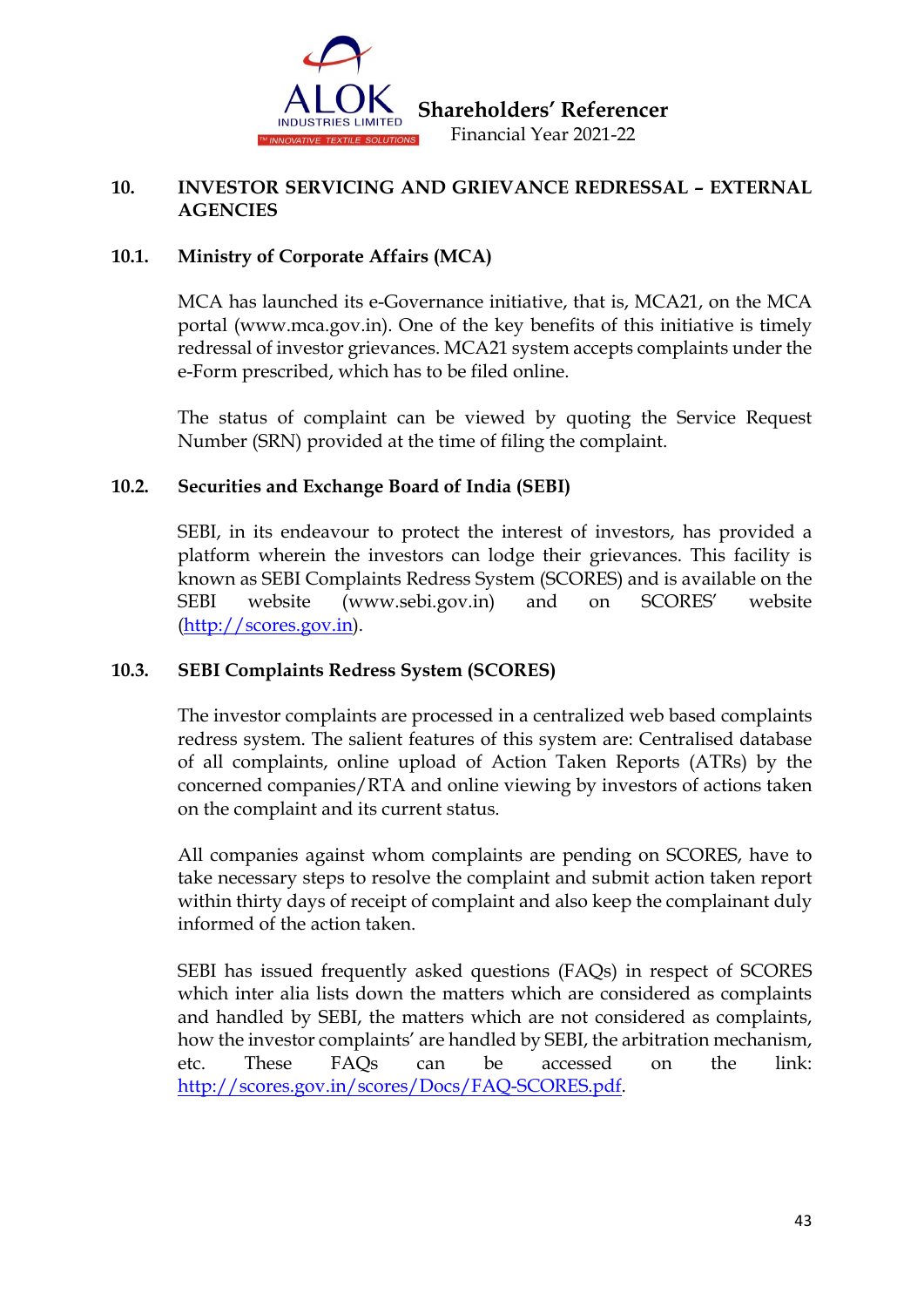

#### **10.4. Stock Exchanges**

**National Stock Exchange of India Limited (NSE)** – NSE has formed an Investor Services Cell (ISC) and Investor Grievance Resolution Panel (IGRP) to redress investors' grievances electronically. The investors have to log on to the website of NSE, that is, www.nseindia.com and go to the tab "Invest – Making a Complaint"

**BSE Limited (BSE)** – BSE has provided an opportunity to the investors to file their complaints electronically through its website: www.bseindia.com under the "Investor" section.

## **10.5. Depositories and Depository Participant**

## **What is a Depository?**

A depository is an organisation which holds securities (like shares, debentures, bonds, government securities, mutual fund units etc.) of investors in electronic form at the request of the investors through a registered Depository Participant. It also provides services related to transactions in securities.

## **How many Depositories are registered with SEBI?**

At present two Depositories viz. National Securities Depository Limited (NSDL) and Central Depository Services (India) Limited (CDSL) are registered with SEBI.

**National Securities Depository Limited** – In order to help its clients resolve their doubts, queries, complaints, NSDL has provided an opportunity wherein they can raise their queries.

## **Contact Details:**

Trade World, 4th Floor, Kamala Mills Compound, Senapati Bapat Marg, Lower Parel, Mumbai – 400013. Website: [www.nsdl.co.in](https://nsdl.co.in/)

**Central Depository Services (India) Limited** – Investors who wish to seek general information on depository services may mail their queries to: [helpdesk@cdslindia.com.](mailto:helpdesk@cdslindia.com) With respect to the complaints/grievances of the demat account holders relating to the services of the DP/Depository, e-mails may be addressed to: [complaints@cdslindia.com.](mailto:complaints@cdslindia.com)

## **Contact Details:**

Phiroze Jeejeebhoy Towers, 28th Floor, Dalal Street, Mumbai – 400001. Website: [www.cdslindia.com.](http://www.cdslindia.com/)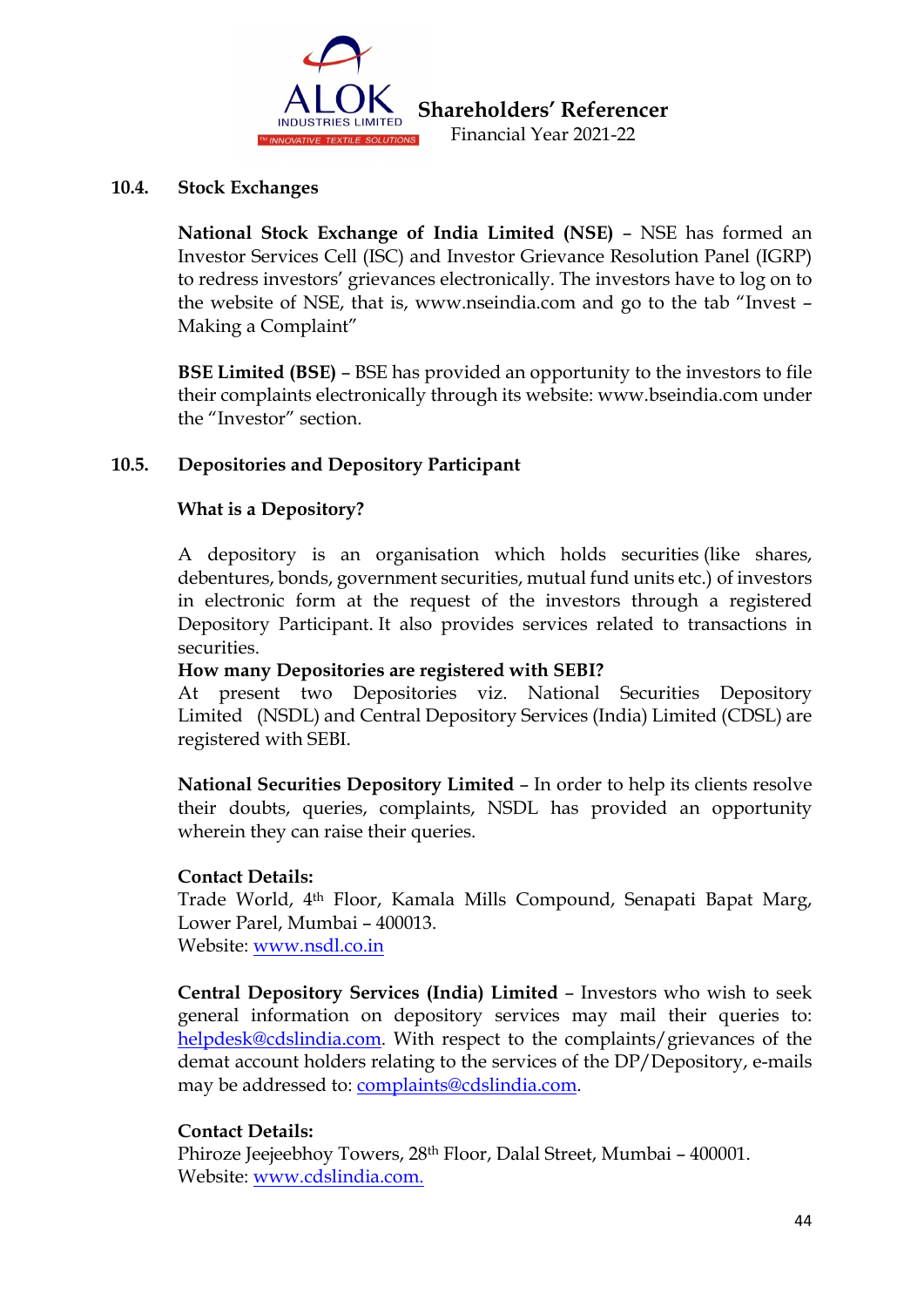

## **Who is a Depository Participant?**

A Depository Participant (DP) is an agent of the depository through which it interfaces with the investor and provides depository services. Public financial institutions, scheduled commercial banks, foreign banks operating in India with the approval of the Reserve Bank of India, state financial corporations, custodians, stock-brokers, clearing corporations /clearing houses, NBFCs and Registrar to an Issue or Share Transfer Agent complying with the requirements prescribed by SEBI can be registered as DP. Banking services can be availed through a branch whereas depository services can be availed through a DP.

## **11. GRIEVANCE REDRESSAL – MODES AND ESCALATION MECHANISM**

In case of any grievance, shareholders can address the same to the Company, RTA, Stock Exchanges or SEBI. The detailed procedure for addressing the grievance to the concerned authorities is as follows:

## **To the Company / RTA**

- Investor shall check the website of the Company / RTA for the dedicated grievance e-mail ID and other relevant details of the grievance redressal division / compliance officer for the purpose of registering grievances / complaints.
- Investor can dial on help numbers or point of service of RTA for any query or concern.
- For lodging the grievance, the investor can write to the Company / RTA's dedicated e-mail address or through physical letter.
- While lodging a complaint it is necessary for investor to mention the following:
	- o Nature of Complaint;
	- o Name of Issuer Company;
	- Folio number;
	- o Full Name of shareholder;
	- o E-mail address and mobile number;
	- o Reference to any previous correspondence made in this regard;
	- o Provide the relevant documents; and
	- o Also update KYC and details, if there are any changes.